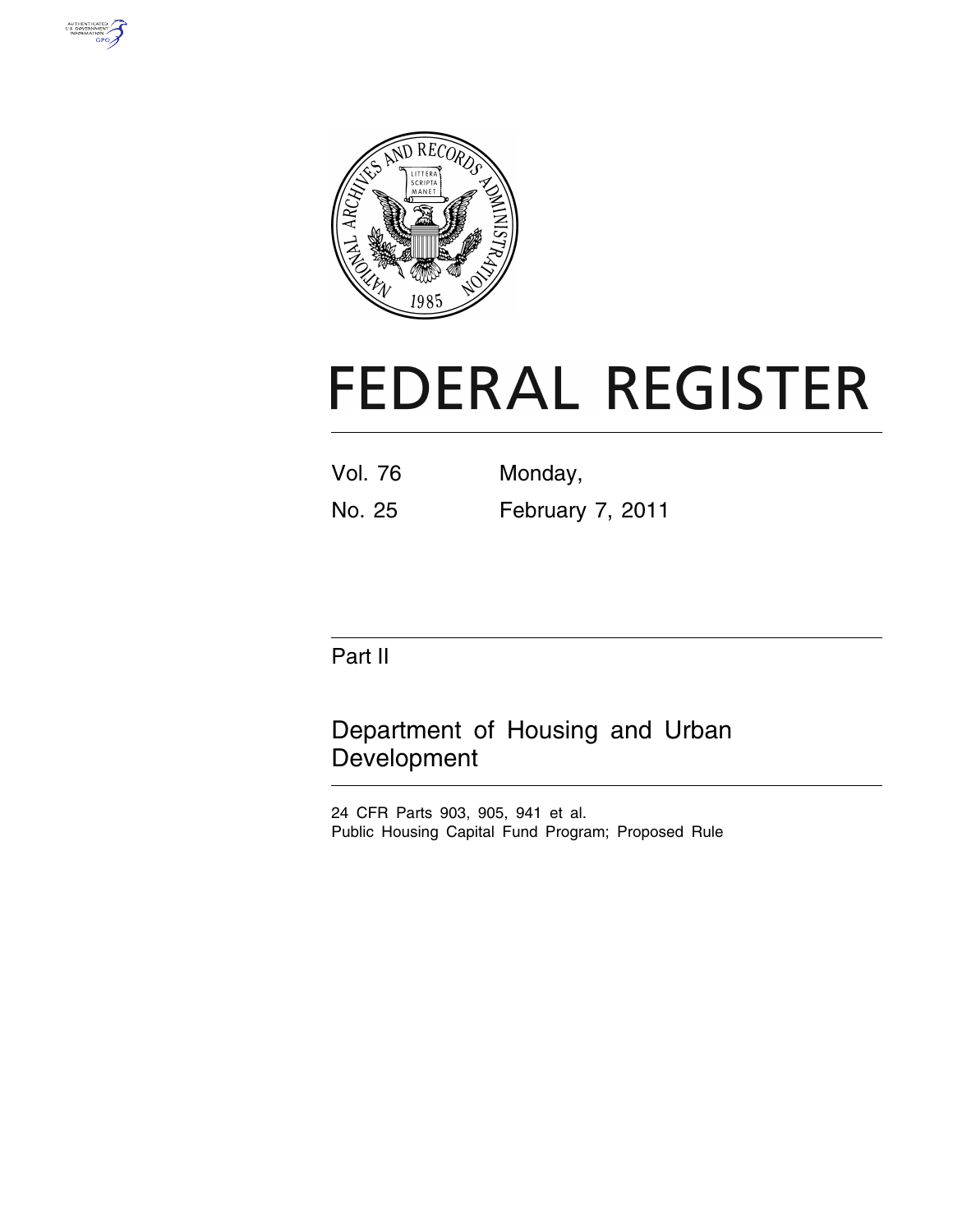# **DEPARTMENT OF HOUSING AND URBAN DEVELOPMENT**

**24 CFR Parts 903, 905, 941, 968, 969** 

**[Docket No. FR–5236–P–01]** 

# **RIN–2577–AC50**

# **Public Housing Capital Fund Program**

**AGENCY:** Office of the Assistant Secretary for Public and Indian Housing, HUD.

# **ACTION:** Proposed rule.

**SUMMARY:** This proposed rule combines and streamlines the former legacy public housing modernization programs, including the Comprehensive Grant Program (CGP), the Comprehensive Improvement Assistance Program (CIAP), and the Public Housing Development Program (which encompasses mixed-finance development), into the Capital Fund Program (CFP). This rule proposes a change to the Public Housing Agency Annual Plan regulation to incorporate the definition of qualified public housing agencies (PHAs), which was mandated by the Housing and Economic Recovery Act (HERA) of 2008, and to decouple or separate the CFP informational requirements from the PHA Annual Plan requirements. Also proposed is the ability for PHAs to request a total development cost (TDC) exception for integrated utility management, capital planning, and other capital and management activities that maximize energy conservation and efficiency, including green construction and retrofits, which include windows; heating system replacements; wall insulation; site-based generation; advanced energy savings technologies, including renewable energy generation; and other such retrofits.

The structure of the proposed Public Housing Capital Fund Program regulation is described in section IV of the **SUPPLEMENTARY INFORMATION**. Several regulations would be eliminated with the implementation of this rule, along with the issuance of new and/or revised CFP forms, including the CFP Annual Statement/Performance and Evaluation Report (form HUD–50075.1), CFP 5-Year Action Plan (form HUD– 50075.2), and the CFP Annual Contributions Contract (ACC) Amendment, as well as a new guidebook.

**DATES:** Comments Due Date: April 8, 2011.

**ADDRESSES:** Interested persons are invited to submit comments regarding this proposed rule to the Regulations

Division, Office of General Counsel, Department of Housing and Urban Development, 451 7th Street, SW., Room 10276, Washington, DC 20410– 0500. Communications must refer to the above docket number and title. There are two methods for submitting public comments. All submissions must refer to the above docket number and title.

*1. Submission of Comments by Mail.*  Comments may be submitted by mail to the Regulations Division, Office of General Counsel, Department of Housing and Urban Development, 451 7th Street, SW., Room 10276, Washington, DC 20410–0500.

*2. Electronic Submission of Comments.* Interested persons may submit comments electronically through the Federal eRulemaking Portal at *[http://www.regulations.gov.](http://www.regulations.gov)* HUD strongly encourages commenters to submit comments electronically. Electronic submission of comments allows the commenter maximum time to prepare and submit a comment, ensures timely receipt by HUD, and enables HUD to make them immediately available to the public. Comments submitted electronically through the *<http://www.regulations.gov>* Web site can be viewed by other commenters and interested members of the public. Commenters should follow the instructions provided on that site to submit comments electronically.

**Note:** To receive consideration as public comments, comments must be submitted through one of the two methods specified above. Again, all submissions must refer to the docket number and title of the rule.

*No Facsimile Comments.* Facsimile (FAX) comments are not acceptable.

*Public Inspection of Public Comments.* All properly submitted comments and communications submitted to HUD will be available for public inspection and copying between 8 a.m. and 5 p.m. weekdays at the above address. Due to security measures at the HUD Headquarters building, an advance appointment to review the public comments must be scheduled by calling the Regulations Division at 202–402– 3055 (this is not a toll-free number). Individuals with speech or hearing impairments may access this number via TTY by calling the Federal Information Relay Service, toll free, at 800–877–8339. Copies of all comments submitted are available for inspection and downloading at *[http://www.](http://www.regulations.gov) [regulations.gov.](http://www.regulations.gov)* 

# **FOR FURTHER INFORMATION CONTACT:**  Jeffrey Riddel, Director, Office of Capital Improvements, Office of Public and Indian Housing, Department of Housing and Urban Development, 451 7th Street,

SW., Washington, DC 20410–8000; telephone number 202–708–1640 (this is not a toll-free number). Hearing- or speech-impaired individuals may access this number through TTY by calling the toll-free Federal Information Relay Service at 800–877–8339.

# **SUPPLEMENTARY INFORMATION:**

# **I. Background**

Section 9(d) of the U.S. Housing Act of 1937 (1937 Act) (42 U.S.C. 1437g(d)) provides for a "Capital Fund" for the purpose of making assistance available to PHAs to carry out capital and management improvement activities. Section 9(d)(2) of the 1937 Act (42 U.S.C. 1437g(d)(2)) requires HUD to develop a formula for determining the amount of assistance provided to PHAs from the Capital Fund for a federal fiscal year (FFY). The formula "shall include" a mechanism to reward PHA performance. As required by statute, the Capital Fund formula (CF formula) was developed through negotiated rulemaking and promulgated through a final rule, published on March 16, 2000 (65 FR 14422), with certain minor amendments to remove some incorrect, unnecessary dates adopted by final rule published on May 2, 2000 (65 FR 25446).

Section 9(g) of the 1937 Act (42 U.S.C. 1437g(g)) provides for a certain amount of flexibility in the use of Capital Fund amounts. For PHAs other than small PHAs (that is, those with fewer than 250 units of public housing), a PHA may use up to 20 percent of its Capital Fund for activities that are eligible activities for the Operating Fund under section 9(e) of the 1937 Act (42 U.S.C. 1437g(e)). Small PHAs that meet certain statutory criteria related to operating and maintaining their public housing in safe, clean, and healthy condition may use 100 percent of their Capital Fund amounts for any statutorily eligible use under the Operating Fund.

Section 9(g)(3) of the 1937 Act (42 U.S.C. 1437g(g)(3)) imposes limitations on the use of the Capital Fund or Operating Fund for new construction. Generally, the CF formula shall not provide PHAs funding for the purpose of constructing public housing units (which includes acquisition), if the construction would result in a net increase from the number of housing units owned, operated, or assisted by the PHA on October 1, 1999. PHAs may use their CF formula amounts to construct units in excess of the ''net increase'' limitation, if the units are available and affordable to low-income families (42 U.S.C. 1437g(g)(3)(B)). The 1937 Act provides two exceptions to the "net increase" limitation on the CF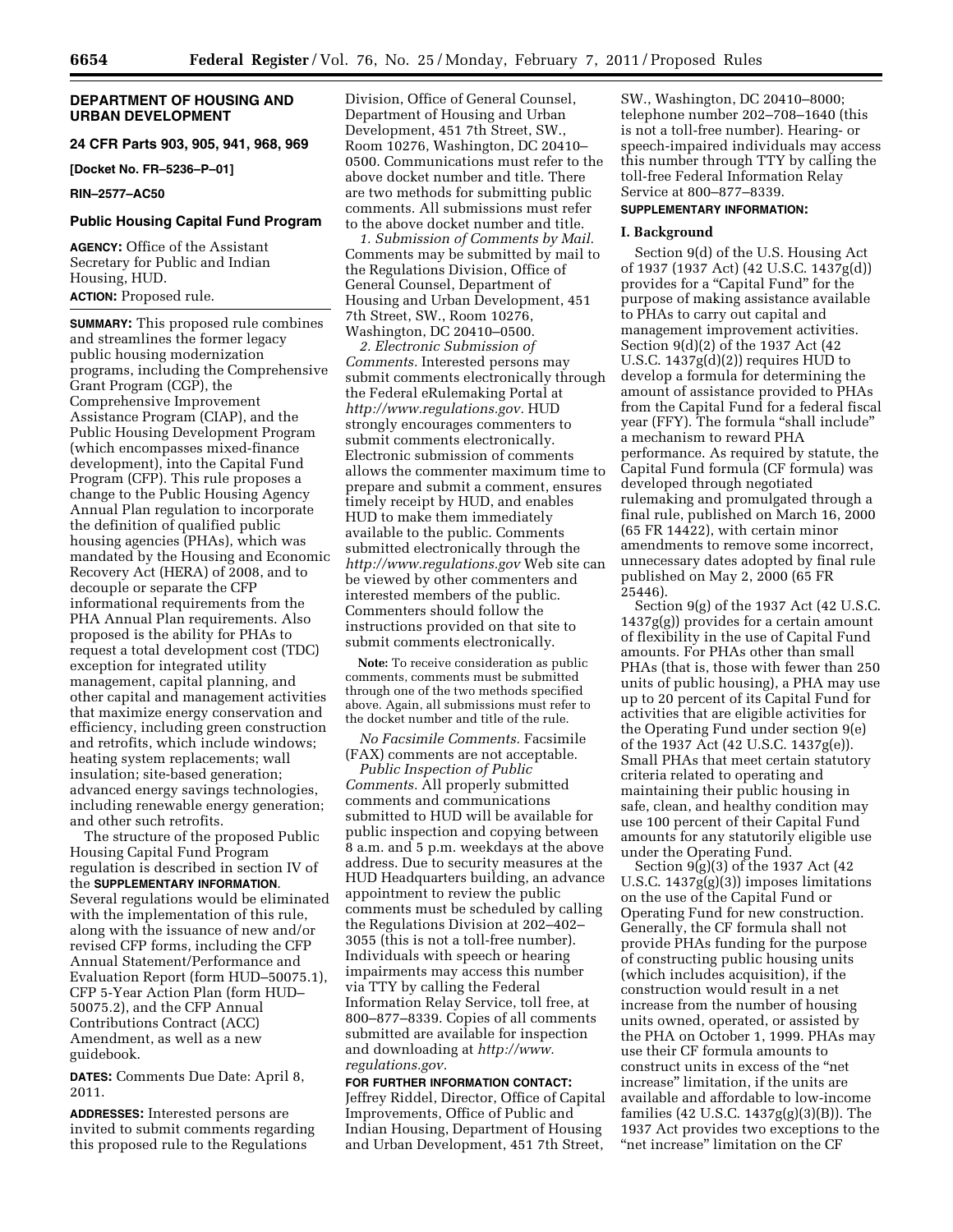formula. One is where the funding for additional units is for a mixed-finance project (42 U.S.C. 1437g(g)(3)(C)(i)). The second exception is where the cost of the useful life of the project is less than the estimated cost of providing tenantbased assistance under the Housing Choice Voucher program (42 U.S.C. 1437g(g)(3)(C)(ii)).

Section 9(j) of the 1937 Act (42 U.S.C. 1437g(j)) provides for penalties for slow obligation and expenditure of Capital Funds. Generally, a PHA is required to obligate funds received under section 9 of the 1937 Act within 24 months of the date on which the funds become available or within 24 months of the date on which the PHA accumulates enough funds to undertake modernization, substantial rehabilitation, or construction of units (42 U.S.C. 1437g(j)(1)). Under section 9(j)(2)(B) of the 1937 Act (42 U.S.C. 1437g(j)(2)(B)), a PHA ''shall disregard'' this requirement with respect to unobligated amounts the total of which do not exceed 10 percent of the original allocation of Capital Funds to the PHA. Additionally, PHAs must expend their Capital Fund assistance within 4 years after the date on which the funds became available for obligation (42 U.S.C. 1437g(j)(5)). HUD may extend the time periods for obligation of Capital Funds for specific reasons listed in the statute and established by HUD by notice published in the **Federal Register**  (42 U.S.C. 1437g(j)(2), 42 U.S.C.  $1437g(j)(5)(A)$ . The statute lists potential sanctions for failure to comply with the obligation and expenditure deadlines, including withholding of funds, penalties applied to future grants, reallocation of funds to high-performing PHAs, and recapture (42 U.S.C. 1437g(j)(3), 42 U.S.C. 1437g(j)(6)). Regulations implementing the obligation and expenditure requirements were published on August 1, 2003 (68 FR 45731). These regulations are currently codified at 24 CFR 905.120, and would be moved to § 905.306 by this proposed rulemaking.

Former section 9(k) of the 1937 Act  $(42 \text{ U.S.C. } 1437\text{g(k)})$  provided for a fund reserve for emergency, natural disasters, and litigation needs, and for a set-aside for Operation Safe Home. Section 2804 of Title VII (Small Public Housing Authorities Paperwork Reduction Act) of Division B of the HERA (Pub. L. 110– 289, approved July 30, 2008) removed section 9(k) of the 1937 Act.

Section 2702 of the Small Public Housing Authorities Paperwork Reduction Act amends section 5A of the 1937 Act (42 U.S.C. 1437c–1), to provide that certain PHAs, called "qualified public housing agencies," are

not required to file the PHA Annual Plan called for in section 5A(b)(1) of the 1937 Act (42 U.S.C. 1437c–1(b)(1)). Qualified PHAs under section 2702 are those that administer 550 or fewer units—considered as the sum of all the public housing units and vouchers under section 8(o) of the 1937 Act (42 U.S.C. 1437f(o)) administered by a PHA—and are not designated as a troubled PHA under section 6(j)(2), and do not have a failing score under the Section 8 Management Assessment Program (SEMAP) during the prior 12 months.

Such PHAs must still submit a PHA 5-Year Plan, file the civil rights certification under 42 U.S.C. 1437c– 1(d)(16), and consult with, and consider the recommendations of, the resident advisory board at the annual hearing required of such agencies regarding any changes to the goals, objectives, and policies of that PHA. The CFP (and previous CIAP and CGP) have always had separate informational requirements, but some of these were combined with the PHA Annual and 5- Year Plan. However, with the changes made to the PHA Annual Plan and the need to have grant reporting in compliance with CFP and other federal reporting requirements, the CFP informational requirements will be decoupled or separated from the PHA Annual Plan submissions.

# **II. Overview of the Capital Fund Program**

This rule proposes to revise the regulations governing the use of assistance made available under the Capital Fund in 24 CFR part 905. Assistance under the Capital Fund is a primary, regular source of funding made available by HUD to a PHA for modernization and development of public housing and other capital activities. This rule also proposes to replace and remove several other regulations that currently govern a PHA's use of HUD assistance, specifically: 24 CFR part 941, entitled "Public Housing Development"; 24 CFR part 968, entitled "Public Housing Modernization''; and 24 CFR part 969, entitled ''PHA-Owned Projects— Continued Operation as Low-Income Housing After Completion of Debt Service.'' In the case of part 969, which provides for the continued operation of housing as public housing for the 10 year period after the last receipt of operating subsidy, sections 9(e)(3) and 9(m) of the 1937 Act, along with the Annual Contributions Contract (ACC), as amended and approved by HUD, serve the same purpose, making the

separate regulations in 24 CFR part 969 no longer necessary.

Although HUD established the CF formula in 2000, HUD continued to rely on CFP requirements found in the regulations in these other parts of 24 CFR, to the extent that these requirements were not superseded by statutory requirements.

# **III. Overview of the Changes to the PHA Annual Plan**

This regulation modifies 24 CFR 903.3(a) to incorporate the definition of a qualified PHA provided in section 2702 of HERA. HERA exempts qualified PHAs from the requirement of section 5(A) of the 1937 Act to submit a PHA Annual Plan.

#### **IV. This Proposed Rule**

To meet the objective of revising and consolidating the requirements governing the use of Capital Funds, as discussed in Section II of this preamble, this proposed rule would revise 24 CFR part 905 to establish new subparts A through H.

#### *A. Subpart A*

Subpart A of this proposed part 905 would provide a general introduction and definitions. Section 905.100(a) and (b) would state the purpose of the part 905 regulations and provide a general description of the CFP. Section 905.100(c) would establish employment, contracting, and close-out requirements. Section 905.102 would address the applicability of the part 905 regulations. Section 905.104 would require that all HUD approvals be in writing from officials designated to grant such approvals. Section 905.106 would state that noncompliance with this part or any other applicable requirements may subject a PHA and its partners to sanctions provided elsewhere in part 905. Section 905.108 would provide a number of program-specific definitions.

The following are definitions relating to the Capital Fund Program and proposed to be included in the definition section of the part 905 regulations: "Additional Project Costs," "Accessible," "Capital Fund," "Capital Fund Annual Contributions Contract Amendment (CF ACC Amendment),'' ''Capital Fund Program Fee,'' ''Community Renewal Costs,'' ''Cooperation Agreement,'' ''Date of Full Availability (DOFA)," "Emergency Work,'' ''Expenditure,'' ''Federal Fiscal Year (FFY)," "Force Account Labor," ''Fungibility,'' ''Housing Construction Cost (HCC),'' ''Line of Credit Control system (LOCCS)," "Mixed Finance Modernization," "Natural Disaster," ''Obligation,'' ''Open Grant,'' ''Operating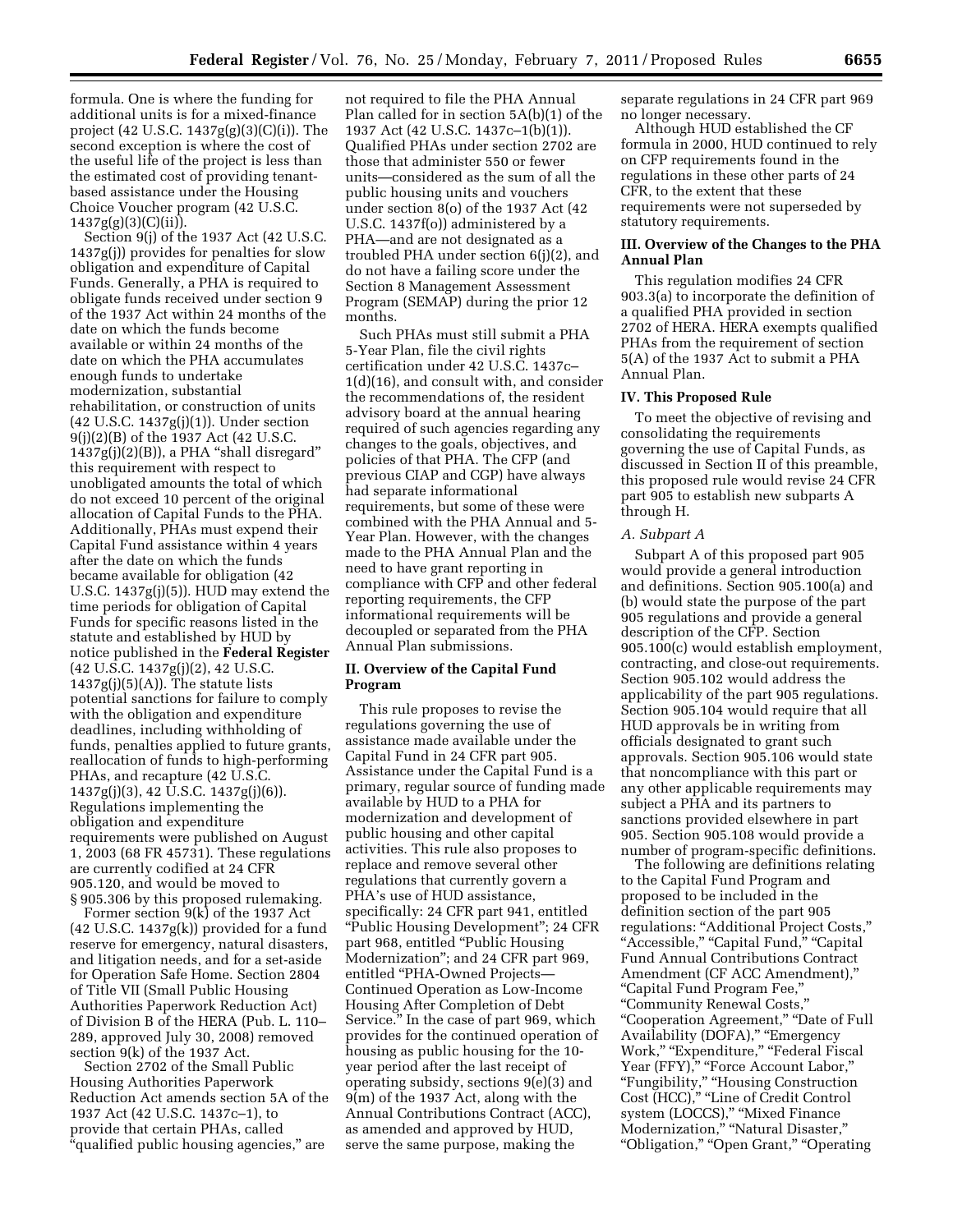Fund," "PIH Information Center (PIC)," ''Public Housing Agency (PHA),'' ''Public Housing Project," "Public Housing Assessment System (PHAS)," "Public Housing Development,'' ''Public Housing Requirements," "Reasonable Cost," ''Reconfiguration,'' and ''Uniform Federal Accessibility Standards (UFAS).'' Other definitions specifically related to public housing development are proposed to be placed in subpart F, which will address development activities.

''Capital Fund Program Fee'' is defined as the amount up to 10 percent of the annual Capital Fund grant under this regulation that may be set aside for administrative costs for an asset management PHA. These costs are associated with the Central Office Cost Center's (COCC) oversight and management of the CFP. These costs include duties related to general capital planning, preparing of the Annual Plan, processing of LOCCS, preparing reports, drawing of funds, budgeting, accounting, and procuring of construction and other miscellaneous contracts.

PHAs that have not converted to asset management may expend up to 10 percent of the Capital Fund grant on their administrative costs. Administrative costs exclude any costs related to lead-based paint or asbestos testing, in-house architectural or engineering work, or special administrative costs required under state or local law, unless approved by HUD.

''Reasonable cost'' is defined in the regulation as ''An amount to rehabilitate or modernize an existing structure that is not greater than 90 percent of the TDC for a new development of the same structure type, number and size of units in the same market area.'' Section 905.314(g), modernization cost limits, states that a PHA is prohibited from modernizing an existing public housing development that cannot be modernized for 90 percent of TDC. The Office of Public Housing uses other cost limitation standards for voluntary conversion and for Section 18 demolition. For mandatory conversion (24 CFR part 972 subpart B), which relates to developments of 250 or more dwelling units with a significant (15 percent) vacancy rate over 3 years, the cost standard is whether it is more expensive to operate the development as public housing than to provide tenant based assistance. For 24 CFR part 970, the description of major problems indicative of obsolescence includes a cost standard of 62 percent of TDC for elevator structure and 57.14 percent of TDC for all other types of structures.

HUD is requesting that the public consider these varying cost limitations and provide the Department with comments on whether the standard of 90 percent of TDC, which is incorporated in this proposed rulemaking, is the best cost limitation to use for the modernization of existing public housing.

# *B. Subpart B*

Subpart B would describe Capital Fund eligible activities and ineligible activities. Section 905.200 lists the eligible costs, which include, but are not limited to, development, financing, and modernization of public housing projects; capital planning; preparation of the annual statement; vacancy reduction; making units and common areas accessible; nonroutine maintenance; resident self sufficiency, security and safety; relocation and mobility counseling; costs for approved homeownership programs; conduct of an energy audit when there are not sufficient operating funds and the energy audit is part of a new modernization program for energy efficiency, including the use of Energy Star items; certain administrative costs; monitoring of LOCCS; the preparation of reports; the new Capital Fund program fee that can be attributed to the Central Office Cost Center; and emergency activities.

This proposed rule would incorporate energy standards at §§ 905.200(b)(6)(ii), 905.200(b)(14), 905.312(b)(1), 905.312(c)(3), 905.312(d), 905.314(c), and 905.316(e). The standards include those in 42 U.S.C. 12709 as amended by section 153 of the Energy Policy Act of 2005, Public Law 109–58 (these standards include the 2006 International Energy Conservation Code and ASHRAE 90.1–2004), and the Energy Star requirement for appliances in section 152 of the Energy Policy Act of 2005. In addition, § 905.200(b)(14) of this proposed rule incorporates energy efficiency standards from 42 U.S.C.  $1437g(d)(1)(K)$ , as added by section 151 of the Energy Policy Act of 2005, which makes it an eligible use of the capital fund to increase energy efficiency by such means as the Secretary of HUD determines are appropriate. Public comment is sought as to how energy efficiency should be measured, as well as what specific uses of the Capital Fund would increase energy efficiency.

Since HERA removed the authorization of the emergency set-aside under section 9(k) of the 1937 Act (42 U.S.C. 1437g(k)), this proposed rule would remove the regulatory provisions related to section 9(k).

Proposed § 905.202 would list the activities and costs that would be ineligible under the CFP. These include, but are not limited to, costs not included in the PHA's CFP 5-Year Action Plan; luxury items such as amenities beyond what is customary in the community; costs that would be eligible but for the fact that they are in excess of the amount directly attributable to the public housing units, when the physical or management improvement will benefit programs other than public housing; direct provision of social services; costs that are funded by another source, so there would be duplicate funding; and any other costs that HUD may determine on a case-by-case basis.

Proposed § 905.204 would include regulations on funding for emergencies and natural disasters. Under this section, HUD will look to ensure, in both situations, that a PHA uses other legally available funds, including unobligated Capital Funds, before using funds from the set-aside for disasters and emergencies. Disasters and emergencies are, however, by nature unexpected and unpredictable, so it is also necessary for HUD to exercise caseby-case discretion to ensure that disaster needs and other housing needs of the PHA's residents are and will continue to be met. It should be noted that both HUD's 2009 (Title II, Pub. L. 111–8) and 2010 (Division A, Title II, Pub. L. 111– 117) Appropriations Acts made a limited amount of Capital Funds available for emergencies and natural disasters, and specifically excluded Capital Funds from being used for Presidentially declared disasters under the Stafford Act (42 U.S.C. 5121 *et seq.*). *See also* PIH Notice 2010–14, available at *[http://www.hud.gov/offices/pih/](http://www.hud.gov/offices/pih/publications/notices/10/pih2010-14.pdf)  [publications/notices/10/pih2010-14.pdf](http://www.hud.gov/offices/pih/publications/notices/10/pih2010-14.pdf)*.

Former § 905.10(b), Emergency Reserve and Use of Amounts, would be removed from the proposed rule. The Capital Fund formula, which was previously found in § 905.10, is in § 905.400 of this proposed rulemaking. However, this proposed rule retains the procedures for awarding emergency and natural disaster grants, if provision is made for a set-aside for emergencies and natural disasters in an annual Appropriations Act.

#### *C. Subpart C*

Subpart C of this proposed rule would include the CFP requirements found in 24 CFR part 968 (public housing modernization) and 24 CFR 905.120 (penalties for slow expenditure or obligation of Capital Funds), as those sections are codified as of the date of this proposed rule. This rule would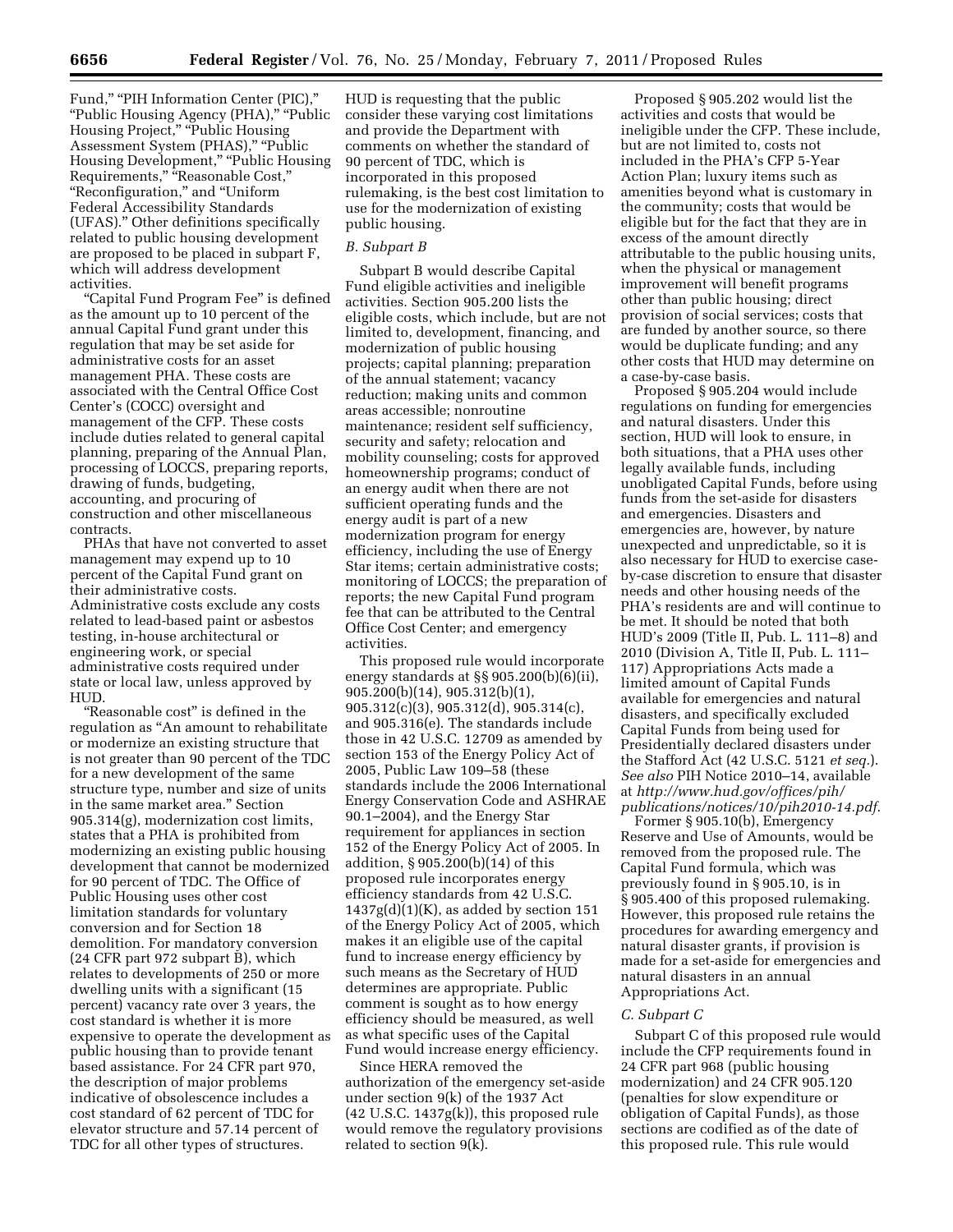establish CFP submission requirements for both qualified and nonqualified PHAs, as defined in Title VII of HERA section 2702. Submission requirements include, but are not limited to, the Physical Needs Assessment (PNA), the budget, and various certifications.

The new requirement for projectbased PNAs for all properties in the PHA's inventory is intended to support effective property-based planning and the transition to asset management. Completion of the PNA will provide PHAs with critical information on the physical condition of each project in its inventory and assist the PHAs to identify and prioritize work items in the Annual Statement and the 5-Year Action Plan. The proposed rule would require that the PNA be completed by the PHA and be submitted to the Field Office at a time required by HUD.

The proposed rule would require that the other CFP submission requirements, including the budget and the certifications, be submitted in a format prescribed by HUD at the time that the PHA submits its signed CFP ACC Amendment for its CFP grant(s). Except in the case of emergency work, the PHA shall not spend Capital Funds on any work that is not included in an approved CFP 5-Year Action Plan and any approved amendments. Proposed § 905.300(b)(5) describes HUD review of the CFP submissions for compliance with the public housing program requirements. The PHA's budget must be approved by the PHA's Board of Commissioners, but does not require HUD approval. The CFP 5-Year Action Plan, which is a component of the 5- Year Plan required under part 903, continues to be required for all PHAs, both qualified and nonqualified.

Proposed § 905.300(b)(8) would address performance and evaluation reports. Proposed § 905.300(b)(4) would govern other formal requirements for qualified and nonqualified PHAs, such as the requirement that the PHA consult with the Resident Advisory Board(s) and conduct annual public hearings.

Proposed § 905.302 would require PHAs to submit the CF ACC Amendment by a specified date. Late submittal does not affect a PHA's requirement to obligate and expend its Capital Fund by the dates established by HUD. If HUD does not receive the signed and dated CF ACC Amendment by the submission deadline, the PHA will receive the Capital Fund grant for that year; however, the PHA will have less than 24 months to obligate 90 percent of the Capital Fund grant and less than 48 months to expend those funds, because the PHA's obligation start date and disbursement end date for

these grants will remain as previously established by HUD.

Proposed § 905.304 requires public housing developed or modernized with Capital Funds to be operated in accordance with the CF ACC Amendment. Under proposed § 905.304(a)(1), projects developed with Capital Funds must have a covenant requiring them to be operated as public housing for a 40-year period beginning on the date on which the project becomes available for occupancy, as required by section 9(d)(3)(A) of the 1937 Act (42 U.S.C. 1437g(d)(3)(A)). Under proposed § 905.304(a)(2), projects modernized with Capital Funds will have an additional use restriction for a 20-year period that begins on the latest date that modernization is completed, as required by section 9(d)(3)(B) of the 1937 Act (42 U.S.C. 1437g(d)(3)(B)). Under proposed § 905.304(a)(3), projects developed that receive Operating Fund assistance shall generally have a covenant to operate under requirements applicable to public housing for a 10-year period beginning upon the conclusion of the fiscal year for which such amounts were provided. In accordance with the ACC, existing Declarations of Trust, and section 30 of the 1937 Act (42 U.S.C.1437z–2), proposed § 905.304(b) imposes a HUD approval requirement on any potential liens or security interests in public housing assets.

The requirements for obligation and expenditure of Capital Funds would be in proposed § 905.306. These requirements include the statutory time limits on expenditure found in section 9(j) of the 1937 Act (42 U.S.C. 1437g(j)), as well as penalties for failure to obligate Capital Funds in a timely manner. This section also provides information on the criteria for requesting an extension to the obligation deadline.

Section 905.308 would list federal requirements applicable to all Capital Fund modernization, development, and financing activities, including, but not limited to, relocation of residents, wage rates, environmental requirements, section 504 compliance, and lead-based paint poisoning prevention.

Proposed § 905.310 would require that the PHA initiate a fund requisition from HUD only when the funds are due and payable, unless HUD authorizes another method of payment of such advances, which includes working capital advances, or reimbursement as authorized by 24 CFR 85.21.

Proposed § 905.312 would incorporate the design and construction requirements, which are currently found in 24 CFR 941.203. The standards in

proposed § 905.312(a) are similar to those in currently codified 24 CFR 941.203(a), with the primary difference being that the proposed § 905.312 would require structures ''to be consistent with" the neighborhoods they occupy, rather than requiring them to "improve" or harmonize with'' the neighborhoods.

Additionally, proposed § 905.312, like currently codified § 941.203(b), would require that all development comply with a national building code in addition to the applicable state and local laws, codes, ordinances, and regulations. The proposed rule also specifically addresses accessibility requirements among the federal requirements with which compliance is required at proposed § 905.312(b)(4). The proposed rule would apply design and construction standards to modernization, as well as to development, in proposed § 905.312(c).

In § 905.312(c)(3), HUD refers to including cost-effective energy conservation measures as identified in the PHA's most recent updated energy audit in the design, rehabilitation and construction of public housing development. The Department is seeking public comment, particularly from PHAs, on what cost-effectiveness test(s) should be used when deciding whether an energy conservation measure identified in the energy audit should be implemented or not. Issues for public comment include but are not limited to the following:

(1) The measurement basis for cost effectiveness; *i.e.,* whether to use the total cost of the energy improvement versus the incremental cost of the energy improvement;

(2) Are opportunity costs figured into this calculation (*e.g.,* the incremental cost of the energy improvement versus the cost of various alternative uses of the money);

(3) Do such calculations include any expected increase in energy costs; and

(4) The period of time over which the cost of the improvement would be realized, such as the manufacturer's estimated useful life versus actual time in service.

Your comments will assist HUD to develop important guidance to PHAs that will assist them in determining the most cost-effective energy conservation measures to fund from among the many identified in the PHAs' respective energy audits.

Proposed § 905.314 establishes cost limits for public housing projects, including details about how the TDC and housing construction cost (HCC) limits are calculated. Modernization costs are limited to 90 percent of the TDC; if modernization costs exceed that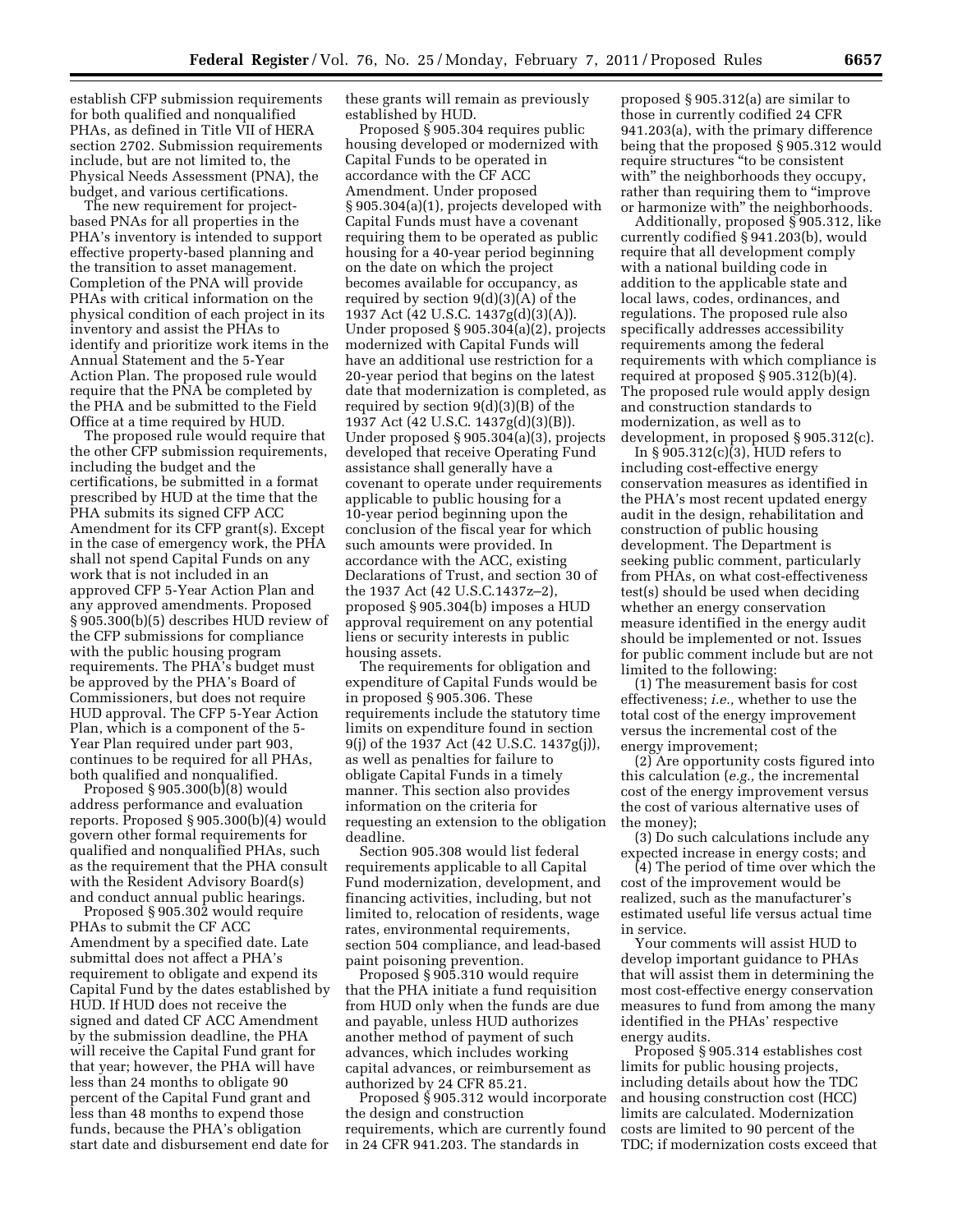limit, the project will not be modernized. Also proposed in § 905.314(c)(1) is the ability for PHAs to request a TDC exception for integrated utility management, capital planning, and other capital and management activities that maximize energy conservation and efficiency, including green construction and retrofits, which include windows; heating system replacements; wall insulation; sitebased generation; advanced energy savings technologies, including renewable energy generation; and other such retrofits. HUD has the statutory authority to grant such a TDC exception pursuant to 42 U.S.C. 1437d(b).

For TDC exceptions for integrated utility management, capital planning, and other capital and management activities that maximize energy conservation and efficiency identified in § 905.314(c)(1), the Department will require that the requesting PHA submit a detailed list of the planned energy conservation improvements, an explanation and justification for the proposed energy conservation improvements, and the estimated costs for HUD review. In addition, PHAs requesting an exception of the TDC will be required to submit to HUD an independent cost certification from a third party such as a licensed accredited architect. These materials will be reviewed by HUD and approved on a case-by-case basis. The Department is seeking public comment on what cost effectiveness test(s) HUD should apply when reviewing TDC requests for this exception.

Proposed § 905.314(h) sets administrative cost limits for modernization at 10 percent of the annual Capital Fund grant, excluding costs related to lead-based paint or asbestos testing, in-house architectural or engineering work, or other special administrative costs, unless approved by HUD. Proposed § 905.314(h) sets the administrative cost limits for development work with Capital Fund and RHF grants at 3 percent of the total project budget or, with HUD's approval, up to 6 percent of the total project budget. For a PHA that is under asset management, this administrative cost limit of 10 percent includes the Capital Fund Program fee. This limitation reflects the priority HUD places on use of the Capital Fund for development and modernization.

Proposed § 905.314(j) proposes to reduce the threshold for management improvements from 20 percent to 10 percent over a 3-year period. Under the current CFP a large housing authority (a PHA with 250 or more units in management) could use as much as 50

percent of a Capital Fund (CF) formula grant (*i.e.,* 20 percent for management improvements, 10 percent for administrative costs, and up to 20 percent for operations) for costs not associated with physical improvements of the development. The Department will not be able to fund the estimated modernization needs (as determined in the Capital Needs of the Public Housing Stock in 1998: Formula Capital Study) if such a high percentage of the Capital Fund appropriation is used for purposes other than modernization or development of public housing units. When CGP was established more than 20 years ago, the Department established a threshold to allow for 20 percent of the Capital Fund grant to be used to fund resident activities and other administrative expenses needed to support the physical improvements funded by the modernization program. Since the initiation of the CIAP and CGP, other programs such as the Resident Opportunities and Supportive Services (ROSS) program and Community and Supportive Services, a component of the HOPE VI program, have been established to fund services that enable residents to become self sufficient and/or improve their quality of life. In addition to these programs, section 9(g) of the 1937 Act (42 U.S.C. 1437g(g)) allows large PHAs to use up to 20 percent of a Capital Fund grant for operating costs, while small PHAs have complete flexibility to use their entire Capital Fund grant for operating costs (§ 905.314(l) of this proposed rule). With this flexibility to use Capital Fund for operations, it is no longer necessary to have such a high threshold for funding management improvements.

Proposed § 905.314(k) covers resident management corporation (RMC) activities. RMCs are authorized under section 20 of the 1937 Act (42 U.S.C. 1437r). Under section 20(c) of the 1937 Act (42 U.S.C. 1437r(c)), a PHA may provide a portion of its Capital Funds to an RMC for the purpose of performing eligible activities (under certain conditions, RMCs can be directly funded without going through the PHA (see 42 U.S.C. 1437r(e)). The proposed rule would provide that the PHA will not retain any of the Capital Funds unless the PHA contractually agrees to do so with the RMC.

Proposed § 905.314(j) provides for the HUD-approved use of force account labor. High-performing PHAs would not require HUD approval for this purpose.

Proposed § 905.316 of the proposed rule establishes contracting requirements. This section generally requires compliance with 24 CFR 85.36. Proposed § 905.316(d) requires that,

notwithstanding the bonding requirements of 24 CFR 85.36(h), for each contract over \$100,000, the contractor shall provide a bid guarantee equivalent to 5 percent of the bid price plus one of five acceptable forms of bond listed.

Section 905.318 of the proposed rule would require the PHA to obtain a title insurance policy before taking title to any and all sites and properties acquired with Capital Funds. Section 905.318 also would require recordation of the deed as prescribed by HUD.

Proposed § 905.320 would impose contract administration duties on the PHA for work performed using Capital Funds. The PHA must inspect the work and determine when it is acceptable, and shall pay a contractor only for work that the PHA has inspected and accepted.

Proposed § 905.322 would require that the fiscal closeout of a Capital Fund project requires the submission of a cost certificate; and an audit, if applicable. Proposed § 905.322 also would require the submission of a performance and evaluation (P&E) report that describes the progress on open Capital Fund grants, which is currently required by 24 CFR 968.330. If the PHA does not submit the cost certificate and P&E report in a timely manner as specified in the regulation, HUD may, after notifying the PHA, impose restrictions on the PHA's Capital Fund grants. Proposed § 905.322(c) would provide that the cost certificate is also subject to audit. For PHAs that are exempt from audit, HUD would review and approve the cost certificate based on available information regarding the Capital Fund grant. Proposed § 905.322(e) would provide that all Capital Funds in excess of the actual cost incurred for the grant are subject to recapture.

Proposed § 905.324 would require certain data reporting by PHAs.

Proposed § 905.326 would require PHAs to keep full and complete records of each Capital Fund grant.

#### *D. Subpart D*

Subpart D would incorporate, in proposed § 905.400, the regulations that establish the CF formula, currently codified in § 905.10, with the exception of reference to the emergency reserve fund, which was removed by HERA, as discussed above.

The CF formula was initially established by final rule published on March 16, 2000 (65 FR 14422), and that formula is not proposed to be changed by this rule. Terminology would be updated to reflect the change to asset management and project-level accounting. In April 2008, PIC was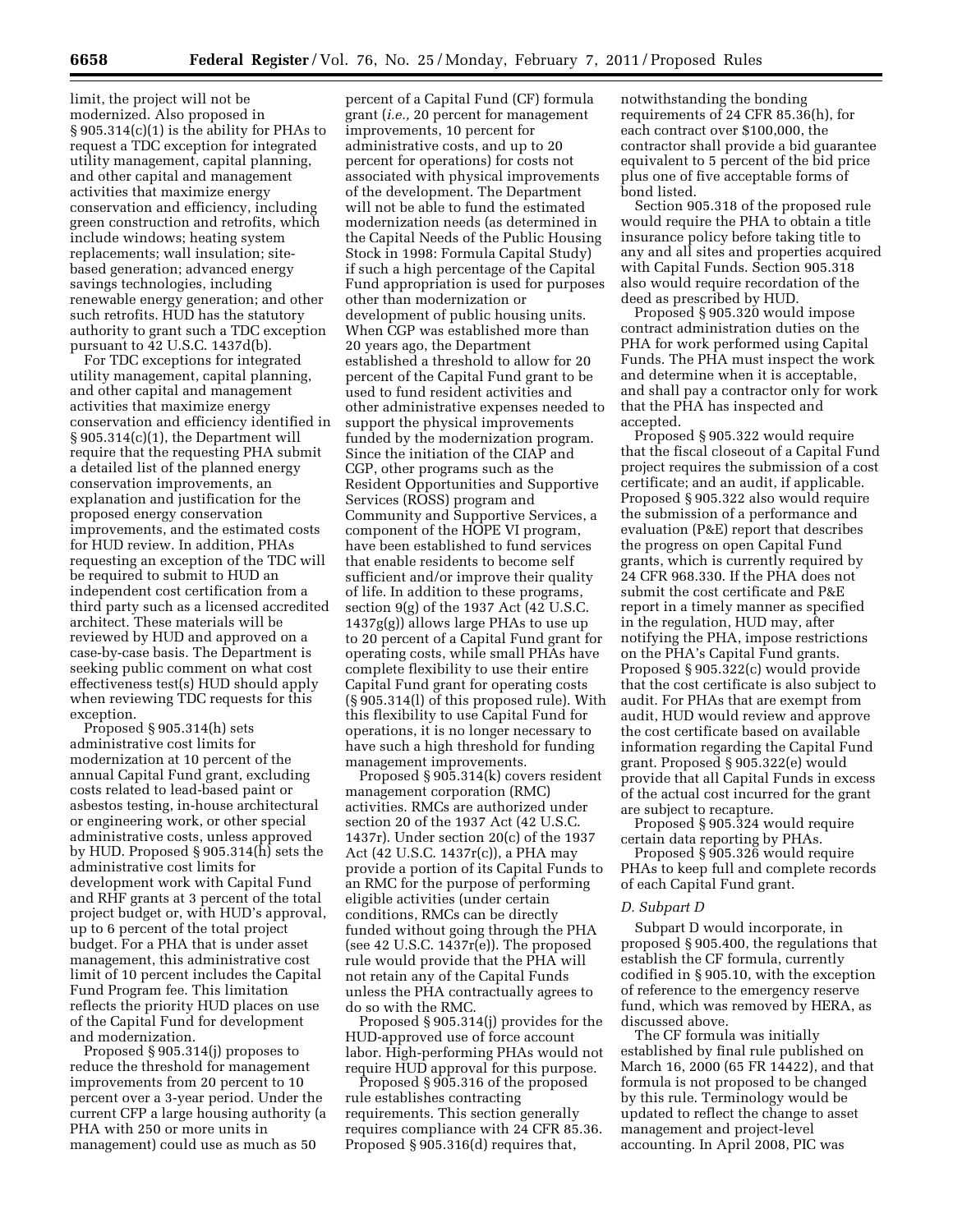realigned to reflect the reorganization of developments into projects. In order to avoid resulting changes in DOFA dates that otherwise could have affected certain PHAs, § 905.400 (d)(6) of this rule proposes to freeze the determination of modernization need as of FFY 2008 and then make adjustments based on changes in inventory. The end result is that there is no substantive change to the formula or the resulting allocation of Capital Funds, and hence the formula, which was originally established through a statutory negotiated rulemaking process, is presented here for the sake of completeness only and not for public comment. However, HUD will accept comment on the aforementioned technical changes reflecting asset management.

Since the Study of the Modernization Needs of the Public and Indian Housing Stock, prepared by Abt Associates Inc., in 1988, the Department has demolished more than 100,000 units of severely distressed public housing and funded a significant amount of modernization in public housing. Subsequently, the Department has already funded 10 years of replacement housing grants for the severely distressed public housing that was removed from the public housing inventory. Section 905.400(j) proposes a transition from a 10-year-long RHF program to a 5-year RHF program for PHAs that remove units from the inventory based on demolition or disposition. The transition to a 5-year RHF program would be effective in FFY 2011 for PHAs that removed units from the inventory in FFY 2010. In FFY 2011, any PHA that began receiving RHF in FFY 2010 based on demolition or disposition that occurred in FFY 2009 and earlier will receive the remainder of its first increment and be eligible for a second increment. Subsequently, PHAs that are already receiving RHF funding in FFY 2011 will not be negatively impacted by the transition because they will receive the total 10 years of RHF funding and will be eligible to receive RHF funding for units removed from inventory for the sale of homeownership as described in § 905.400(j)(1). Also, beginning in FFY 2011, PHAs will be eligible to receive RHF funding for units removed from inventory for the sale of homeownership as described in  $§ 905.400(i)(1)$  and be allowed to use RHF grants to fund development of either public housing rental or homeownership units. The Department is soliciting comments from PHAs and the PHA interest groups on this proposal to change the RHF funding.

Proposed § 905.400(k) provides for a performance award factor similar to

currently codified § 905.10(j). The provisions of currently codified § 905.10(k) on eligible costs would be moved to proposed § 905.200.

#### *E. Subpart E*

Subpart E would address the use of Capital Funds for financing. This subpart is reserved for the regulation entitled ''Use of Public Housing Capital and Operating Funds for Financing Activities'' that is the subject of a separate rulemaking. (*See* final rule published on October 21, 2010, at 75 FR 65198.)

#### *F. Subpart F*

Subpart F would contain the development requirements, including those related to mixed-finance projects. These requirements would be moved to subpart F from 24 CFR part 941. Program requirements including the limitation on costs and site and neighborhood standards are described in § 905.602. The Department has not made any substantive changes to the site and neighborhood standards found at § 941.202. Definitions specifically related to public housing development are found in § 905.604(b). This subpart also proposes certain deviations from applicable requirements as HUD is permitted to do by regulation in the case of mixed-finance projects under section 35(h) of the 1937 Act, 42 U.S.C. 1437z– 7(h). Section 905.604(l), which pertains to closing materials and other documents, and § 905.604(m), which addresses subsidy layering, are reserved to address the revised regulations that are the subject of the rulemaking entitled ''Streamlining of Mixed Finance Applications,'' which was published as a proposed rule in the **Federal Register**  on December 27, 2006. Development, with regards to homeownership, will be addressed by a separate rulemaking.

# *G. Subpart G*

Subpart G would state that the PHA may not pledge, mortgage, or enter into a transaction that uses public housing assets without written HUD approval.

#### *H. Subpart H*

Subpart H would address PHA compliance with Capital Fund requirements, and HUD review and sanction for noncompliance with HUD contracts and regulations.

#### **V. Findings and Certifications**

#### *Paperwork Reduction Act*

The information collection requirements contained in this rule have been approved by the Office of Management and Budget (OMB) under the Paperwork Reduction Act of 1995

(44 U.S.C. 3501–3520) and given OMB control numbers 2577–0157 and 2577– 0226. In accordance with the Paperwork Reduction Act, an agency may not conduct or sponsor, and a person is not required to respond to, a collection of information, unless the collection displays a currently valid OMB control number.

#### *Regulatory Planning and Review*

OMB reviewed this rule under Executive Order 12866 (entitled ''Regulatory Planning and Review''). This rule was determined to be a ''significant regulatory action'' as defined in section 3(f) of the Order (although not an economically significant regulatory action under the Order).

The rule would not have any direct financial impact on the level of funding for the CFP, but has the potential to create some financial transfers among program participants. However, the total amount of transfer is estimated to be less than \$100 million annually.

The rule would gradually phase down the dollar threshold for management improvements, from up to 20 percent to up to 10 percent of a PHA's CF formula grant over a period of 3 fiscal years. On average, PHAs use approximately 8 percent of their Capital Fund grants on management improvements, with many PHAs using considerably less and large PHAs of more than 250 units using 9 percent. In 2008, \$2.38 billion in formula funds were distributed to PHAs. If all PHAs were using the full 20 percent permitted under the current rule, a 10 percent reduction in the management improvement threshold would indicate that about \$238 million would be reprogrammed for other eligible activities and would constitute a transfer from one group of stakeholders that traditionally received management improvement funds, to other CFP eligible activities and stakeholders, without any impact on funding. However, given that the actual rate of usage is below 10 percent, this program requirement would not result in any transfers.

The rule would also phase down the allocation of funds for the RHF from a 10-year RHF to a 5-year RHF. In 2008, a total of 294 PHAs received RHF funds. That year, 251 PHAs funded under the CF formula received \$97,936,944 RHF first increment funding, and 123 PHAs received \$112,825,095 RHF second increment funding. Five years after the implementation of the RHF phasedown, the \$113 million second increment funding would be eliminated and redistributed by formula to all 3,138 eligible PHAs, creating a transfer, but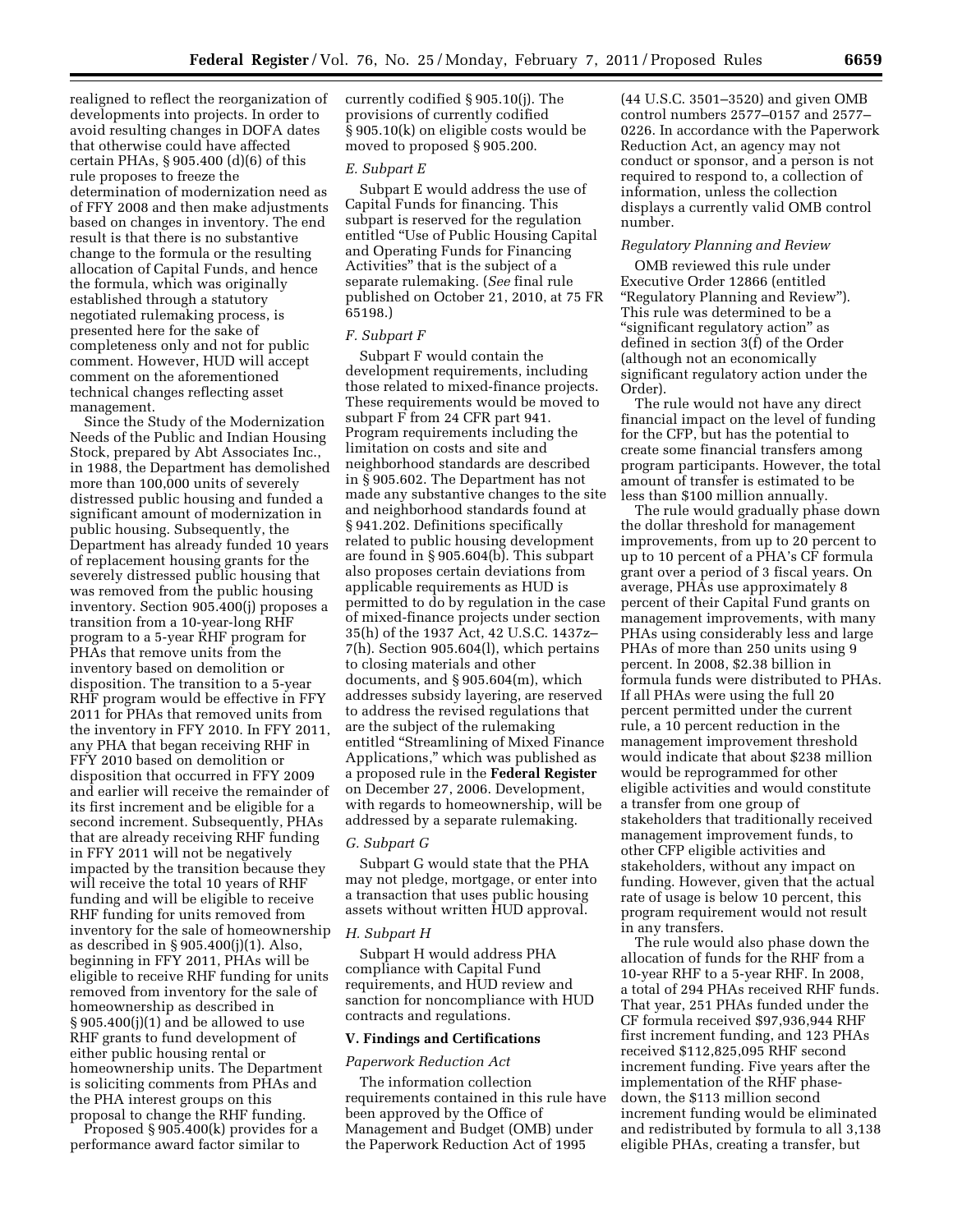one only among PHAs. However, HUD has already funded more than 10 years of RHF to assist PHAs that demolished over 100,000 units of severely distressed public housing; thus, the need for RHF has significantly decreased. The phasedown also grandfathers all PHAs that are receiving first- or second-increment RHF as of Fiscal Year (FY) 2010, minimizing the impact.

This rule, if implemented as proposed, would also have significant benefits. This rule updates and consolidates the CFP regulations and related regulations having to do with the use of Capital Funds for development and modernization, as well as regulations for continuing operation of low-income housing after completion of debt service. In addition, the rule proposes to codify recent statutory requirements enacted in HERA. The benefits of the rule such as regulatory consolidation, program clarification, removal of obsolete references, and enhanced efficiencies make the rule necessary. Although HUD established the CF formula in 2000, HUD has continued to rely on CFP requirements to the extent that these requirements were not superseded by statutory requirements.

#### *Unfunded Mandates Reform Act*

Title II of the Unfunded Mandates Reform Act of 1995 (2 U.S.C. 1531– 1538) (UMRA) establishes requirements for federal agencies to assess the effects of their regulatory actions on state, local, and tribal governments and the private sector. This rule does not impose any federal mandate on any state, local, or tribal government or the private sector within the meaning of UMRA.

#### *Environmental Impact*

A Finding of No Significant Impact with respect to the environment has been made in accordance with HUD regulations at 24 CFR part 50, which implement section 102(2)(C) of the National Environmental Policy Act of 1969 (42 U.S.C. 4332(2)(C)). The Finding of No Significant Impact is available for public inspection between the hours of 8 a.m. and 5 p.m. weekdays in the Regulations Division, Office of General Counsel, Department of Housing and Urban Development, 451 7th Street, SW., Room 10276, Washington, DC 20410–0500. Due to security measures at the HUD Headquarters building, an advance appointment to review the docket file must be scheduled by calling the Regulations Division at 202–708–3055 (this is not a toll-free number). Hearingor speech-impaired individuals may

access this number through TTY by calling the toll-free Federal Information Relay Service at 800–877–8339.

# *Regulatory Flexibility Act*

The Regulatory Flexibility Act (RFA) (5 U.S.C. 601 *et seq.*) generally requires an agency to conduct a regulatory flexibility analysis of any rule subject to notice and comment rulemaking requirements, unless the agency certifies that the rule will not have a significant economic impact on a substantial number of small entities. This rule reflects the transition from PHA-wide accounting to an asset management model, and therefore changes some of the language regarding the CF formula to reflect the new accounting model. The only significant change in the CF formula calculation is a proposal to limit the number of years a PHA is eligible to receive RHF grants to replace units removed from the inventory by demolition, disposition, or homeownership, from 10 years to 5 years. The CF formula amount that is freed up because of fewer RHF grants will cause an increase in the amount of Capital Funds available to the remainder of the PHAs, which includes a large number of small PHAs. Since most small PHAs do not demolish or dispose of a significant number of public housing units, reducing RHF eligibility to 5 years should benefit small PHAs. Therefore, the undersigned certifies that this rule will not have a significant economic impact on a substantial number of small entities, and an initial regulatory flexibility analysis is not required.

Notwithstanding the determination that this rule would not have a significant impact on a substantial number of small entities, HUD specifically invites any comments regarding any less burdensome alternatives to this rule that will meet HUD's objectives as described in this preamble.

# *Executive Order 13132, Federalism*

Executive Order 13132 (entitled "Federalism") prohibits, to the extent practicable and permitted by law, an agency from promulgating a regulation that has federalism implications and either imposes substantial direct compliance costs on state and local governments and is not required by statute or preempts state law, unless the relevant requirements of section 6 of the Executive Order are met. This rule does not have federalism implications and does not impose substantial direct compliance costs on state and local governments or preempt state law

within the meaning of the Executive Order.

# *Catalog of Federal Domestic Assistance Number*

The Catalog of Federal Domestic Assistance numbers for 24 CFR parts 905, 941, 968, and 969 are 14.850, 14.872, 14.882, 14.883.

# **List of Subjects**

# *24 CFR Part 903*

Administrative practice and procedure, Public housing, Reporting and recordkeeping requirements.

#### *24 CFR Part 905*

Grant programs—housing and community development, Public housing, Reporting and recordkeeping requirements.

# *24 CFR Part 941*

Grant programs—housing and community development, Loan programs—housing and community development, Public housing.

# *24 CFR Part 968*

Grant programs—housing and community development, Loan programs—housing and community development, Public housing, Reporting and recordkeeping requirements.

#### *24 CFR Part 969*

Grant programs—housing and community development, Low and moderate income housing, Public housing.

Accordingly, for the reasons stated in the preamble, under the authority of 42 U.S.C. 3535(d), HUD proposes to amend 24 CFR chapter IX as follows:

# **PART 903—PUBLIC HOUSING AGENCY PLANS**

1. The authority citation for part 903 is revised to read as follows:

**Authority:** 42 U.S.C. 1437c; 42 U.S.C. 1437c–1; Pub. L. 110–289; 42 U.S.C. 3535d. 2. Revise § 903.3 to read as follows:

#### **§ 903.3 What is the purpose of this subpart?**

(a) This subpart specifies the requirements for PHA plans, required by section 5A of the United States Housing Act of 1937 (42 U.S.C. 1437c–1) (the Act), as amended.

(b) Title VII of the Housing and Economic Reform Act, Public Law 110– 289, section 2702, amends 42 U.S.C. 1437c–1(b) to provide qualified public housing agencies (PHAs) an exemption from the requirement of section 5A of the Act to submit an annual PHA Plan. The term "qualified public housing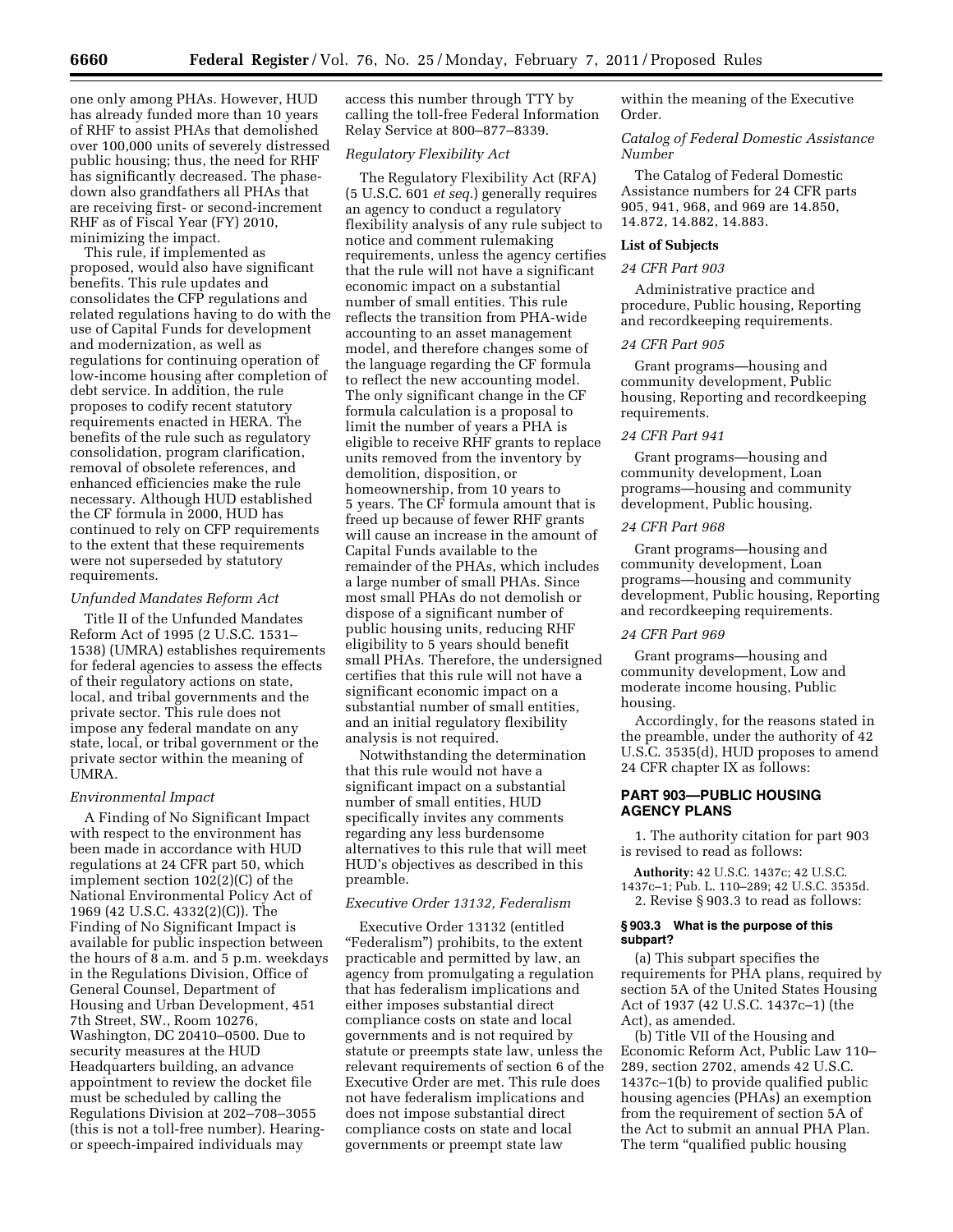agency'' has the meaning stated in section 2702(a)(3)(C) of Pub. L. 110–289. HUD will make available a list of the qualified PHAs on a quarterly basis.

3. Revise part 905 to read as follows:

# **PART 905—THE PUBLIC HOUSING CAPITAL FUND PROGRAM**

# **Subpart A—General**

Sec.

905.100 Purpose, general description, and other requirements.

- 905.102 Applicability.
- 905.104 HUD approvals.<br>905.106 Compliance.
- Compliance.
- 905.108 Definitions.

# **Subpart B—Eligible Activities**

- 905.200 Eligible activities.
- 905.202 Ineligible activities and costs. 905.204 Emergencies and natural disasters.

#### **Subpart C—General Program Requirements**

- 905.300 Capital fund submission requirements.
- 905.302 Timely submission of the CF ACC amendment by the PHA.
- 905.304 CF ACC term and covenant to operate.
- 905.306 Obligations and expenditure of Capital Fund grants.
- 905.308 Federal requirements applicable to all capital fund activities.
- 905.310 Disbursements from HUD.
- 905.312 Design and construction.
- 905.314 Cost and other limitations. 905.316 Procurement and contract
- requirements.
- 905.318 Title and deed. 905.320 Contract administration and
- acceptance of work.
- 905.322 Fiscal closeout.
- 905.324 Data reporting requirements. 905.326 Records.

# **Subpart D—Capital Fund Formula**

905.400 Capital Fund formula (CF formula).

# **Subpart E—Use of Capital Funds for Financing [Reserved]**

# **Subpart F—Development Requirements**

905.600 General. 905.602 Program requirements. 905.604 Mixed-finance development. 905.606 Development proposal. 905.608 Site or property acquisition proposal. 905.610 Technical processing. 905.612 Disbursement of capital funds predevelopment costs.

# **Subpart G—Other Security Interests**

905.700 Other security interests.

# **Subpart H—Compliance, HUD Review, Penalties, and Sanctions**

- 905.800 Compliance.
- 905.802 HUD review of PHA performance. 905.804 Sanctions.
- **Authority:** 42 U.S.C. 1437g and 3535(d); Pub. L. 110–289.

#### **Subpart A—General**

#### **§ 905.100 Purpose, general description, and other requirements.**

(a) *Purpose.* The Public Housing Capital Fund Program (Capital Fund Program or CFP) provides financial assistance to public housing agencies (PHAs) and resident management corporations (RMC) (pursuant to 24 CFR 964.225) to make improvements to existing public housing. The CFP also provides financial assistance to develop public housing, including mixedfinance developments that contain public housing units.

(b) *General description.* Congress appropriates amounts for the Capital Fund in HUD's annual appropriations. In order to receive a Capital Fund grant, the PHA must:

(1) Validate project-level information in HUD's data systems, as prescribed by HUD;

(2) Have an approved CFP 5-Year Action Plan;

(3) Enter into a Capital Fund Annual Contributions Contract (CF ACC) Amendment to the PHA's Annual Contributions Contract (as defined in 24 CFR 5.403) with HUD; and

(4) Provide a written certification and counsel's opinion that all property receiving Capital Fund assistance is under a currently effective Declaration of Trust and is in compliance with the CF ACC and the Act.

(c) *Informational requirements.*  Section 905.300 of this part describes the information to be submitted to HUD for the CFP. HUD uses the Capital Fund formula set forth in § 905.400 of this part, along with data provided by the PHA and other information, including, but not limited to, the High Performance information from the Real Estate Assessment Center (REAC) and location cost indices, to determine each PHA's annual grant amount. HUD notifies each PHA of the amount of the grant and provides a CF ACC Amendment that must be signed by the PHA and executed by HUD in order for the PHA to access the grant. After HUD executes the CF ACC Amendment, the PHA may draw down funds for eligible costs that have been described in its CFP Annual Statement/Performance and Evaluation Report or CFP 5-Year Action Plan.

(d) *Eligible activities.* Eligible Capital Fund costs and activities as further described in subpart B of this part include, but are not limited to, making physical improvements to the public housing stock and developing public housing units to be added to the existing inventory. With HUD approval, a PHA may also leverage its public housing inventory by borrowing additional

capital on the private market and pledging a portion of its annual Capital Funds for debt service in accordance with § 905.500.

(e) *Obligation and expenditure requirements.* A PHA must obligate and expend its Capital Funds in accordance with § 905.306. The PHA will directly employ labor, either temporarily or permanently, to perform work (force account) or contract for the required work in accordance with 24 CFR part 85. Upon completion of the work, the PHA must submit an Actual Modernization Cost Certificate (AMCC) or Actual Development Cost Certificate (ADCC) and a final Performance and Evaluation Report (in accordance with § 905.322) to HUD to close out each Capital Fund grant.

(f) *Financing and development.*  Section 905.500 of this part regulates financing activities using Capital Funds and Operating Funds. Section 905.600 of this part contains the development requirements, including those related to mixed-finance development formerly found in 24 CFR part 941. Section 905.700 of this part describes the criteria for the use of Capital Funds for other security interest. Section 905.800 of this part addresses PHA compliance with Capital Fund requirements and HUD capability for review and sanction for noncompliance.

# **§ 905.102 Applicability.**

All PHAs that have public housing units under an Annual Contributions Contract as described in 24 CFR 5.403 are eligible to receive Capital Funds.

#### **§ 905.104 HUD approvals.**

All HUD approvals required in this part must be in writing and from an official designated to grant such approval.

# **§ 905.106 Compliance.**

PHAs or owner/management entities or their partners are required to comply with all applicable provisions of this part. Execution of the CF ACC Amendment, submissions required by this part, and disbursement of Capital Fund grants from HUD are individually and collectively deemed to be the PHA's certification that it is in compliance with the provisions of this part and all other Public Housing Program Requirements. Noncompliance with any provision of this part or other applicable requirements may subject the PHA and/ or its partners to sanctions contained in § 905.804.

#### **§ 905.108 Definitions.**

The following definitions apply to this part: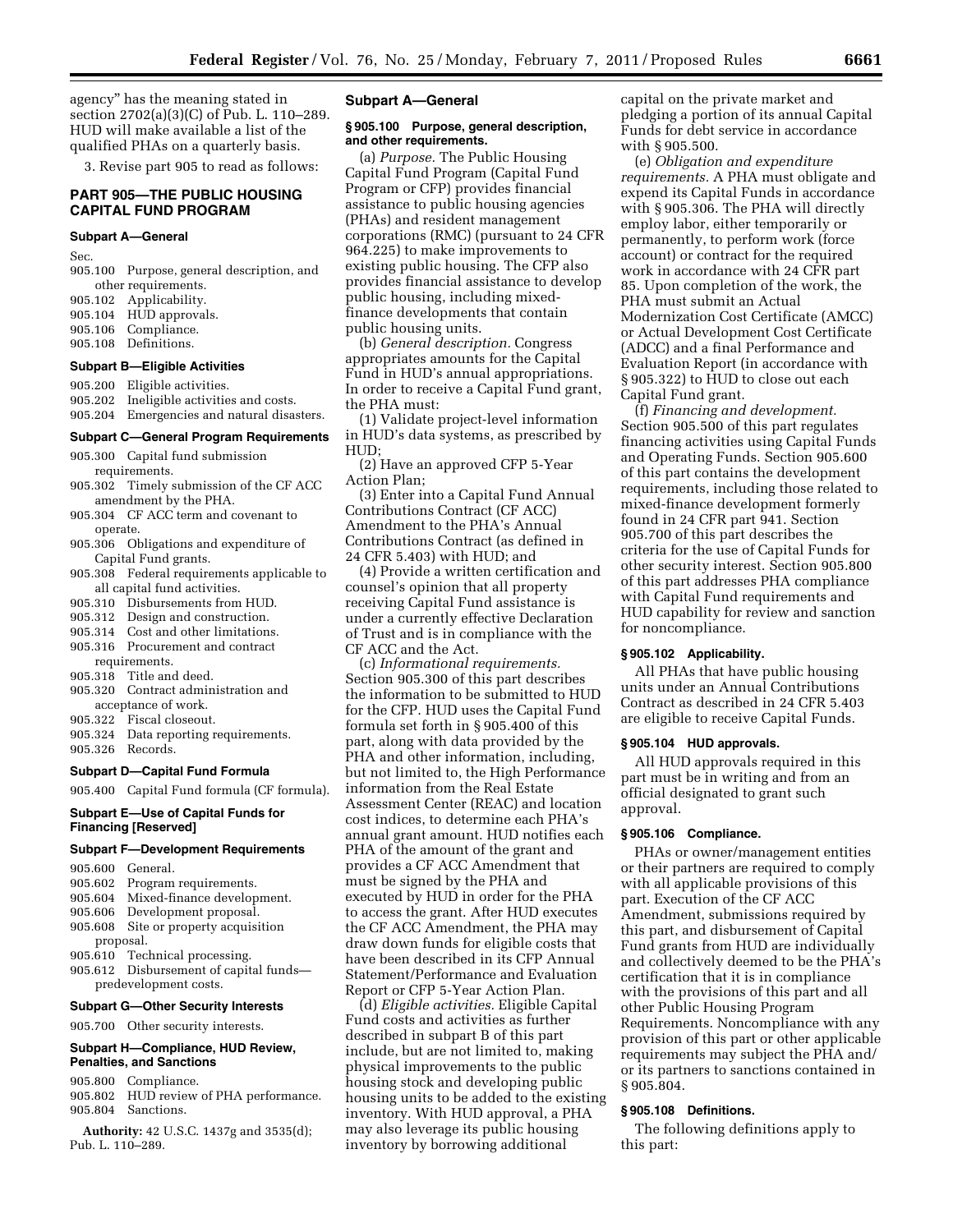1937 Act. The term "1937 Act" is defined in 24 CFR 5.100.

*Accessible.* As defined in 24 CFR 8.3. *Additional Project Costs.* The sum of the following HUD-approved costs related to the development of a public housing project:

(1) Costs for the demolition or remediation of environmental hazards associated with public housing units that will not be rebuilt on the original site; and

(2) Extraordinary site costs that have been verified by an independent state registered, licensed engineer (*e.g.,*  removal of underground utility systems; replacement of off-site underground utility systems; extensive rock and/or soil removal and replacement; and amelioration of unusual site conditions such as unusual slopes, terraces, water catchments, lakes, etc.). These costs are not subject to the Total Development Cost (TDC) limit, but are included in the maximum project cost as stated in § 905.314(b).

*Capital Fund* (CF). The fund established under 42 U.S.C. 1437g(d).

*Capital Fund Annual Contributions Contract Amendment (CF ACC).* A contract under the 1937 Act between HUD and the PHA containing the terms and conditions under which the Department assists the PHA in providing decent, safe, and sanitary housing for low-income families. The CF ACC must be in a form prescribed by HUD, under which HUD agrees to provide assistance in the development, modernization, and/or operation of a low-income housing project under the 1937 Act and the PHA agrees to modernize and operate the project in compliance with all Public Housing Requirements.

*Capital Fund Program Fee.* The Capital Fund Program Fee covers costs associated with the Central Office Cost Center's (COCC) oversight and management of the Capital Fund Program. These costs include duties related to general capital planning, preparing of the Annual Plan, processing of the Line of Credit Control System (LOCCS), preparation of reports, drawing of funds, budgeting, accounting, and procurement of construction and other miscellaneous contracts. The Capital Fund Program Fee is the administrative cost for managing Capital Fund grants for PHAs subject to asset management, which is subject to the regulatory limitation of 10 percent of the annual capital fund grant.

*Community Renewal Costs.* Public housing capital assistance may be used to pay for Community Renewal Costs in an amount equivalent to the difference between the Housing Construction Costs (HCCs) paid for with public housing capital assistance and the TDC limit.

*Cooperation Agreement.* An agreement, in a form prescribed by HUD, between a PHA and the applicable local governing body or bodies that assures exemption from real and personal property taxes, provides for local support and services for the development and operation of public housing, and provides for PHA payments in lieu of taxes (PILOT).

*Date of Full Availability (DOFA).* The last day of the month in which substantially all (95 percent or more) of the units in a public housing project are available for occupancy.

*Emergency Work.* Capital Fund related physical work items that if not done pose an immediate threat to the health or safety of residents, and which must be completed within one year of funding. Management Improvements are not eligible as emergency work and therefore must be covered by the CFP 5- Year Action Plan before the PHA may carry them out.

*Expenditure.* Capital Funds disbursed to the PHA to pay for obligations incurred in connection with work included in a HUD approved CFP 5- Year Action Plan. Total funds expended means cash actually disbursed and does not include retainage.

*Federal Fiscal Year (FFY).* The Federal Fiscal Year begins each year on October 1 and ends on September 30 of the following year.

*Force Account Labor.* Labor employed directly by the PHA on either a permanent or a temporary basis.

*Fungibility.* As it relates to the Capital Fund Program, fungibility allows the PHA to substitute work items between any of the years within the latest approved CFP 5-Year Action Plan, without prior HUD approval.

*Housing Construction Cost (HCC).* The sum of the following HUD-approved costs related to the development of a public housing project: Dwelling unit hard costs (including construction and equipment), builder's overhead and profit, the cost of extending utilities from the street to the public housing project, finish landscaping, and the payment of Davis-Bacon wage rates.

*Line of Credit Control System (LOCCS).* LOCCS-Web is an intranet version of LOCCS for HUD personnel. eLOCCS is the Internet link to LOCCS data for HUD business partners.

*Mixed-Finance Modernization.* Use of the mixed-finance method of development to modernize public housing projects.

*Natural Disaster.* An extraordinary event, affecting only one or few PHAs, but excluding Presidentially declared

emergencies and major disasters under the Robert T. Stafford Disaster Relief and Emergency Assistance Act, 42 U.S.C. 5121 *et seq.* 

*Obligation.* A binding agreement for work or financing that will result in outlays, immediately or in the future. All obligations must be incorporated within the HUD-approved CFP 5-Year Action Plan. This includes funds obligated by the PHA for work to be performed by contract labor (*i.e.,*  contract award), or by force account labor (*i.e.,* work actually started by PHA employees). Capital Funds identified in the PHA's CFP 5-Year Action Plan to be transferred to operations are obligated by PHAs once the funds have been budgeted and drawn down by the PHA. Once these funds are drawn down they are subject to the requirements of 24 CFR part 990.

*Open Grant.* Any grant for which a cost certificate has not been submitted and has not reached fiscal closeout as described in § 905.322.

*Operating Fund.* Assistance provided under 24 CFR part 990 pursuant to section 9(e) of the 1937 Act (42 U.S.C. 1437g(e)) for the purpose of operation and management of public housing.

*PIH Information Center (PIC).* PIH's current system for recording data concerning: The public housing inventory, the characteristics of public housing and Housing Choice Voucher assisted families, the characteristics of PHAs, and performance measurement of housing authorities receiving Housing Choice Voucher funding.

*Public Housing Agency (PHA).* Any State, county, municipality, or other governmental entity or public body or agency or instrumentality of these entities that is authorized to engage or assist in the development or operation of public housing under this part.

*Public Housing Assessment System (PHAS).* The assessment system under 24 CFR part 902 for measuring the properties and PHA management performance in essential housing operations, including rewards for strong performers and consequences for poor performers.

*Public Housing Development.* Any or all undertakings necessary for planning, land acquisition, demolition, construction, or equipment in connection with a public housing project.

*Public Housing Project.* The term ''public housing'' means low-income housing, and all necessary appurtenances thereto, assisted under the 1937 Act, other than Section 8. The term "public housing" includes dwelling units in a mixed-finance project that are assisted by a public housing agency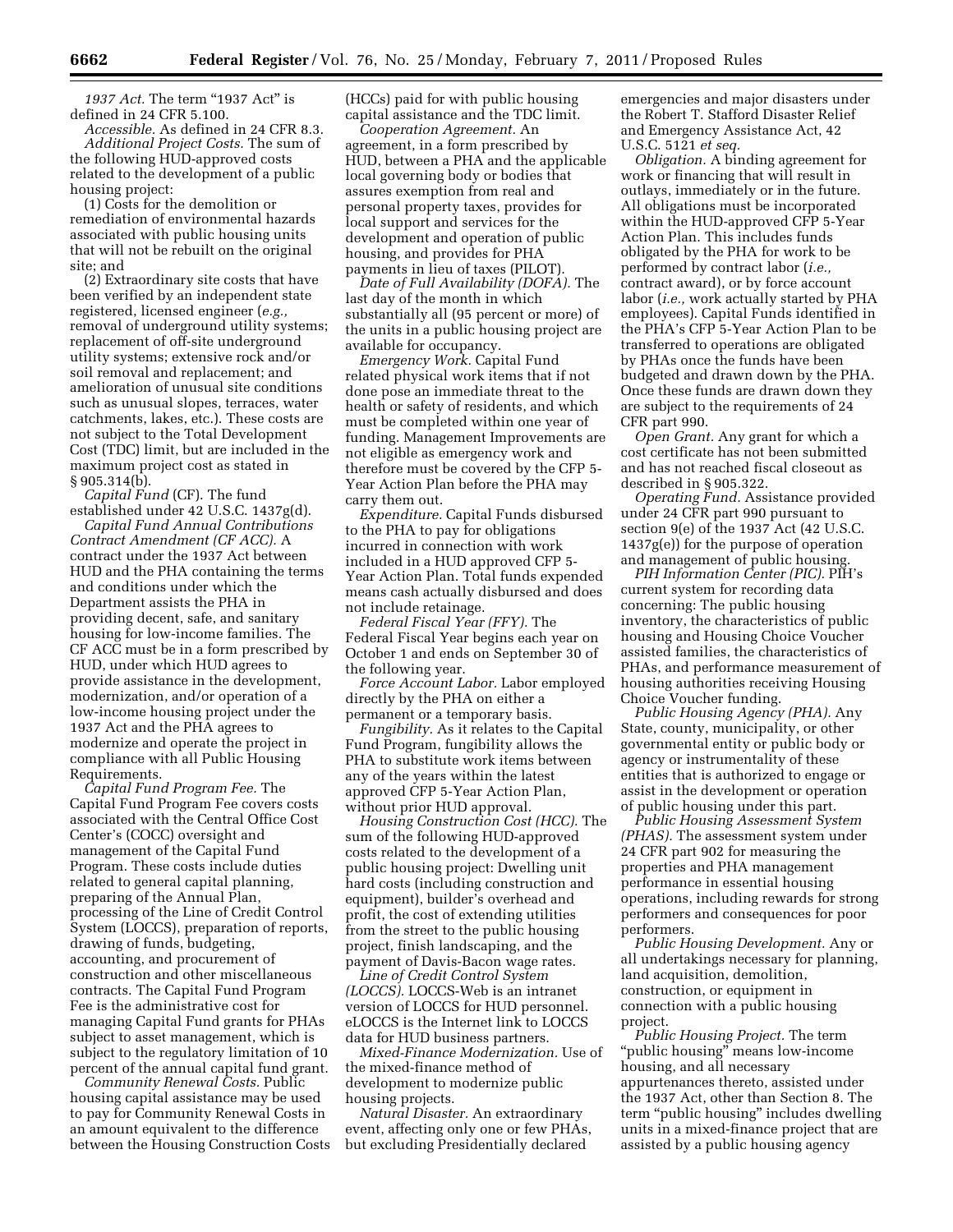with Capital Fund or Operating Fund assistance. When used in reference to public housing, the term ''project'' means housing developed, acquired, or assisted by a public housing agency under the 1937 Act, and the improvement of any such housing.

*Public Housing Requirements.* All requirements applicable to public housing including, but not limited to, the 1937 Act; HUD regulations; the CF ACC, including amendments; HUD notices; and all applicable federal statutes, executive orders, and regulatory requirements, as these requirements may be amended from time to time.

*Reasonable cost.* An amount to rehabilitate or modernize an existing structure that is not greater than 90 percent of the TDC for a new development of the same structure type, number, and size of units in the same market area. Reasonable costs are also determined with consideration of HUD regulations including 24 CFR part 85 and OMB Circular A–87.

*Reconfiguration.* The altering of the interior space of buildings (*e.g.,* moving or removing interior walls to change the design, sizes, or number of units) without demolition, as defined in 24 CFR 970.5.

*Uniform Federal Accessibility Standards (UFAS).* As defined in 24 CFR 8.32.

# **Subpart B—Eligible Activities**

# **§ 905.200 Eligible activities.**

(a) *General.* Eligible activities include only items specified in an approved CFP 5-Year Action Plan as identified in § 905.300, or approved by HUD for emergency and natural disaster assistance.

(b) *Eligible activities.* Eligible activities include the development, financing, and modernization of public housing projects, including the redesign, reconstruction, and reconfiguration of public housing sites and buildings (including accessible design and construction of accessibility improvements) and the development of mixed-finance projects, including the following:

(1) *Modernization.* Modernization means the activities identified in § 905.200(a), except those activities associated with the development of public housing;

(2) *Development.* Development refers to activities and related costs to add units to a PHA's public housing inventory under § 905.600, including: Construction and acquisition with or without rehabilitation; any and all undertakings necessary for planning,

design, financing, land acquisition, demolition, construction, or equipment, including development of public housing units, and buildings, facilities, and/or related appurtenances (*i.e.,*  nondwelling facilities/spaces). Development of mixed-finance projects include the provision of public housing through a regulatory and operating agreement, master contract, individual lease, condominium or cooperative agreement, or equity interest.

(3) *Financing.* Debt and financing costs (*e.g.,* origination fees, interest) incurred by PHAs for development or modernization of PHA projects that involves the use of Capital Funds, including, but not limited to:

(i) Mixed Finance as described in § 905.604;

(ii) The Capital Fund Financing Program (CFFP) as described in § 905.500; and

(iii) Any other use authorized by the Secretary under section 30 of the 1937 Act (42 U.S.C. 1437).

(4) *Vacancy reduction.* Physical improvements to reduce the number of units that are vacant. Not included are costs for routine vacant unit turnaround such as painting, cleaning, and minor repairs. Vacancy reduction activities must be remedies to a defined vacancy problem detailed in a vacancy reduction program included in the PHA's CFP 5- Year Action Plan.

(5) *Nonroutine maintenance.* Work items that ordinarily would be performed on a regular basis in the course of maintenance of property, but have become substantial in scope because they have been postponed and involve expenditures that would otherwise materially distort the level trend of maintenance expenses. These activities also include the replacement of obsolete utility systems and dwelling equipment.

(6) *Planned code compliance.*  Building code compliance includes design and physical improvement costs associated with:

(i) Correcting violations of local code or the Uniform Physical Condition Standards (UPCS) under the Public Housing Assessment System (PHAS), and

(ii) A national building code, such as those developed by the International Code Council or the National Fire Protection Association; and the 2006 International Energy Conservation Code (IECC), or ASHRAE 90.1–2004 for multifamily high-rises (four stories or higher), or a successor energy code or standard that has been adopted by HUD pursuant to 42 U.S.C. 12709 or other relevant authority.

(7) *Management improvements.*  Activities that are project-specific or PHA-wide noncapital improvements needed to upgrade the operation of the PHA's projects, including upgrading operations to maximize energy conservation to sustain physical improvements at those projects, or correct management deficiencies. Such activities include, but are not limited to, the following costs:

(i) Training for PHA personnel in operations and procedures;

(ii) Improvement of resident programs and services, including resident and project security, and resident selection and eviction;

(iii) Activities that assure or foster equal opportunity; and

(iv) Resident management costs not covered by the Operating Fund include, but are not limited to:

(A) The cost of technical assistance to a resident council or RMC to assess feasibility of carrying out management functions for a specific development or developments;

(B) The cost to train residents in skills directly related to the operation and management of the development(s) for potential employment by the RMC;

(C) The cost to train RMC board members in community organization, board development, and leadership; and the cost of the formation of an RMC; and

(D) When carrying out management improvement activities, the PHA shall give priority to correcting deficiencies under PHAS before expending Capital Funds on other management improvements, except for activities necessary to address emergency work or statutory or court-ordered deadlines.

(8) *Resident self-sufficiency.* 

(i) Economic Self-Sufficiency Costs. These include costs for resident job training and resident business development activities to enable residents and their businesses to carry out Capital Fund-assisted activities. HUD encourages PHAs, to the greatest extent feasible, to hire residents as trainees, apprentices, or employees to carry out activities under this part, and to contract with resident-owned businesses as required by Section 3 of the Housing and Community Development Act of 1968, 12 U.S.C. 1701u.

(ii) Resident Participation Costs. These are costs that promote more effective resident participation in the operation of the PHA in its Capital Fund activities to the extent not covered by \$25 per unit, per month, from the Operating Fund. They include costs for staff support, outreach, training, meeting and office space, childcare,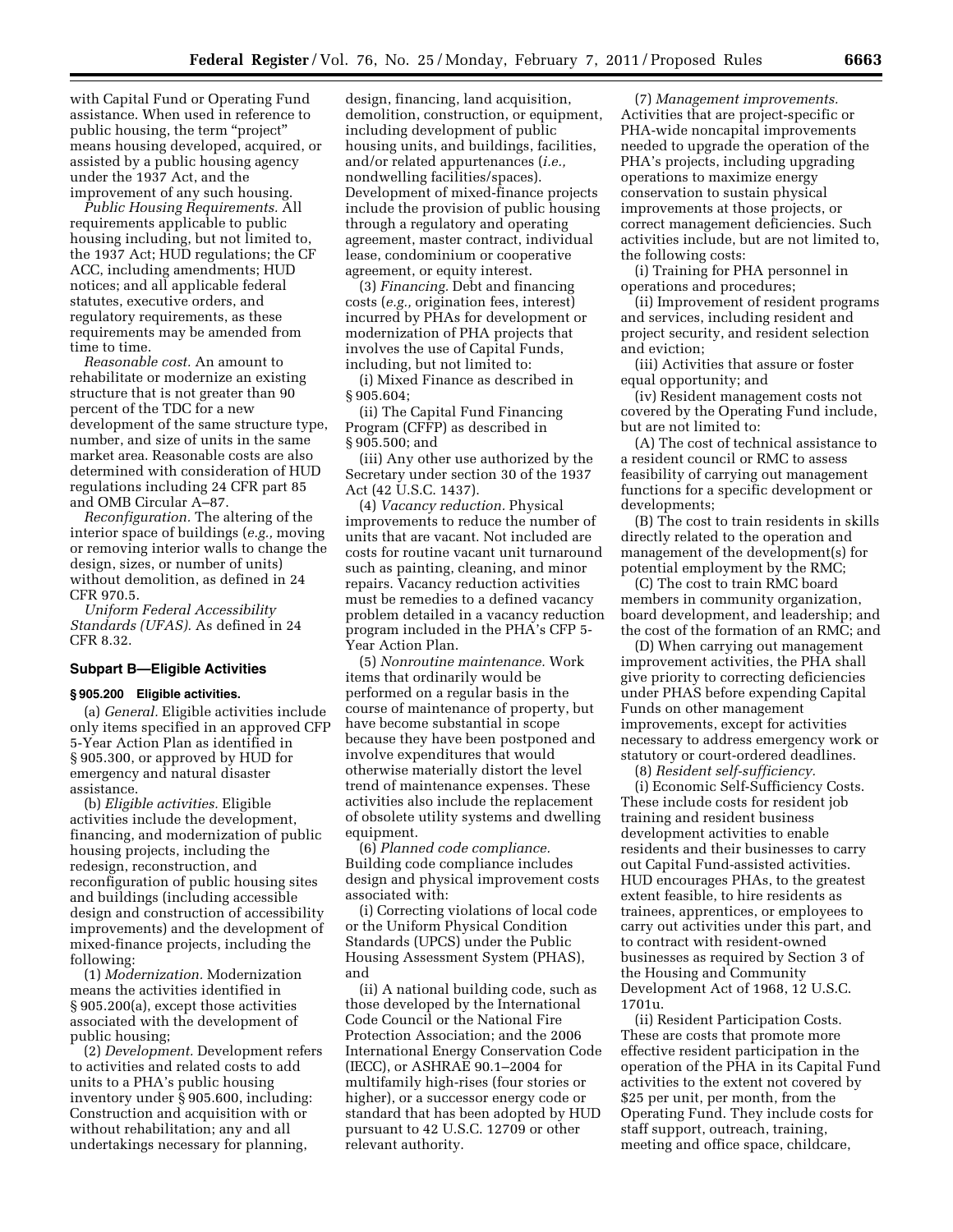transportation, and access to computers that are modest and reasonable.

(iii) Economic Self-Sufficiency. Capital expenditures to facilitate programs to improve the empowerment and economic self-sufficiency of public housing residents.

(9) *Demolition and reconfiguration.* 

(i) The costs to demolish dwelling units or nondwelling facilities approved by HUD, where required, and other related costs for activities such as relocation, clearing, and grading the site after demolition, and subsequent site improvements to benefit the remaining portion of the existing public housing property, as applicable.

(ii) The costs to develop dwelling units or nondwelling facilities approved by HUD, where required, and other related costs for activities such as relocation, clearing, and grading the site prior to development.

(iii) The costs to reconfigure existing dwelling units to units with different bedroom sizes or to a nondwelling use.

(10) *Resident relocation and mobility counseling.* Relocation and other assistance (*e.g.,* reasonable out-of-pocket expenses incurred in connection with temporary relocation, including the cost of moving to and from temporary housing and any increase in monthly rent/utility costs) for permanent or temporary relocation, as a direct result of modernization, development, rehabilitation, demolition, reconfiguration, or acquisition.

(11) *Security and safety.* Capital expenditures to improve the security and safety of residents.

(12) *Homeownership.* Activities associated with approved homeownership, such as:

(i) The cost of a study to assess the feasibility of converting rental to homeownership units and the preparation of an application for the conversion to homeownership or sale of units;

(ii) Construction or acquisition of units;

(iii) Downpayment assistance;

(iv) Closing cost assistance;

(v) Subordinate mortgage loans;

(vi) Construction or permanent financing such as write downs for new

construction, or acquisition with or without rehabilitation; and (vii) Other activities in support of the

above primary homeownership activities, including but not limited to:

(A) Demolition to make way for new construction;

(B) Abatement of environmentally hazardous materials;

(C) Relocation assistance and mobility counseling;

(D) Homeownership counseling;

(E) Site improvements; or (F) Administrative and marketing costs;

(13) *Capital Fund related legal costs*  (*e.g.,* legal costs related to preparing property descriptions for the Declaration on Trust, zoning, permitting, environmental review, procurement, and contracting).

(14) *Energy efficiency.* Allowed costs include:

(i) Energy audit or updated energy audit to the extent operating funds are not available and the energy audit is included within a modernization program.

(ii) Integrated utility management and capital planning to maximize energy conservation and efficiency measures.

(iii) Energy conservation measures identified in a PHA's most recently updated energy audit.

(iv) Improvement of energy and wateruse efficiency by installing fixtures and fittings that conform to the American Society of Mechanical Engineers/ American National Standards Institute standards A112.19.2–1998 and A112.18.1–2000, or any revision thereto, applicable at the time of installation, and by increasing energy efficiency and water conservation by such other means as the Secretary determines are appropriate.

(v) The installation and the use of Energy Star appliances whenever energy systems, devices, and appliances are replaced, unless it is not cost-effective to do so, in accordance with Section 152 of the Energy Policy Act of 2005, 42 U.S.C. 15841.

(vi) Utility and energy management system automation, and metering activities, including changing mastermeter systems if installed as a part of a modernization activity to upgrade utility systems, *e.g.* electric, water, or gas systems of the PHA consistent with the requirements of 24 CFR part 965.

(15) *Administrative costs.* Any administrative costs, including salaries and employee benefit contributions, other than the Capital Fund Program Fee, must be related to a specific public housing development or modernization project and detailed in the CFP 5-Year Action Plan.

(16) *Audit.* Costs of the annual audit attributable to the portion of the audit covering the CFP in accordance with § 905.322(c).

(17) *Capital Fund Program Fee.* This fee covers costs associated with oversight and management of the CFP attributable to the HUD-accepted COCC as described in 24 CFR part 990 subpart H. These costs include duties related to capital planning, preparing the CFP

Annual Statement/Performance and Evaluation Report, preparing the CFP 5- Year Action Plan, monitoring of LOCCS, preparing reports, drawing of funds, budgeting, accounting, and procuring of construction and other miscellaneous contracts. This fee is not intended to cover costs associated with construction supervisory and inspection functions that are considered a front-line cost of the project.

(18) *Emergency activities.* Capital Fund related activities identified as emergency work, as defined in § 905.108, whether or not the need is indicated in the CFP 5-Year Action Plan.

#### **§ 905.202 Ineligible activities and costs.**

The following are ineligible activities and costs for the Capital Fund Program:

(a) Costs not associated with a public housing project or development, as defined in § 905.604(b)(1);

(b) Activities and costs not included in the PHA's CFP 5-Year Action Plan;

(c) Improvements or purchases that are not modest in design and cost because they include amenities, materials, and design in excess of what is customary for the locality;

(d) Any costs not authorized as outlined in OMB Circular A–87, codified at 2 CFR part 225, including, but not limited to, indirect administrative costs and indemnification;

(e) Public housing operating assistance, except as provided in § 905.314(l);

(f) Direct provision of social services through either force account or contract labor;

(g) Eligible costs that are in excess of the amount directly attributable to the public housing units when the physical or management improvements, including salaries and employee benefits and contributions, will benefit programs other than public housing, such as Section 8 housing choice voucher or local revitalization programs;

(h) Eligible cost that is funded by another source and would result in duplicate funding; and

(i) Any other activities and costs that HUD may determine on a case-by-case basis.

#### **§ 905.204 Emergencies and natural disasters.**

(a) *General.* PHAs are required by the CF ACC to carry various types of insurance to protect it from loss. In most cases, insurance coverage will be the primary source of funding to pay repair or replacement costs associated with emergencies and natural disasters. Where the Department's Annual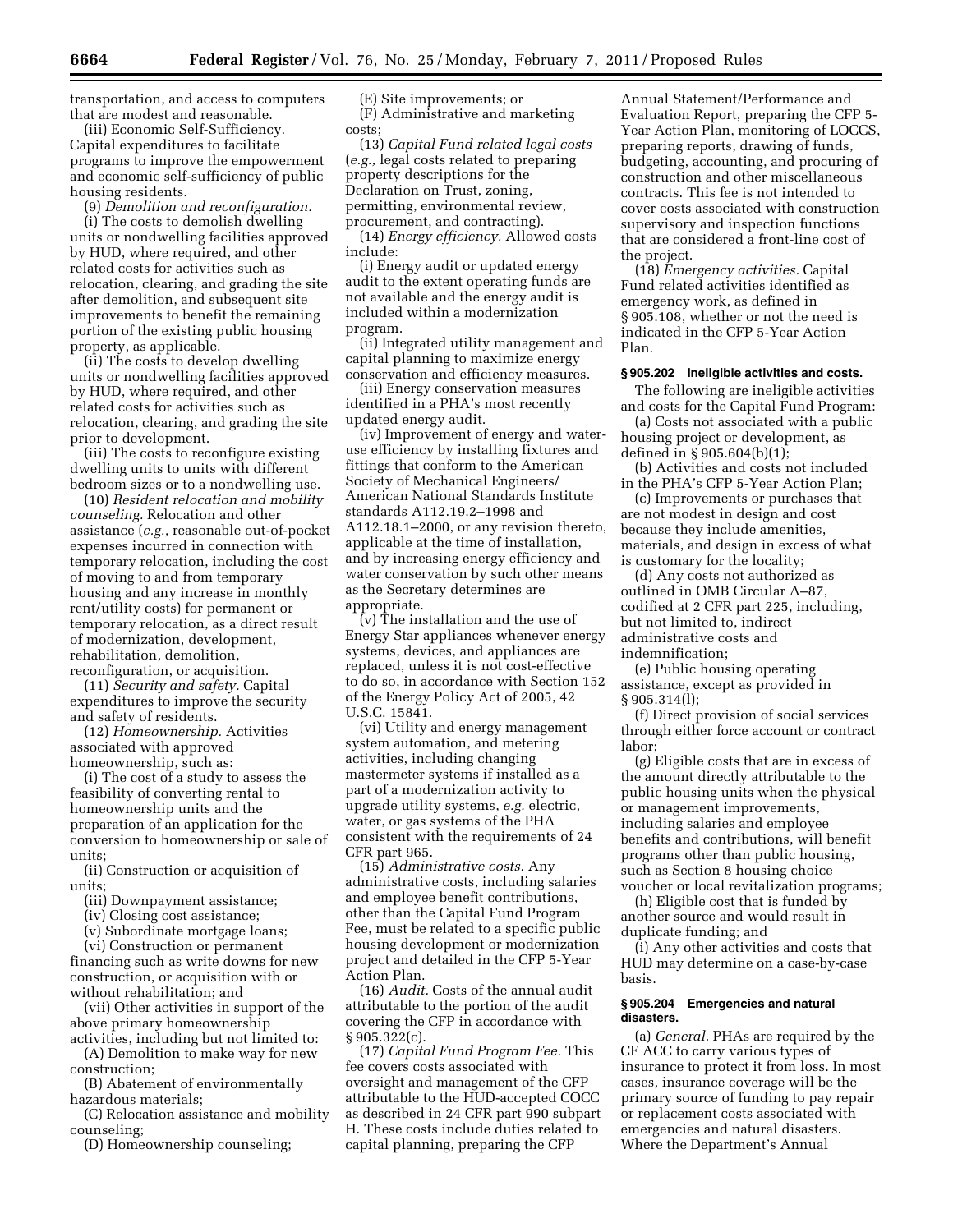Appropriations Act requires a set aside from the Capital Fund appropriation for emergencies and natural disasters, the procedures in this section apply.

(b) *Estimate required.* An independent estimate of damage and repair cost is required as a part of the final natural disaster application. For natural disasters, the assessment must identify damage specifically caused by the natural disaster from other repairs. The set aside can be used only to pay costs to repair or replace a public housing project damaged as a result of the natural disaster, not for nonroutine maintenance or other improvements.

(c) *Emergencies and natural disasters.*  An emergency is an unforeseen or unpreventable event or occurrence that poses an immediate threat to the health and safety of the residents that must be corrected within one year of funding. A natural disaster for purposes of the Capital Fund reserve is a non-Presidentially declared disaster. In the event an emergency or natural disaster arises, HUD may require a PHA to use any other source that may legally be available, including unobligated Capital Funds, prior to providing emergency or natural disaster funds from the set aside. The Department will review, on a caseby-case basis, requests for emergency and natural disaster funding from PHAs that have unobligated Capital Funds.

(d) *Procedure to request emergency or natural disaster funds.* To obtain emergency or natural disaster funds, a PHA shall submit a written request in the form and manner prescribed by HUD. In instances where the PHA requires immediate relief to preserve the property and safety of the residents, the PHA may submit a preliminary request outlined in § 905.204(f). Subsequently, the PHA is required to complete and submit the remaining information outlined in § 905.204(g), at a time prescribed by HUD.

(e) *Procedure to request preliminary natural disaster grant for immediate preservation.* A PHA may request a preliminary grant only for costs necessary for immediate preservation of the property and protection of the residents. The application should include the reasonable identification of damage and preservation costs as determined by the PHA. An independent assessment will be required when the PHA submits the final request or when the PHA reconciles the preliminary application grant with the actual amounts received from the Federal Emergency Management Agency (FEMA), insurance carriers, and other natural disaster relief sources. Regardless of whether further funding from the set aside is requested,

at a time specified by HUD, the PHA will be expected to provide a reconciliation of all funds received, to ensure that the PHA does not receive duplicate funding.

(f) *Procedure for final request of emergency or natural disaster funds.* In the request the PHA shall:

(1) Identify the public housing project(s) with the emergency or natural disaster condition(s).

(2) Identify and provide the date of the:

(i) Conditions that present an unforeseen or unpreventable threat to the health, life, or safety of residents in the case of emergencies; or

(ii) Natural disaster (*e.g.,* hurricane, tornado, etc.).

(3) Describe the activities that will be undertaken to correct the emergency or the conditions caused by the natural disaster and the estimated cost.

(4) Provide an independent assessment of the extent of and the cost to correct the condition. The assessment must be specific as to the damage and costs associated with the emergency or natural disaster.

(5) Provide a copy of a currently effective Declaration of Trust covering the property and an opinion of counsel that there are no preexisting liens or other encumbrances on the property.

(6) Demonstrate that without the requested funds from the set aside the PHA does not have adequate funds available to correct the emergency condition(s).

(7) Identify all other sources of available funds (*e.g.,* insurance proceeds, FEMA).

(8) Any other material required by HUD.

(g) *HUD Action.* HUD shall review all requests for emergency or natural disaster funds. If HUD determines that a PHA's request meets the requirements of this section, HUD shall approve the request subject to the availability of funds in the set aside, in the order in which requests are received and are determined approvable.

(h) *Submission of the CF ACC.* Upon being provided with a CF ACC Amendment from HUD, the PHA must sign and date the CF ACC Amendment and return it to HUD by the date established by HUD. HUD will execute the signed and dated CF ACC Amendment submitted by the PHA.

### **Subpart C—General Program Requirements**

### **§ 905.300 Capital fund submission requirements.**

(a) *General.* Unless otherwise stated, the requirements in this section apply to both qualified Public Housing Agencies (as described in § 903.3) and nonqualified Public Housing Agencies. Each PHA must complete a comprehensive physical needs assessment (PNA) to be submitted at a time and in a format prescribed by HUD. The PHA shall use the PNA to identify and prioritize work to be performed with Capital Funds at each project.

(b) *Capital Fund program submission requirements.* At the time that the PHA submits the ACC Amendment(s) for its Capital Fund Grants(s) to HUD, the PHA must also submit the following items:

(1) *Budget.* The Capital Fund Budget, including attachments, shall be prepared by a PHA using the form(s) prescribed by HUD. The PHA's budget must be approved by the PHA's Board of Commissioners; it does not require HUD approval. Work items listed in the budget must include, but are not limited to the following:

(i) Where a PHA has an approved Capital Fund Financing Program (CFFP) loan, debt service payments for the grants from which the payments are scheduled;

(ii) Where a PHA has an approved CFFP loan, the PHA shall also include all work and costs, including debt service payments, in the CFP 5-Year Action Plan. Work associated with the use of financing proceeds will be reported separately in the CFP Annual Statement/Performance and Evaluation Report; or

(iii) Work affecting health and safety and compliance with regulatory requirements such as section 504 of the Rehabilitation Act of 1973 and HUD's implementing regulations at 24 CFR part 8, and the lead-based paint poisoning prevention standards at 24 CFR part 35, before major systems (*e.g.,* heating, roof, etc.) and other costs of lower priority.

(2) *Certifications required for receipt of Capital Fund grants.* The PHA is also required to submit various certifications to HUD, in a form prescribed by HUD, including, but not limited to:

(i) Certification of PIC Data;

(ii) Standard Form—Disclosure of Lobbying Activities;

(iii) Standard Form—Drug Free Workplace;

(iv) Civil Rights Compliance in a form prescribed by HUD; and

(v) Compliance with Public Hearing Requirements.

(3) *Public hearing and Resident Advisory Board requirements.* A PHA must annually conduct a public hearing and consult with the Resident Advisory Board of the PHA to discuss either the PHA Annual Plan, or any changes to the goals, objectives, and policies of the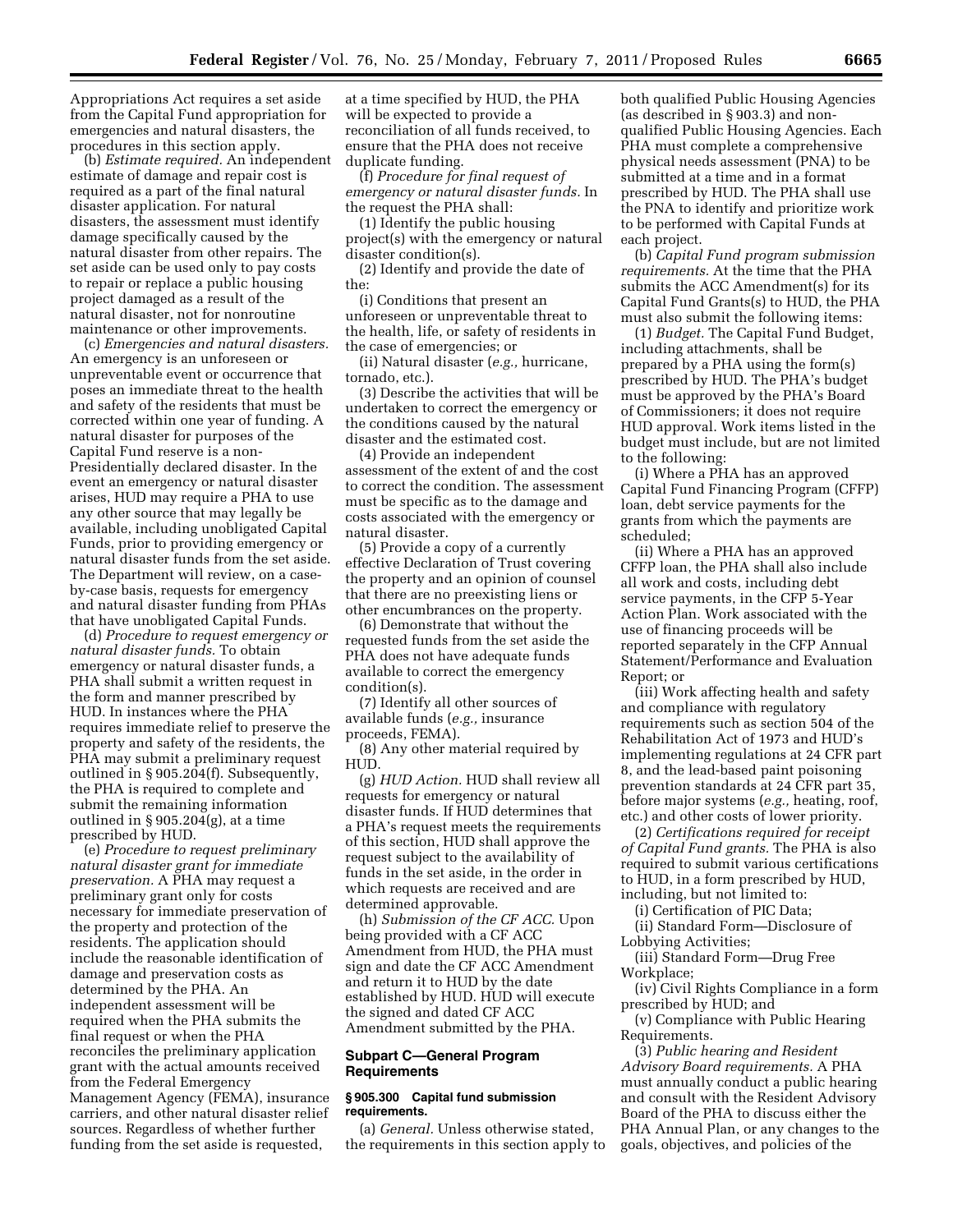qualified PHA, in order to solicit public comment.

(4) *Qualified and non-qualified PHAs.*  (i) Qualified PHAs, as described in 24 CFR 903.3, are required to comply with the requirements in the Housing and Economic Recovery Act (HERA), Public Law 110–289 (approved July 30, 2008), section 2702.

(ii) Non-Qualified PHAs are required to comply with the requirements of 24 CFR part 903.

(5) *HUD review for compliance.* The CFP submission requirements must meet the requirements of this part as well as the Public Housing Program Requirements as defined in § 905.108. PHAs are required to revise or correct information that is not in compliance, and HUD has the authority to impose administrative sanctions until the appropriate revisions are made. HUD will review the CFP submission requirements to determine whether:

(i) All of the information that is required to be submitted is included;

(ii) The information is consistent with the needs identified in the PNA and data available to HUD; and

(iii) There are any issues of compliance with applicable laws, regulations, or contract requirements that have not been addressed with the proposed use of the Capital Fund.

(6) *Time frame for submission of requirements.* The requirements identified in § 905.300(b) must be submitted to HUD in a format prescribed by HUD at the time that the PHA submits its signed CF ACC Amendment.

(7) *CFP 5-Year Action Plan covering large capital items for all PHAs.* 

(i) Content. The CFP 5-Year Action Plan must describe the capital improvements necessary to ensure longterm physical and social viability of the PHA's public housing developments, including the capital improvements to be undertaken with the 5-year period, their estimated costs, and any other information required for participation in the CFP as prescribed by HUD. Except in the case of emergency work, the PHA shall not spend Capital Funds on any work that is not included in an approved CFP 5-Year Action Plan and its amendments.

(ii) Submission. The PHA must submit a CFP 5-Year Action Plan at least once every 5 years. The PHA may choose to update its CFP 5-Year Action Plan every year. The PHA shall indicate whether its CFP 5-Year Action Plan is fixed or rolling.

(iii) PHAs making amendments to the CFP 5-Year Action Plan must follow the requirements in 24 CFR 903.21.

(iv) HUD Review and Approval. PHA submission and HUD Approval requirements for the CFP 5-Year Action Plan must be made pursuant to 24 CFR part 903. In any given year that a PHA does not have an approved CFP 5-Year Action Plan, the Capital Fund grant(s) for these PHAs will be reserved and obligated; however, the PHA will not have access to those funds until its CFP 5-Year Action Plan is approved by HUD.

(8) *Performance and Evaluation Report.* 

(i) All PHAs must prepare a CFP Annual Statement/Performance and Evaluation Report at a time and in a format prescribed by HUD. These reports shall be retained on file for all grants for which a final Actual Modernization Cost Certificate (AMCC) or an Actual Development Cost Certificate (ADCC) has not been submitted. A final Performance and Evaluation Report must be submitted in accordance with 24 CFR 905.322, at the time the PHA submits its AMCC or ADCC.

(ii) PHAs that are designated as Troubled under PHAS or the Section 8 Management Assessment Program (SEMAP), and/or were identified as noncompliant with section 9(j) obligation and expenditure requirements during the fiscal year, shall submit their CFP Annual Statement/Performance and Evaluation Reports to HUD for review and approval.

(iii) All other PHAs that are not designated as Troubled under PHAS, and were in compliance with section 9(j) obligation and expenditure requirements during the fiscal year, shall prepare a CFP Annual Statement/ Performance and Evaluation report for all open grants and shall retain the report(s) on file at PHA to be available to HUD upon request.

# **§ 905.302 Timely submission of the CF ACC amendment by the PHA.**

Upon being provided with a CF ACC Amendment from HUD, the PHA must sign and date the CF ACC Amendment and return it to HUD by the date established. HUD will execute the signed and dated CF ACC Amendment submitted by the PHA. If HUD does not receive the signed and dated Amendment by the submission deadline, the PHA will receive the Capital Fund grant for that year; however, it will have less than 24 months to obligate 90 percent of the Capital Fund grant and less than 48 months to expend these funds because the PHA's obligation start date and disbursement end date for these grants

will remain as previously established by HUD.

# **§ 905.304 CF ACC term and covenant to operate.**

(a) *Period of obligation to operate as public housing.* The PHA shall operate all public housing projects in accordance with the CF ACC, as amended, and applicable HUD regulations for the statutorily prescribed period. These periods shall be evidenced by a recorded Declaration of Trust on all public housing property. If the PHA uses Capital Funds to develop public housing or to modernize existing public housing, the CF ACC term and the covenant to operate those projects are as follows:

(1) *Development activities.* Each public housing project developed using Capital Funds shall establish a restricted use covenant to operate under the terms and conditions applicable to public housing for a 40-year period that begins on the date on which the project becomes available for occupancy, as determined by HUD.

(2) *Modernization activities.* For PHAs that receive Capital Fund assistance, the execution of each new CF ACC Amendment establishes an additional 20-year period that begins on the latest date on which modernization is completed, except that the additional 20-year period does not apply to a project that receives Capital Fund assistance only for management improvements.

(3) *Operating fund.* Any public housing project developed that receives Operating Fund assistance shall have a covenant to operate under requirements applicable to public housing for a 10 year period beginning upon the conclusion of the fiscal year for which such amounts were provided, except for such shorter period as permitted by HUD by an exception.

(b) *Mortgage or security interests.* The PHA shall not allow any mortgages or security interests in public housing assets, including under section 30 of the 1937 Act, without prior written approval from HUD.

(c) *Applicability of latest expiration date.* All public housing subject to this part or required by law shall be maintained and operated as public housing as prescribed until the latest expiration date provided in section 9(d)(3) of the 1937 Act (42 U.S.C.  $1437g(d)(3)$  or any other provision of law or regulation mandating the operation of the housing as public housing, or under terms and conditions applicable to public housing, for a specified period of time.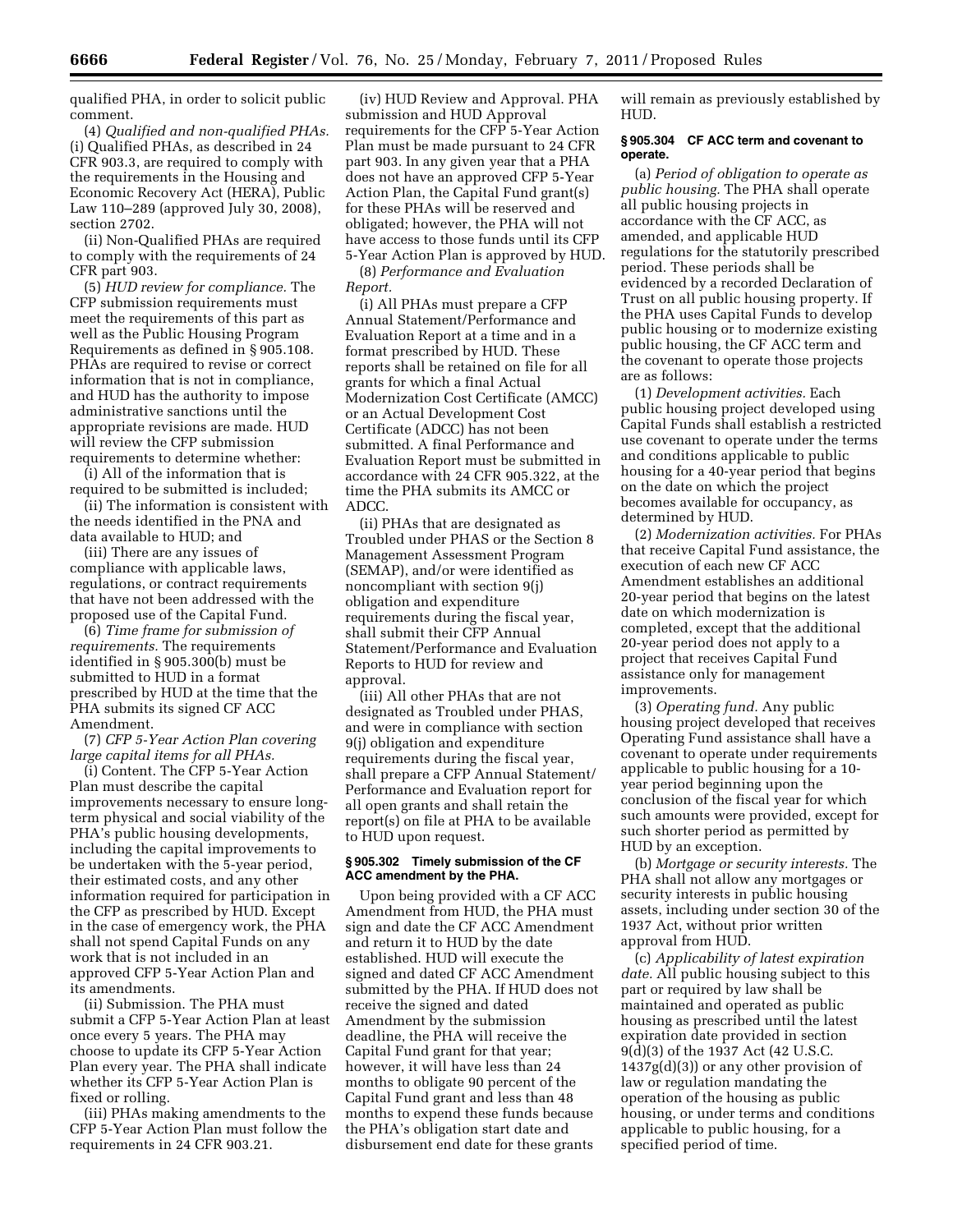#### **§ 905.306 Obligation and expenditure of Capital Fund grants.**

(a) *Obligation.* A PHA shall obligate each Capital Fund grant, including formula grants, Replacement Housing Factor (RHF) grants, and natural disaster grants, no later than 24 months, and emergency grants no later than 12 months after the date on which the funds become available to the PHA for obligation, except as provided in paragraphs (c) and (d) of this section. However, a PHA with unobligated funds from a grant shall disregard this requirement for up to not more than 10 percent of the originally allocated funds from that grant. The funds become available to the PHA when HUD executes the CF ACC Amendment. With HUD approval, the PHA can accumulate RHF grants for up to 5 years or until it has adequate funds to undertake replacement housing. The PHA shall obligate 90 percent of the RHF grant within 24 months from the date that the PHA accumulates adequate funds, except as provided in paragraph (c) of this section.

(b) *Items and costs.* For funds to be considered obligated, all items and costs must meet the criteria for an obligation in § 905.108.

(c) *Extension to obligation requirement.* The PHA may request an extension of the obligation deadline, and HUD may grant an extension for a period of up to 12 months, based on:

(1) The size of the PHA;

(2) The complexity of the CFP of the PHA;

(3) Any limitation on the ability of the PHA to obligate the amounts allocated for the PHA from the Capital Fund in a timely manner as a result of state or local law; or

(4) Any other factors that HUD determines to be relevant.

(d) *HUD extension for other reasons.*  HUD may extend the obligation deadline for a PHA for such a period as HUD determines to be necessary, if HUD determines that the failure of the PHA to obligate assistance in a timely manner is attributable to:

(1) Litigation;

(2) Delay in obtaining approvals from the Federal Government or a state or local government that is not the fault of the PHA;

(3) Compliance with environmental assessment and abatement requirements;

(4) Relocating residents;

(5) An event beyond the control of the PHA; or

(6) Any other reason established by

HUD by Notice in the **Federal Register**. (e) *Failure to obligate.* (1) For any

month during the fiscal year, HUD shall

withhold all new Capital Fund grants, including RHF grants, from any PHA that has unobligated funds in violation of § 905.306(a). The penalty will be imposed once the violations of § 905.306(a) are known. The PHA may cure the noncompliance by:

(i) Requesting in writing that HUD recapture the unobligated balance of the grant; or

(ii) Continuing to obligate funds for the grant in noncompliance until the noncompliance is cured.

(2) After the PHA has cured the noncompliance, HUD will release the withheld Capital Fund grant(s) minus a penalty of 1/12th of the grant for each month of noncompliance.

(f) *Expenditure.* The PHA shall expend all grant funds within 48 months after the date on which funds become available, as described in § 905.306(a). The deadline to expend funds may be extended only by the period of time of a HUD-approved extension of the obligation deadline. No other extensions of the expenditure deadline will be granted. All funds not expended will be recaptured.

# **§ 905.308 Federal requirements applicable to all capital fund activities.**

(a) The PHA shall comply with the requirements of 24 CFR part 5 (General HUD Program Requirements; Waivers), 24 CFR part 85 (Administrative Requirements for Grants and Cooperative Agreements to State, Local and Federally Recognized Indian Tribal Governments), and this part.

(b) The PHA shall also comply with the following program requirements.

(1) *Nondiscrimination and equal opportunity.* The PHA shall comply with all applicable nondiscrimination and equal opportunity requirements, including, but not limited to, the Department's generally applicable nondiscrimination and equal opportunity requirements at 24 CFR 5.105(a) and the Architectural Barriers Act of 1968, 42 U.S.C. 4151 *et seq.,* and its implementing regulations at 24 CFR parts 40 and 41. The PHA shall affirmatively further fair housing in its use of funds under this part, which includes but is not limited to addressing modernization and development in the completion of requirements at 24 CFR 903.7(o).

(2) *Environmental requirements.* All activities under this part are subject to an environmental review by a responsible entity under HUD's environmental regulations at 24 CFR part 58 and must comply with the requirements of the National Environmental Policy Act of 1969 (NEPA) (42 U.S.C. 4321 *et seq.*) and the related laws and authorities listed at 24 CFR 58.5. HUD may make a finding in accordance with 24 CFR 58.11 and may perform the environmental review itself under the provisions of 24 CFR part 50. In those cases where HUD performs the environmental review under 24 CFR part 50, it will do so before approving a proposed project, and will comply with the requirements of NEPA and the related requirements at 24 CFR 50.4.

(3) *Wage rates.* (i) *Davis-Bacon wage rates.* For all work or contracts exceeding \$2,000 in connection with development activities or modernization activities (except for nonroutine maintenance work, as defined in § 905.200(b)(5) of this part), all laborers and mechanics employed on the construction, alteration, or repair shall be paid not less than the wages prevailing in the locality, as determined by the Secretary of Labor pursuant to the Davis-Bacon Act (40 U.S.C. 3142).

(ii) *HUD-determined wage rates.* For all operations work and contracts, including routine and nonroutine maintenance work (as defined in § 905.200(b)(5) of this part), all laborers and mechanics employed shall be paid not less than the wages prevailing in the locality, as determined or adopted by HUD pursuant to section 12(a) of the 1937 Act, 42 U.S.C. 1437j(a).

(iii) *State wage rates.* Preemption of state prevailing wage rates as provided at 24 CFR 965.101.

(iv) *Volunteers.* The prevailing wage requirements of this section do not apply to volunteers performing development, modernization, or nonroutine maintenance work under the conditions set out in 24 CFR part 70.

(4) *Technical wage rates.* All architects, technical engineers, draftsmen, and technicians (other than volunteers under the conditions set out in 24 CFR part 70) employed in a development or modernization project shall be paid not less than the wages prevailing in the locality, as determined or adopted (subsequent to a determination under applicable state or local law) by HUD.

(5) *Lead-based paint poisoning prevention.* The PHA shall comply with the Lead-Based Paint Poisoning Prevention Act (LPPPA) (42 U.S.C. 4821 *et seq.*), the Residential Lead-Based Paint Hazard Reduction Act (42 U.S.C. 4851 *et seq.*), and the Lead Safe Housing Rule and the Lead Disclosure Rule at 24 CFR part 35.

(6) *Fire safety.* A PHA shall comply with the requirements of section 31 of the Federal Fire Prevention and Control Act of 1974 (15 U.S.C. 2227).

(7) *Flood insurance and floodplain requirements.* The PHA will not engage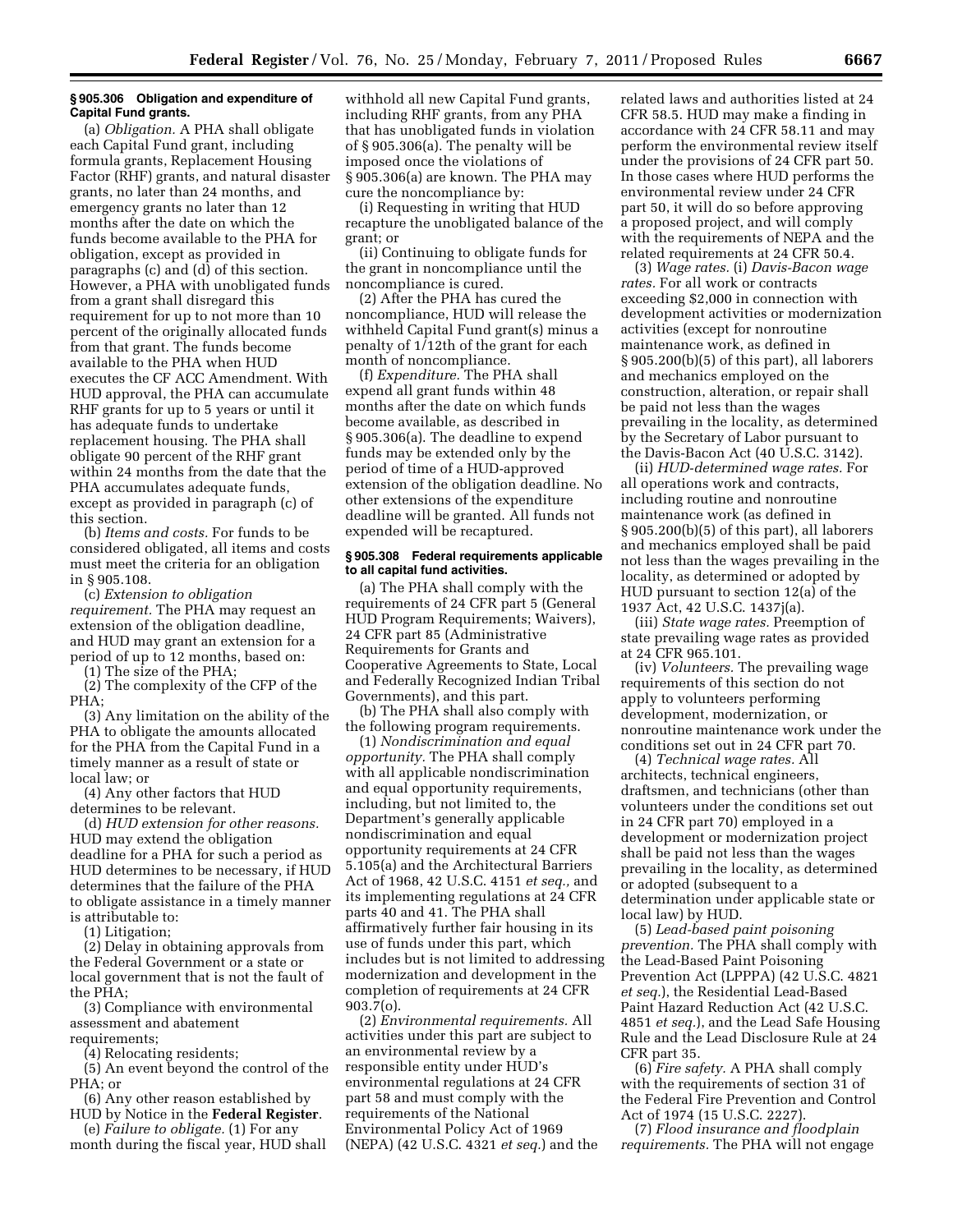in the acquisition, construction, or improvement of a public housing project located in an area that has been identified by the Federal Emergency Management Agency (FEMA) as having special flood hazards, unless:

(i) The requirements of 24 CFR part 55, Floodplain Management, have been met, including a determination by a responsible entity under 24 CFR part 58 or by HUD under 24 CFR part 50 that there is no practicable alternative to locating in an area of special flood hazards; and the minimization of unavoidable adverse impacts.

(ii) Flood insurance on the building is obtained in compliance with the Flood Disaster Protection Act of 1973 (42 U.S.C. 4001 *et seq.*); and

(iii) The community in which the area is situated is participating in the National Flood Insurance Program in accordance with 44 CFR parts 59 through 79, or less than one year has passed since FEMA notification regarding flood hazards.

(8) *Coastal barriers.* In accordance with the Coastal Barriers Resources Act (16 U.S.C. 3501 *et seq.*), no financial assistance under this part may be made available within the Coastal Barrier Resources System.

(9) *Displacement, relocation, and real property acquisition.* All acquisition or rehabilitation activities carried out under the Capital Fund, including acquisition of any property for development, shall comply with the Uniform Relocation Assistance and Real Property Acquisition Policies Act of 1970 (URA) (42 U.S.C. 4601–4655) and with implementing regulations at 49 CFR part 24. Demolition or disposition under section 9(d)(4) is covered by the section 18 relocation provisions at 24 CFR 970.21.

(10) *Procurement and contract requirement.* PHAs and their contractors shall comply with Section 3 of the Housing and Community Development Act of 1968 (12 U.S.C. 1701u) and HUD's implementing rules at 24 CFR part 135.

#### **§ 905.310 Disbursements from HUD.**

(a) The PHA shall initiate a fund requisition from HUD only when funds are due and payable, unless HUD approves another payment schedule as authorized by 24 CFR 85.21.

(b) The PHA shall maintain detailed disbursement records to document eligible expenditure (*e.g.,* contracts or other applicable documents), in a form and manner prescribed by HUD.

#### **§ 905.312 Design and construction.**

The PHA shall meet the following design and construction standards, as applicable, for all development and modernization.

(a) Physical structures shall be designed, constructed, and equipped to be consistent with the neighborhoods they occupy; meet contemporary standards of modest design, comfort, and livability; promote security; maximize energy conservation; and be attractive and marketable to the people they are intended to serve.

(b) All development projects shall be designed and constructed in compliance with:

(1) A national building code, such as those developed by the International Code Council or the National Fire Protection Association; and the 2006 International Energy Conservation Code (IECC), or ASHRAE 90.1–2004 for multifamily high-rises (four stories or higher), or a successor energy code or standard that has been adopted by HUD pursuant to 42 U.S.C. 12709 or other relevant authority;

(2) Applicable state and local laws, codes, ordinances, and regulations;

(3) Other federal requirements, including fire protection and safety standards implemented under section 31 of the Fire Administration Authorization Act of 1992, 15 U.S.C. 2227 and HUD minimum property standards (*e.g.,* 24 CFR part 200, subpart S);

(4) Accessibility Requirements as required by Section 504 of the Rehabilitation Act (29 U.S.C. 794) and implementing regulations at 24 CFR part 8; Title II of the Americans with Disabilities Act (42 U.S.C. 12101 *et seq.*) and implementing regulations at 28 CFR part 35; and, if applicable, the Fair Housing Act (42 U.S.C. 3601–3619) and implementing regulations at 24 CFR part 100; and

(5) High-rise elevator structure specifications. A high-rise elevator structure shall not be provided for families with children regardless of density, unless the PHA demonstrates and HUD determines that there is no practical alternative, where projectbased Section 8 assistance under 42 U.S.C. 1437f(o)(13) is provided through a Housing Assistance Payment (HAP) contract, in which case the assistance may be provided to a high-rise elevator building, including one occupied by families with children, without review and approval of the contract by the Secretary.

(c) All modernization projects shall be designed and constructed in compliance with:

(1) The modernization standards as prescribed by HUD;

(2) Accessibility requirements as required by Section 504 of the

Rehabilitation Act (29 U.S.C. 794) and implementing regulations at 24 CFR part 8; Title II of the Americans with Disabilities Act (42 U.S.C. 12101 *et seq.*) and implementing regulations at 28 CFR part 35; and, if applicable, the Fair Housing Act (42 U.S.C. 3601–3619) and implementing regulations at 24 CFR part 100; and

(3) Cost-effective energy conservation measures, identified in the PHA's most recently updated energy audit, conducted pursuant to 24 CFR part 965, subpart C.

(d) PHAs shall use appliances that are Energy Star products or Federal Energy Management Program-designed products, unless the PHA determines that the purchase of these appliances is not cost-effective.

# **§ 905.314 Cost and other limitations.**

(a) *Eligible administrative costs.*  Where the physical or management improvement costs will benefit programs other than Public Housing, such as the Housing Choice Voucher program or local revitalization programs, eligible administrative costs are limited to the amount directly attributable to the public housing program.

(b) *Maximum project cost.* The maximum project cost represents the total amount of public housing capital assistance used in connection with the development of a public housing project, and includes:

(1) Project costs that are subject to the TDC limit (*i.e.,* HCC and Community Renewal Costs); and

(2) Project costs that are not subject to the TDC limit (*i.e.,* Additional Project Costs). The total project cost to be funded with public housing capital assistance, as set forth in the proposal and as approved by HUD, becomes the maximum project cost stated in the CF ACC Amendment. Upon completion of the project, the actual project cost is determined based upon the amount of public housing capital assistance expended for the project, and this becomes the maximum project cost for purposes of the CF ACC Amendment.

(c) *TDC limit.* (1) The Capital Fund may not be used to pay for Housing Construction Cost (HCC) and Community Renewal Costs in excess of the TDC limit, as determined under paragraph (b)(2) of this section. However, HOPE VI grantees will be eligible to request a TDC exception for public housing and HOPE VI funds awarded in FFY 1996 and prior years. However, PHAs may also request a TDC exception for integrated utility management, capital planning, and other capital and management activities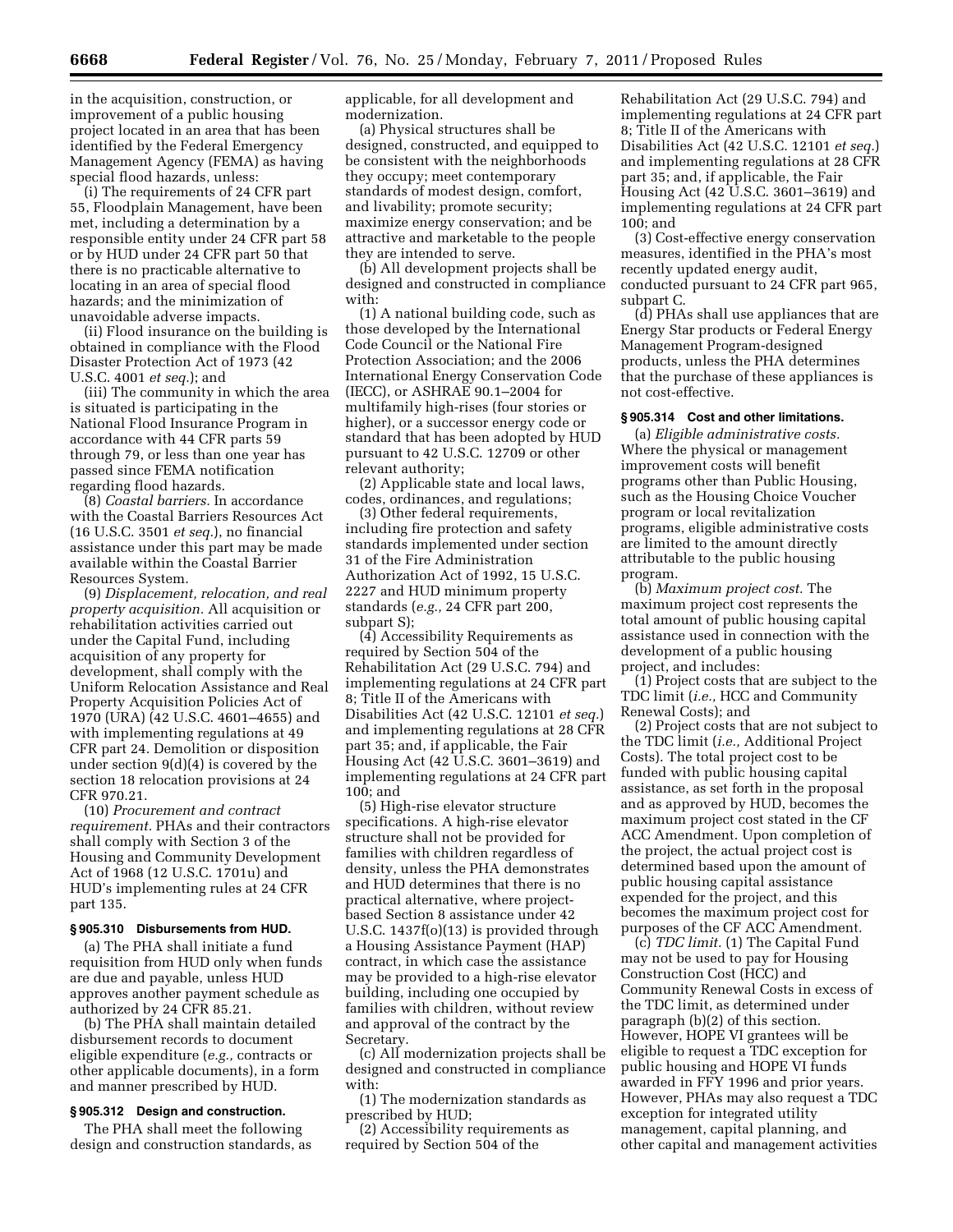that maximize energy conservation and efficiency, including green construction and retrofits, which include windows; heating system replacements; wall insulation; site-based generation; advanced energy savings technologies, including renewable energy generation; and other such retrofits. HUD will apply a cost-effectiveness test to ensure that up-front expenditures due to the exception would be justified by future cost savings when deciding whether to grant a TDC waiver under this section.

(2) *Determination of TDC limit.* HUD will determine the TDC for a public housing project as follows:

(i) *Step 1: Unit construction cost guideline.* HUD will first determine the applicable "construction cost guideline," averaging the current construction costs as listed in two nationally recognized residential construction cost indices for publicly bid construction of a good and sound quality for specific bedroom sizes and structure types. The two indices HUD will use for this purpose are the R.S. Means cost index for construction of ''average'' quality and the Marshall & Swift cost index for construction of ''good'' quality. HUD has the discretion to change the cost indices to other such indices that reflect comparable housing construction quality through a notice published in the **Federal Register**.

(ii) *Step 2: Bedroom size and structure types.* The construction cost guideline is then multiplied by the number of units for each bedroom size and structure type.

(iii) *Step 3: Elevator and non-elevator type structures.* HUD will then multiply the resulting amounts from step 2 by 1.6 for elevator type structures and by 1.75 for non-elevator type structures.

(iv) *Step 4: TDC limit.* The TDC limit for a project is calculated by adding the resulting amounts from step 3 for all the public housing units in the project.

(3) *Costs not subject to the TDC limit.*  Additional Project Costs are not subject to the TDC limit, which is described in paragraph (c) of this section.

(4) *Funds not subject to the TDC limit.*  A PHA may use funding sources not subject to the TDC limit (*e.g.,*  Community Development Block Grant (CDBG) funds, low-income tax credits, private donations, private financing, etc.) to cover project costs that exceed the TDC limit or the HCC limit described in paragraph (c) of this section. Such funds, however, may not be used for items that would result in substantially increased operating, maintenance, or replacement costs, and must meet the requirements of section 102 of the Department of Housing and Urban Development Reform Act of 1989 (Pub. L. 101–235, approved December

15, 1989) (42 U.S.C. 3545). These funds must be included in the project development cost budget.

(d) *Housing Construction Costs (HCC).*  (1) General. A PHA may not use Capital Funds to pay for HCC in excess of the amount determined under paragraph (c)(2) of this section.

(2) Determination of HCC limit. HUD will determine the HCC limit as listed in at least two nationally recognized residential construction cost indices for publicly bid construction of a good and sound quality for specific bedroom sizes and structure types. The two indices HUD will use for this purpose are the R.S. Means cost index for construction of ''average'' quality and the Marshal & Swift cost index for construction of ''good'' quality. HUD has the discretion to change the cost indices to other such indices that reflect comparable housing construction quality through a notice published in the **Federal Register**. The resulting construction cost guideline is then multiplied by the number of public housing units in the project based upon bedroom size and structure type. The HCC limit for a project is calculated by adding the resulting amounts for all public housing units in the project.

(3) The HCC limit is not applicable to the acquisition of existing housing, whether or not such housing will be rehabilitated. The TDC limit is applicable to such acquisition.

(e) *Community Renewal Costs.* Capital Funds may be used to pay for Community Renewal Costs in an amount equivalent to the difference between the HCC paid for with public housing capital assistance and the TDC limit.

(f) *Rehabilitation of existing public housing projects.* The HCC limit is not applicable to the rehabilitation of existing Public Housing Projects. The TDC limit for modernization of existing public housing is 90 percent of the TDC limit as determined under § 905.314(c). This limitation does not apply to the rehabilitation of any property acquired pursuant to § 905.600.

(g) *Modernization cost limits.* If the modernization costs are more than 90 percent of the TDC, then the project shall not be modernized. Capital Funds shall not be expended to modernize an existing public housing development that fails to meet the HUD definition of reasonable cost found in § 905.108, except for:

(1) Emergency work;

(2) Essential maintenance necessary to keep a public housing project habitable until the demolition or disposition application is approved; or

(3) The costs of maintaining the safety and security of a site that is undergoing demolition.

(h) *Administrative cost limits and Capital Fund Program Fee.* 

(1) Administrative cost limits (for non-asset management PHAs).

(i) Modernization. The PHA shall not budget or expend more than 10 percent of its annual Capital Fund grant on administrative costs, in accordance with its CFP 5-Year Action Plan. The 10 percent limit excludes any costs related to lead-based paint or asbestos testing, in-house Architectural and Engineering work, or other special administrative costs required by state or local law.

(ii) Development. For development work with Capital Fund and RHF grants, the administrative cost limit is 3 percent of the total project budget, or, with HUD's approval, up to 6 percent of the total project budget.

(2) Capital Fund Program Fee (for asset management PHAs). For a PHA that is under asset management, the Capital Fund Program Fee and administrative costs limits are the same. For the Capital Fund Program Fee, a PHA may charge a management fee of up to 10 percent of the annual CFP formula grant(s) amount, excluding emergency and disaster grants and also excluding any costs related to leadbased paint or asbestos testing, in-house Architectural and Engineering work, or other special administrative costs required by state or local law. The Capital Fund Program Fee for development work funded with Capital Fund and RHF grants is 3 percent of the total project budget, or, with HUD approval, up to 6 percent of the total project budget.

(i) *Management improvement cost limits.* A PHA shall not budget nor use more than 20 percent of its annual Capital Fund grant for management improvement costs identified in its CFP 5-Year Action Plan through FY 2010. In FFY 2011, a PHA shall not budget nor use more than 16 percent for management improvements for grants awarded in that fiscal year; for FFY 2012, a PHA shall not budget nor use more than 13 percent for grants awarded in that year; and for FFY 2013 and thereafter, a PHA shall not budget nor use more than 10 percent for grants awarded. Management improvements are an eligible expense for PHAs participating in Asset Management.

(j) *Types of labor.* A PHA may use force account labor for development and modernization activities if included in a HUD-approved CFP 5-Year Action Plan. HUD approval to use force account labor is not required when the PHA is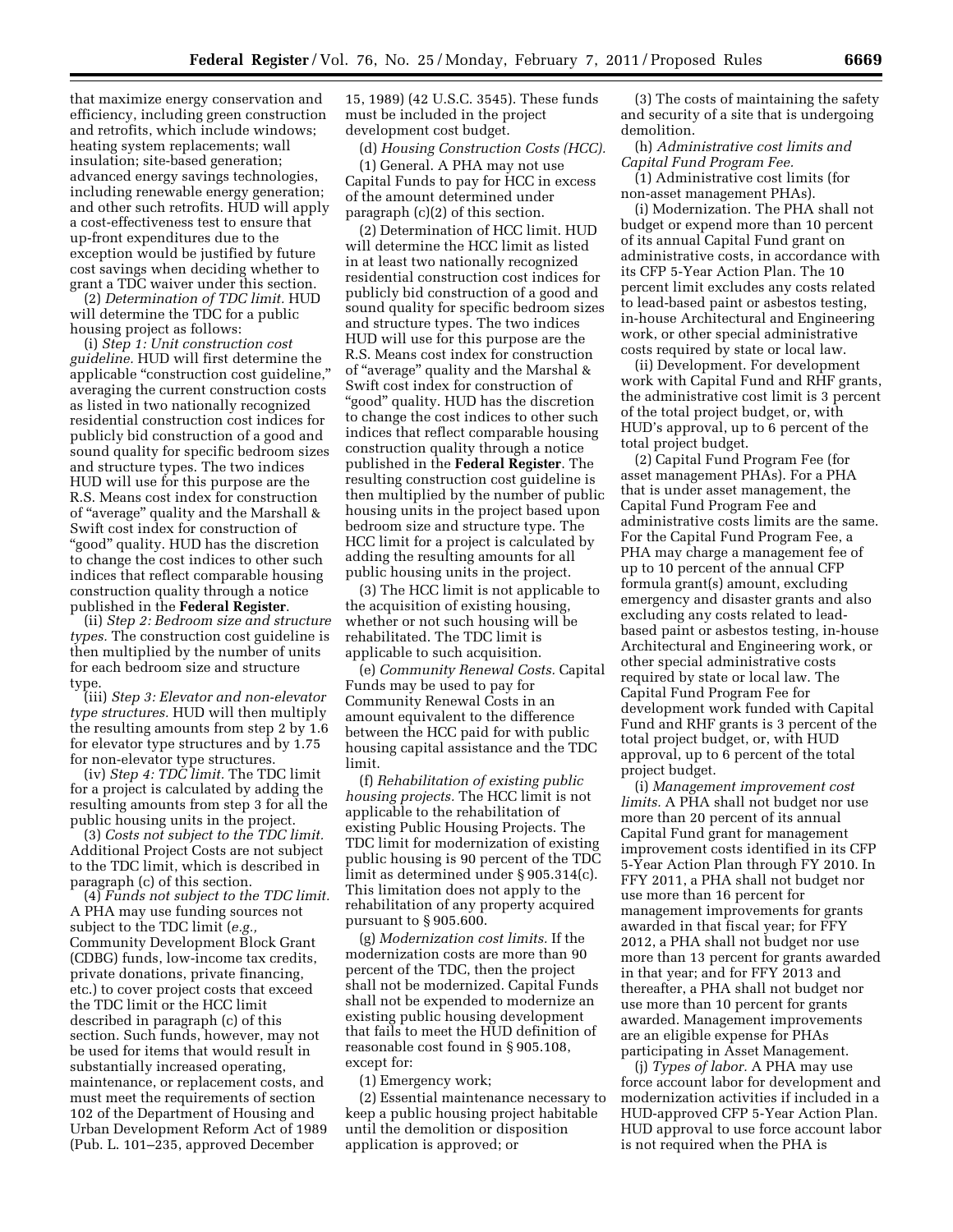designated as a High Performer under PHAS.

(k) *RMC activities.* When the entire development, financing, or modernization activity, including the planning and architectural design, is administered by an RMC, the PHA shall not retain any portion of the Capital Funds for any administrative or other reason unless the PHA and the RMC provide otherwise by contract.

(l) *Capital Funds for operating costs.*  A PHA may use Capital Funds for operating costs only if it is included in the HUD-approved CFP 5-Year Action Plan and limited as described in paragraphs (l)(1) and (2) of this section. Capital Funds identified in the CFP 5- Year Action Plan to be transferred to operations are obligated once the funds have been budgeted and drawn down by the PHA. Once such transfer of funds occurs, the PHA must follow the requirements of 24 CFR part 990 with respect to those funds.

(1) *Large PHAs.* A PHA with 250 or more units may use no more than 20 percent of its annual Capital Fund grant for activities that are eligible under the Operating Fund at 24 CFR part 990.

(2) *Small PHAs.* A PHA with less than 250 units, that is not designated as troubled under PHAS, may use up to 100 percent of its annual Capital Fund grant for activities that are eligible under the Operating Fund at 24 CFR part 990, except that the PHA must have determined that there are no debt service payments, significant Capital Fund needs, or emergency needs that must be met prior to transferring 100 percent of its funds to operating expenses.

#### **§ 905.316 Procurement and contract requirements.**

(a) *General.* PHAs shall comply with 24 CFR 85.36, and HUD implementing instructions, for all capital activities including modernization and development except as provided in paragraph (c) in this section.

(b) *Contracts.* The PHA shall use all contract forms prescribed by HUD. If a form is not prescribed, the PHA may use any Office of Management and Budget (OMB) approved form that contains all applicable federal requirements and contract clauses.

(c) *Mixed-finance development projects.* Mixed-finance development partners may be selected in accordance with the 24 CFR 905.604. Contracts and other agreements with mixed-finance development partners must specify that they comply with the requirements of §§ 905.602 and 905.604.

(d) *Assurances of completion.*  Notwithstanding 24 CFR 85.36(h), for each construction contract over \$100,000, the contractor shall furnish the PHA with the following:

(1) A bid guarantee from each bidder equivalent to 5 percent of the bid price; and

(2) One of the following:

(i) A performance bond and payment bond for 100 percent of the contract price;

(ii) A performance bond and a payment bond, each for 50 percent or more of the contract price;

(iii) A 20 percent cash escrow; (iv) A 25 percent irrevocable letter of credit with terms acceptable to HUD, or

(v) Any other payment method

acceptable to HUD.

(e) *Procurement of recovered materials.* PHAs that are state agencies and agencies of a political subdivision of a state that are using assistance under this part for procurement, and any person contracting with such PHAs with respect to work performed under an assisted contract, must comply with the requirements of section 6002 of the Solid Waste Disposal Act, as amended by the Resource Conservation and Recovery Act. In accordance with section 6002, these agencies and persons must procure items designated in guidelines of the Environmental Protection Agency (EPA) at 40 CFR part 247 that contain the highest percentage of recovered material practicable, consistent with maintaining a satisfactory level of competition, where the purchase price of the item exceeds \$10,000 or the value of the quantity acquired in preceding fiscal year exceeded \$10,000; must procure solid waste management services in a manner that maximizes energy and resource recovery; and must have established an affirmative procurement program for procurement of recovered materials identified in the EPA guidelines.

### **§ 905.318 Title and deed.**

The PHA shall obtain a title insurance policy that guarantees the title is good and marketable before taking title to any and all sites and properties acquired with Capital Funds. The PHA shall record within 90 days the deed and Declaration of Trust in the form and in the manner prescribed by HUD. The PHA shall at all times maintain a recorded Declaration of Trust in the form and manner prescribed by HUD on all public housing projects covering the term required by this part.

#### **§ 905.320 Contract administration and acceptance of work.**

(a) *Contract administration.* The PHA is responsible, in accordance with 24 CFR 85.36, for all contractual and

administrative issues arising out of their procurements. The PHA shall maintain full and complete records on the history of each procurement transaction.

(b) *Inspection and acceptance.* The PHA or owner, in the case of mixed finance, shall carry out inspections of work in progress and goods delivered, as necessary, to ensure compliance with existing contracts. If, upon inspection, the PHA determines that the work and/ or goods are complete, satisfactory and, as applicable, otherwise undamaged, except for any work that is appropriate for delayed completion, the PHA shall accept the work. The PHA shall determine any hold-back for items of delayed completion and the amount due and payable for the work that has been accepted, including any conditions precedent to payment that are stated in the construction contract or contract of sale. The contractor shall be paid for items only after the PHA inspects and accepts that work.

(c) *Guarantees and warranties.* The PHA or owner, in the case of mixed finance, shall specify the guaranty period and amounts to be withheld, as applicable, and shall provide that all contractor, manufacturer, and supplier warranties required by the construction and modernization documents shall be assigned to the PHA. The PHA shall inspect each dwelling unit and the overall project approximately 3 months after the beginning of the project guaranty period, 3 months before its expiration, and at other times as may be necessary to exercise its rights before expiration of any warranties. The PHA shall require repair or replacement of all defective items prior to the expiration of the guaranty or warranty periods.

(d) *Notification of completion.* The PHA shall require that all contractors and developers notify the PHA in writing when the contract work, including any approved off-site work, will be completed and ready for inspection.

#### **§ 905.322 Fiscal closeout.**

(a) *General.* Each Capital Fund grant and/or development project is subject to fiscal closeout. Fiscal closeout includes the submission of a cost certificate; an audit, if applicable; a final Performance and Evaluation Report; and HUD approval of the cost certificate.

(b) *Submission of cost certificate.*  (1) When an approved development or modernization activity is completed or when HUD terminates the activity, the PHA must submit to HUD the:

(i) Actual Development Cost Certificate (ADCC) within 12 months. For purposes of the CF ACC, costs incurred between the completion of the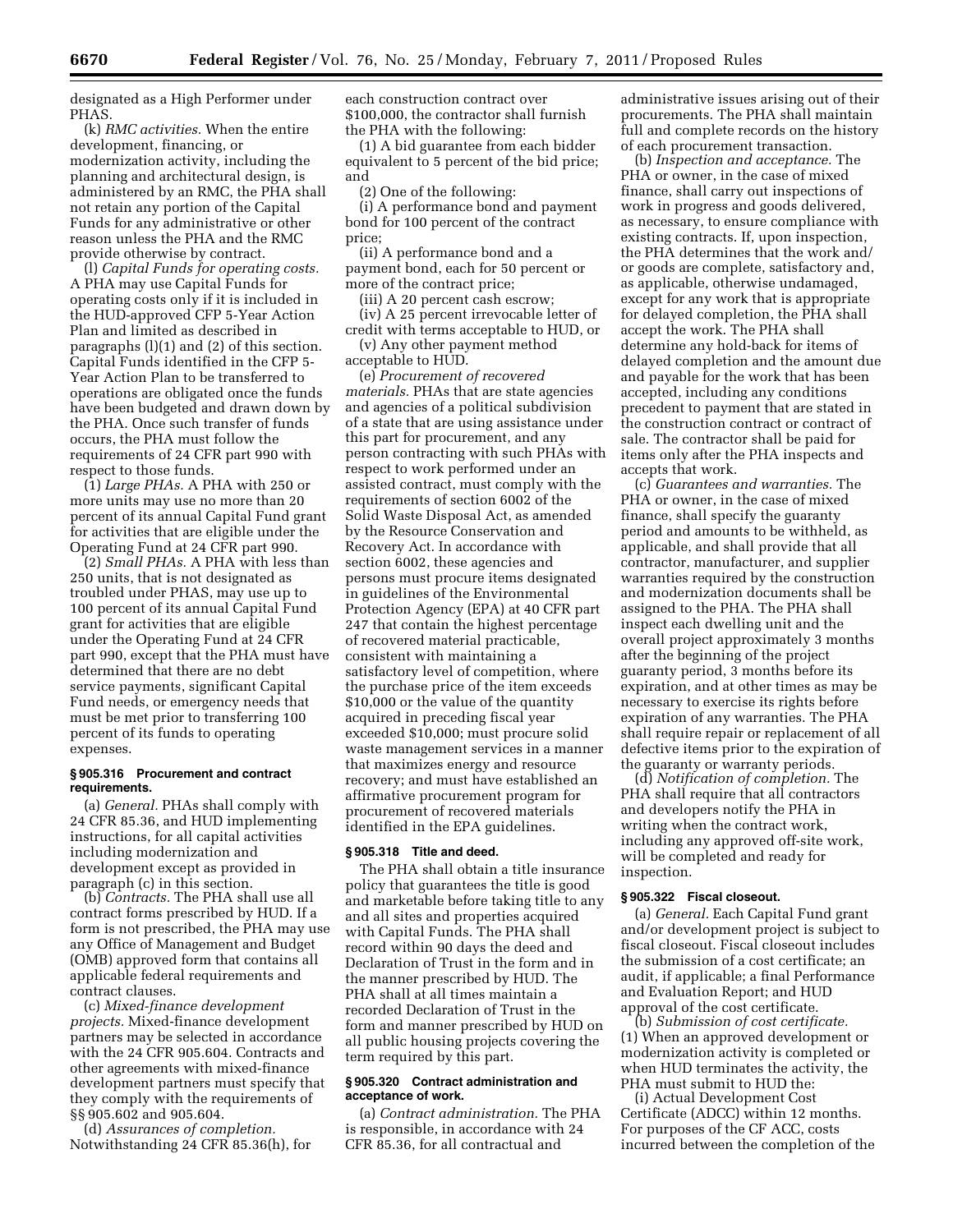development and DOFA becomes the actual development cost; and

(ii) Actual Modernization Cost Certificate (AMCC) for each grant, no later than 12 months after the expenditure deadline but no earlier than the obligation end date. A PHA with under 250 units with an approved CFP 5-Year Action Plan for use of 100 percent of the Capital Fund Grant in Operations may submit the cost certificate any time after the funds have been budgeted to operations and withdrawn, as described in § 905.314(l).

(2) If the PHA does not submit the cost certificate and the final CFP Annual Statement/Performance and Evaluation Report within the period prescribed in this section, HUD may impose restrictions on open Capital Fund grants, *e.g.,* establish review thresholds, set the grant to "auto review" (HUD automatically reviews it on a periodic basis), or suspend grants, until the cost certificate for the affected grant is submitted. These restrictions may be imposed by HUD after notification of the PHA.

(c) *Audit.* The cost certificate is a financial statement subject to audit pursuant to 24 CFR 85.26. After submission of the cost certificate to HUD, the PHA shall provide the cost certificate to its independent public auditor (IPA) as part of its annual audit. After audit, the PHA will notify HUD of the grants included in the audit, any exceptions noted by the PHA auditor, and the schedule to complete corrective actions recommended by the auditor.

(d) *Review and approval.* For PHAs exempt from the audit requirements, HUD will review and approve the cost certificate based on available information regarding the Capital Fund grant. For PHAs subject to an audit, HUD will review the information from the annual audit provided by the PHA and approve the certificate after all exceptions, if any, have been resolved.

(e) *Recapture.* All Capital Funds in excess of the actual cost incurred for the grant are subject to recapture. Any funds awarded to the PHA that are returned or any funds taken back from the PHA in a fiscal year after the grant was awarded are subject to recapture.

#### **§ 905.324 Data reporting requirements.**

The PHA shall provide, at minimum, the following data reports, at a time and in a form prescribed by HUD:

(a) The Performance and Evaluation Report as described in § 905.300(b)(8);

(b) Updates on the PHA's building and unit data as required by HUD;

(c) Reports of obligation and expenditure; and

(d) Any other information required for participation in the Capital Fund Program.

#### **§ 905.326 Records.**

(a) The PHA will maintain full and complete records of the history of each Capital Fund grant, including, but not limited to, CFP 5-Year Action Plans, procurement, contracts, obligations, and expenditures.

(b) The PHA shall retain all documents related to the activities for which the Capital Fund grant was received for 5 years after HUD approves either the actual development or modernization cost certificate, unless a longer period is required by applicable law.

(c) HUD and its duly authorized representatives shall have full and free access to all PHA offices, facilities, books, documents, and records, including the right to audit and make copies.

### **Subpart D—Capital Fund Formula**

#### **§ 905.400 Capital Fund formula (CF formula).**

(a) *General.* This section describes the formula for allocating Capital Funds to PHAs.

(b) *Formula allocation based on relative needs.* HUD shall allocate Capital Funds to the PHAs in accordance with the CF formula. The CF formula measures the existing modernization needs and accrual needs of PHAs.

(c) *Allocation for existing modernization needs under the CF formula.* HUD shall allocate one-half of the available Capital Fund amount based on the relative existing modernization needs of PHAs, determined in accordance with paragraph (d) of this section.

(d) *PHAs with 250 or more units in FFY 1999, except the New York City and Chicago Housing Authorities.* The estimates of the existing modernization needs for these PHAs shall be based on the following:

(1) Objective measurable data concerning the following PHA, community, and project characteristics applied to each project:

(i) The average number of bedrooms in the units in a project (Equation coefficient: 4604.7);

(ii) The total number of units in a project (Equation co-efficient: 10.17);

(iii) The proportion of units in a project in buildings completed in 1978 or earlier. In the case of acquired projects, HUD will use the DOFA unless the PHA provides HUD with the actual date of construction completion. When

the PHA provides the actual date of construction completion, HUD will use that date (or, for scattered sites, the average dates of construction of all the buildings), subject to a 50-year cap. (Equation co-efficient: 4965.4);

(iv) The cost index of rehabilitating property in the area (Equation coefficient:  $-10608$ );

(v) The extent to which the units of a project were in a nonmetropolitan area as defined by the United States Bureau of the Census (Census Bureau) during FFY 1996 (Equation co-efficient: 2703.9);

(vi) The PHA is located in the Southern census region, as defined by the Census Bureau (Equation coefficient:  $-269.4$ );

(vii) The PHA is located in the Western census region, as defined by the Census Bureau (Equation coefficient:  $-1709.5$ );

(viii) The PHA is located in the Midwest census region as defined by the Census Bureau (Equation co-efficient: 246.2); and

(2) An equation constant of 13851. (i) *Newly constructed units.* Units with a DOFA date of October 1, 1991, or after, shall be considered to have a zero existing modernization need.

(ii) *Acquired projects.* Projects acquired by a PHA with a DOFA date of October 1, 1991, or after, shall be considered to have a zero existing modernization need.

(3) *For New York City and Chicago Housing Authorities, based on a large sample of direct inspections.* Prior to the cost calibration in paragraph (d)(5) of this section, the number used for the existing modernization need of family projects shall be \$16,680 in New York and \$24,286 in Chicago, and the number for elderly projects shall be \$14,622 in New York and \$16,912 in Chicago.

(i) *Newly constructed units.* Units with a DOFA date of October 1, 1991, or after, shall be considered to have a zero existing modernization need.

(ii) *Acquired projects.* Projects acquired by a PHA with a DOFA date of October 1, 1991, or after, shall be considered to have a zero existing modernization need.

(4) *PHAs with fewer than 250 units in FFY 1999.* The estimates of the existing modernization need shall be based on the following:

(i) Objective measurable data concerning the PHA, community, and project characteristics applied to each project:

(A) The average number of bedrooms in the units in a project. (Equation coefficient: 1427.1);

(B) The total number of units in a project. (Equation coefficient: 24.3);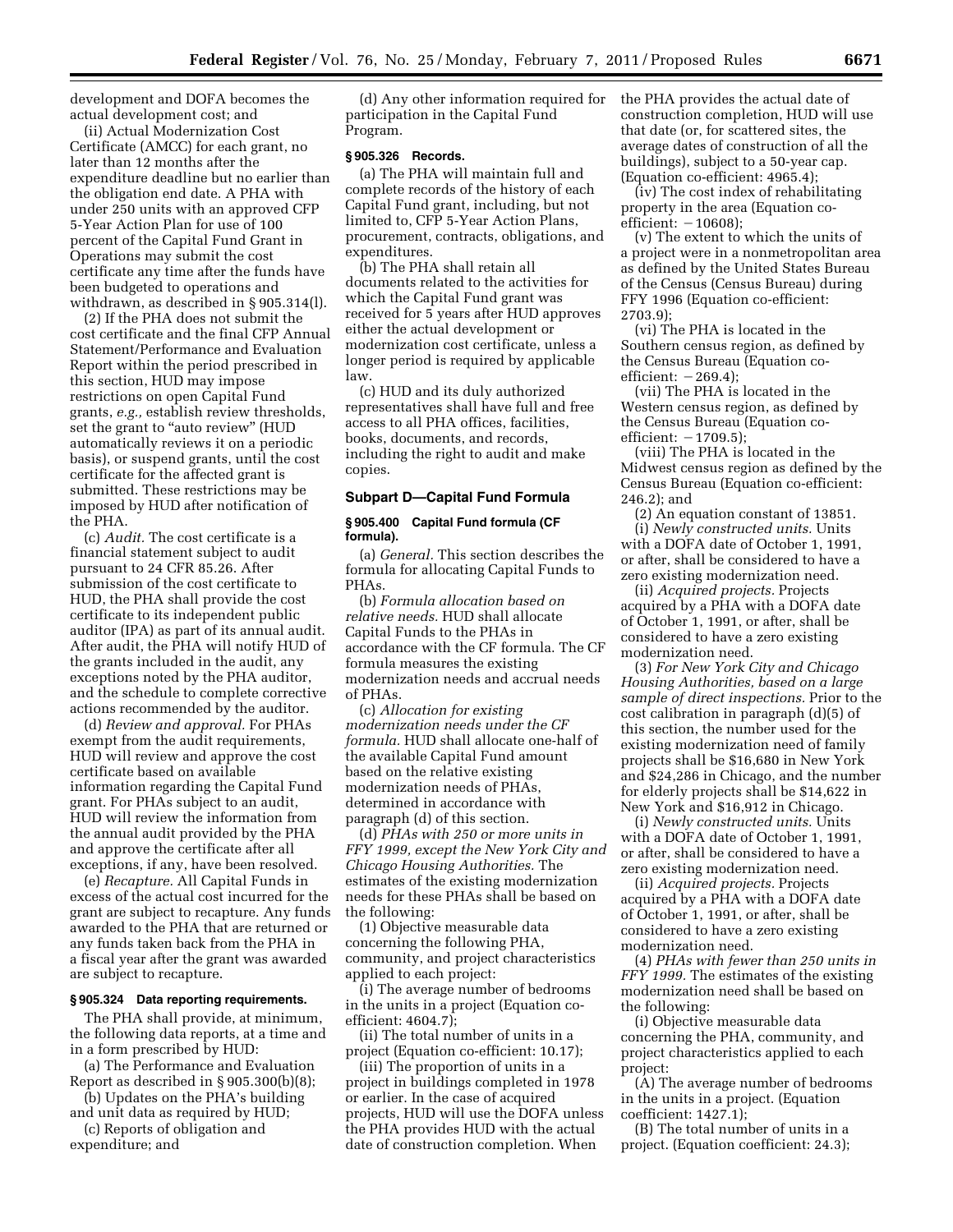(C) The proportion of units in a project in buildings completed in 1978 or earlier. In the case of acquired projects, HUD shall use the DOFA date unless the PHA provides HUD with the actual date of construction completion, in which case HUD shall use the actual date of construction completion (or, for scattered sites, the average dates of construction of all the buildings), subject to a 50-year cap. (Equation  $coefficient: -1389.7);$ 

(D) The cost index of rehabilitating property in the area, as of FFY 1999. (Equation coefficient:  $-20163$ );

(E) The extent to which the units of a project were in a nonmetropolitan area as defined by the Census Bureau during FFY 1996. (Equation coefficient: 6157.7);

(F) The PHA is located in the Southern census region, as defined by the Census Bureau. (Equation coefficient: 4379.2);

(G) The PHA is located in the Western census region, as defined by the Census Bureau. (Equation coefficient: 3747.7);

(H) The PHA is located in the Midwest census region as defined by the Census Bureau. (Equation coefficient:  $-2073.5$ ; and

(ii) An equation constant of 24762.

(A) *Newly constructed units.* Units with a DOFA date of October 1, 1991, or after, shall be considered to have a zero existing modernization need.

(B) *Acquired projects.* Projects acquired by a PHA with a DOFA date of October 1, 1991, or after, shall be considered by HUD to have a zero existing modernization need.

(5) *Calibration of existing modernization need for cost index of rehabilitating property in the area.* The estimated existing modernization need determined under paragraphs (d)(1),  $(d)(2)$ , or  $(d)(3)$  of this section shall be adjusted by the values of the cost index of rehabilitating property in the area.

(6) *Freezing of the determination of existing modernization need.* FFY 2008 is the last fiscal year that HUD will calculate the existing modernization need. The existing modernization need will be frozen for all developments at the calculation as of FFY 2008 and will be adjusted for changes in the inventory and paragraph (d)(4) of this section.

(e) *Allocation for accrual needs under the CF formula.* HUD shall allocate the other half of the remaining Capital Fund amount based on the relative accrual needs of PHAs, determined in accordance with this paragraph of this section.

(1) PHAs with 250 or more units, except the New York City and Chicago Housing Authorities. The estimates of

the accrual need shall be based on the following:

(i) Objective measurable data concerning the following PHA, community, and project characteristics applied to each project:

(A) The average number of bedrooms in the units in a project. (Equation coefficient: 324.0);

(B) The extent to which the buildings in a project average fewer than 5 units. (Equation coefficient: 93.3);

(C) The age of a project, as determined by the DOFA date. In the case of acquired projects, HUD shall use the DOFA date unless the PHA provides HUD with the actual date of construction completion, in which case HUD shall use the actual date of construction (or, for scattered sites, the average dates of construction of all the buildings), subject to a 50-year cap. (Equation coefficient:  $-7.8$ );

(D) Whether the development is a family project. (Equation coefficient: 184.5);

(E) The cost index of rehabilitating property in the area. (Equation coefficient:  $-252.8$ );

(F) The extent to which the units of a project were in a nonmetropolitan area as defined by the Census Bureau during FFY 1996. (Equation coefficient:  $-121.3$ ;

(G) PHA size of 6,600 or more units in FFY 1999. (Equation coefficient:  $(150.7);$ 

(H) The PHA is located in the Southern census region, as defined by the Census Bureau. (Equation coefficient: 28.4);

(I) The PHA is located in the Western census region, as defined by the Census Bureau. (Equation coefficient:  $-116.9$ );

(J) The PHA is located in the Midwest census region as defined by the Census Bureau. (Equation coefficient: 60.7); and

(ii) An equation constant of 1371.9.

(2) For the New York City and Chicago Housing Authorities, based on a large sample of direct inspections. Prior to the cost calibration in paragraph (e)(4) of this section the number used for the accrual need of family developments is \$1,395 in New York, and \$1,251 in Chicago, and the number for elderly developments is \$734 in New York and \$864 in Chicago.

(3) PHAs with fewer than 250 units. The estimates of the accrual need shall be based on the following:

(i) Objective measurable data concerning the following PHA, community, and project characteristics applied to each project:

(A) The average number of bedrooms in the units in a project. (Equation coefficient: 325.5);

(B) The extent to which the buildings in a project average fewer than 5 units. (Equation coefficient: 179.8);

(C) The age of a project, as determined by the DOFA date. In the case of acquired projects, HUD shall use the DOFA date unless the PHA provides HUD with the actual date of construction completion. When provided with the actual date of construction completion, HUD shall use this date (or, for scattered sites, the average dates of construction of all the buildings), subject to a 50-year cap. (Equation coefficient:  $-9.0$ );

(D) Whether the project is a family development. (Equation coefficient: 59.3);

(E) The cost index of rehabilitating property in the area. (Equation coefficient:  $-1570.5$ );

(F) The extent to which the units of a project were in a nonmetropolitan area as defined by the Census Bureau during FFY 1996. (Equation coefficient:  $-122.9$ :

(G) The PHA is located in the Southern census region, as defined by the Census Bureau. (Equation  $coefficient: -564.0;$ 

(H) The PHA is located in the Western census region, as defined by the Census Bureau. (Equation coefficient:  $-29.6$ );

(I) The PHA is located in the Midwest census region as defined by the Census Bureau. (Equation coefficient:  $-418.3$ ); and

(ii) An equation constant of 3193.6.

(4) *Calibration of accrual need for the cost index of rehabilitating property in the area.* The estimated accrual need determined under either paragraph (e)(2) or (e)(3) of this section shall be adjusted by the values of the cost index of rehabilitation.

(f) *Calculation of number of units.*  (1) *General.* For purposes of determining the number of a PHA's public housing units and the relative modernization needs of PHAs:

(i) HUD shall count as one unit:

(A) Each public housing and section 23 bond-financed CF unit, except that each existing unit under the Turnkey III program shall count as one-fourth of a unit. Units receiving operating subsidy only shall not be counted.

(B) Each existing unit under the Mutual Help program.

(ii) HUD shall add to the overall unit count any units that the PHA adds to its inventory when the units are under CF ACC amendment and have reached DOFA by the date that HUD establishes for the FFY in which the CF formula is being run (hereafter called the "reporting date"). New CF units and reaching DOFA after the reporting date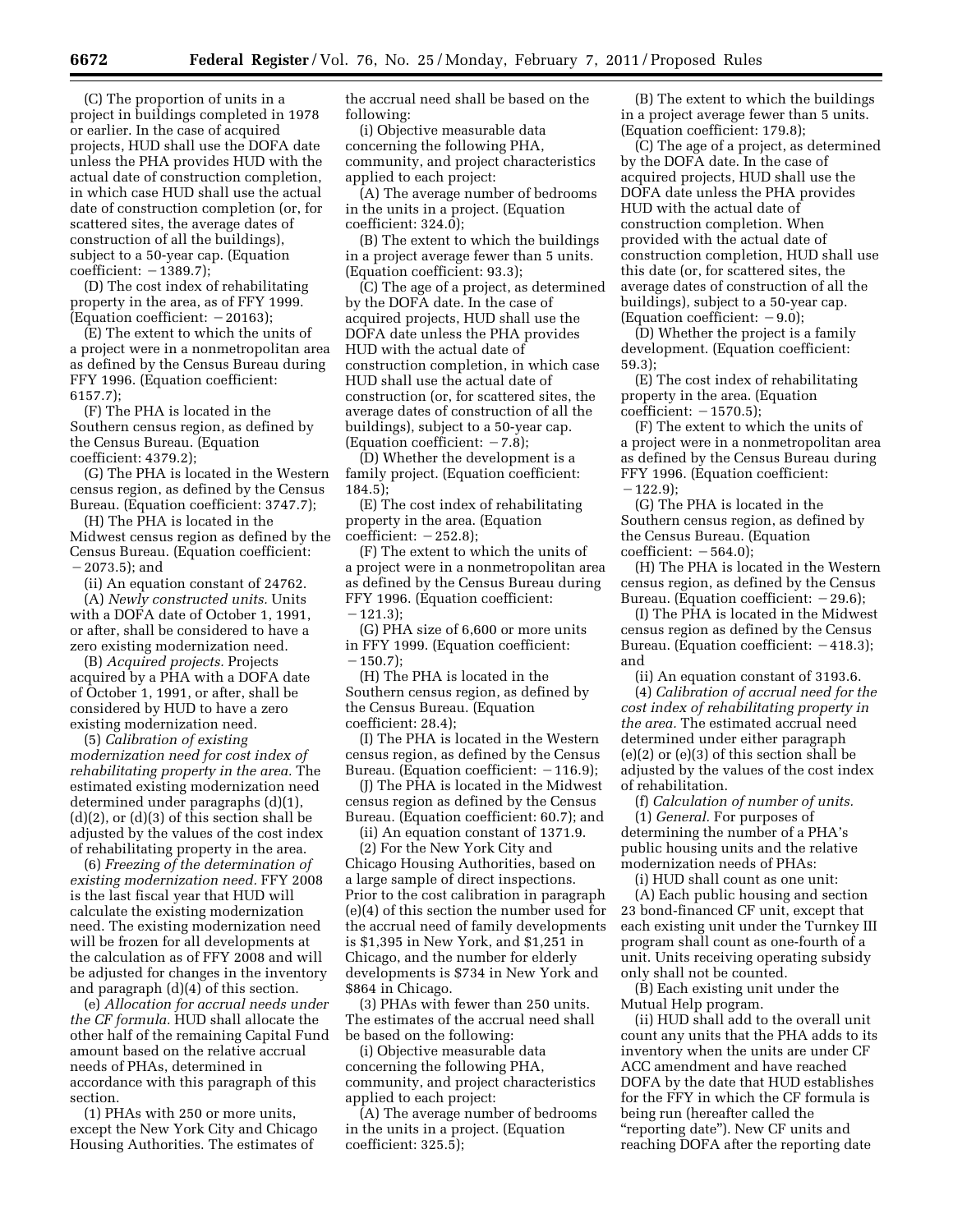shall be counted for CF formula purposes in the following FFY.

(2) *Replacement units.* Replacement units newly constructed on or after October 1, 1998, that replace units in a project funded in FFY 1999 by the Comprehensive Grant formula system or the Comprehensive Improvement Assistance Program (CIAP) formula system shall be given a new CF ACC number as a separate project and shall be treated as a newly constructed development as outlined in § 905.600.

(3) *Reconfiguration of units.*  Reconfiguration of units may cause the need to be calculated by the new configuration based on the formula characteristics in the building and unit's module of PIC (refer to the formula sections here). The unit counts will be determined by the CF units existing after the reconfiguration.

(4) *Reduction of units.* For a project losing units as a result of demolition and disposition, the number of units on which the CF formula is based shall be the number of units reported as eligible for Capital Funds as of the reporting date. Units are eligible for funding until they are removed due to demolition and disposition in accordance with a schedule approved by HUD.

(g) *Computation of formula shares under the CF formula.* (1) *Total estimated existing modernization need.*  The total estimated existing modernization need of a PHA under the CF formula is the result of multiplying for each project the PHA's total number of formula units by its estimated existing modernization need per unit, as determined by paragraph (d) of this section, and calculating the sum of these estimated project needs.

(2) *Total accrual need.* The total accrual need of a PHA under the CF formula is the result of multiplying for each project the PHA's total number of formula units by its estimated accrual need per unit, as determined by paragraph (e) of this section, and calculating the sum of these estimated accrual needs.

(3) *PHA's formula share of existing modernization need.* A PHA's formula share of existing modernization need under the CF formula is the PHA's total estimated existing modernization need divided by the total existing modernization need of all PHAs.

(4) *PHA's formula share of accrual need.* A PHA's formula share of accrual need under the CF formula is the PHA's total estimated accrual need divided by the total existing accrual need of all PHAs.

(5) *PHA's formula share of capital need.* A PHA's formula share of capital need under the CF formula is the

average of the PHA's share of existing modernization need and its share of accrual need (by which method each share is weighted 50 percent).

(h) *CF formula capping.* (1) For units that are eligible for funding under the CF formula (including replacement housing units discussed below), a PHA's CF formula share shall be its share of capital need, as determined under the CF formula, subject to the condition that no PHA's CF formula share for units funded under CF formula can be less than 94 percent of its formula share had the FFY 1999 formula system been applied to these CF formula eligible units. The FFY 1999 formula system is based upon the FFY 1999 Comprehensive Grant formula system for PHAs with 250 or more units in FFY 1999 and upon the FFY 1999 Comprehensive Improvement Assistance Program (CIAP) formula system for PHAs with fewer than 250 units in FFY 1999.

(2) For a Moving to Work (MTW) PHA whose MTW agreement provides that its CF formula share is to be calculated in accordance with the previously existing formula, the PHA's CF formula share, during the term of the MTW agreement, may be approximately the formula share that the PHA would have received had the FFY 1999 formula funding system been applied to the CF formula eligible units.

(i) *RHF to reflect formula need for developments with demolition, or disposition occurring on or after October 1, 1998.* 

(1) *RHF generally.* PHAs that have a reduction in the number of units attributable to demolition or disposition of units during the period (reflected in data maintained by HUD) that lowers the formula unit count for the CFF calculation qualify for application of a replacement housing factor, subject to satisfaction of criteria stated in paragraph (i)(5) of this section

(2) *When applied.* The RHF will be added, where applicable:

(i) For the first 5 years after the reduction of units described in paragraph (i)(1) of this section; and

(ii) For an additional 5 years if the planning, leveraging, obligation, and expenditure requirements are met. As a prior condition of a PHA's receipt of additional funds for replacement housing provided for the second 5-year period or any portion thereof, a PHA must obtain a firm commitment of substantial additional funds other than public housing funds for replacement housing, as determined by HUD.

(3) *Computation of RHF.* The RHF consists of the difference between the CFF share without the CFF share

reduction of units attributable to demolition or disposition, and the CFF share that resulted after the reduction of units attributable to demolition or disposition.

(4) *Replacement housing funding in FFY 1998 and 1999.* Units that received replacement housing funding in FFY 1998 will be treated as if they had received 2 years of replacement housing funding by FFY 2000. Units that received replacement housing funding in FFY 1999 will be treated as if they had received one year of replacement housing funding as of FFY 2000.

(5) *PHA Eligibility for the RHF.* A PHA is eligible for this factor only if the PHA satisfies the following criteria:

(i) The PHA requests the application of the replacement housing factor;

(ii) The PHA will use the funding in question only for replacement housing;

(iii) The PHA will use the restored funding that results from the use of the replacement factor to provide replacement housing in accordance with the PHA's 5-Year Plan, as approved by HUD under part 903 of this chapter;

(iv) The PHA has not received funding for public housing units that will replace the lost units under Public Housing Development, and Major Reconstruction of Obsolete Public Housing, HOPE VI, or programs that otherwise provide for replacement with public housing units;

(v) The PHA, if designated troubled by HUD, and not already under the direction of HUD or an appointed receiver, in accordance with part 902 of this chapter, uses an Alternative Management Entity as defined in part 902 of this chapter, for development of replacement housing and complies with any applicable provisions of its Memorandum of Agreement executed with HUD under that part; and

(vi) The PHA undertakes any development of replacement housing in accordance with applicable HUD requirements and regulations.

(6) *Failure to provide replacement housing in a timely fashion.* 

(i) A PHA will be subject to the actions described in paragraph (i)(7)(ii) of this section if the PHA does not:

(A) Use the restored funding that results from the use of the RHF to provide replacement housing in a timely fashion as provided in paragraph (i)(7)(i) of this section and in accordance with applicable HUD requirements and regulations, and

(B) Make reasonable progress on such use of the funding, in accordance with applicable HUD requirements and regulations.

(ii) If a PHA fails to act as described in paragraph (i)(6)(i) of this section,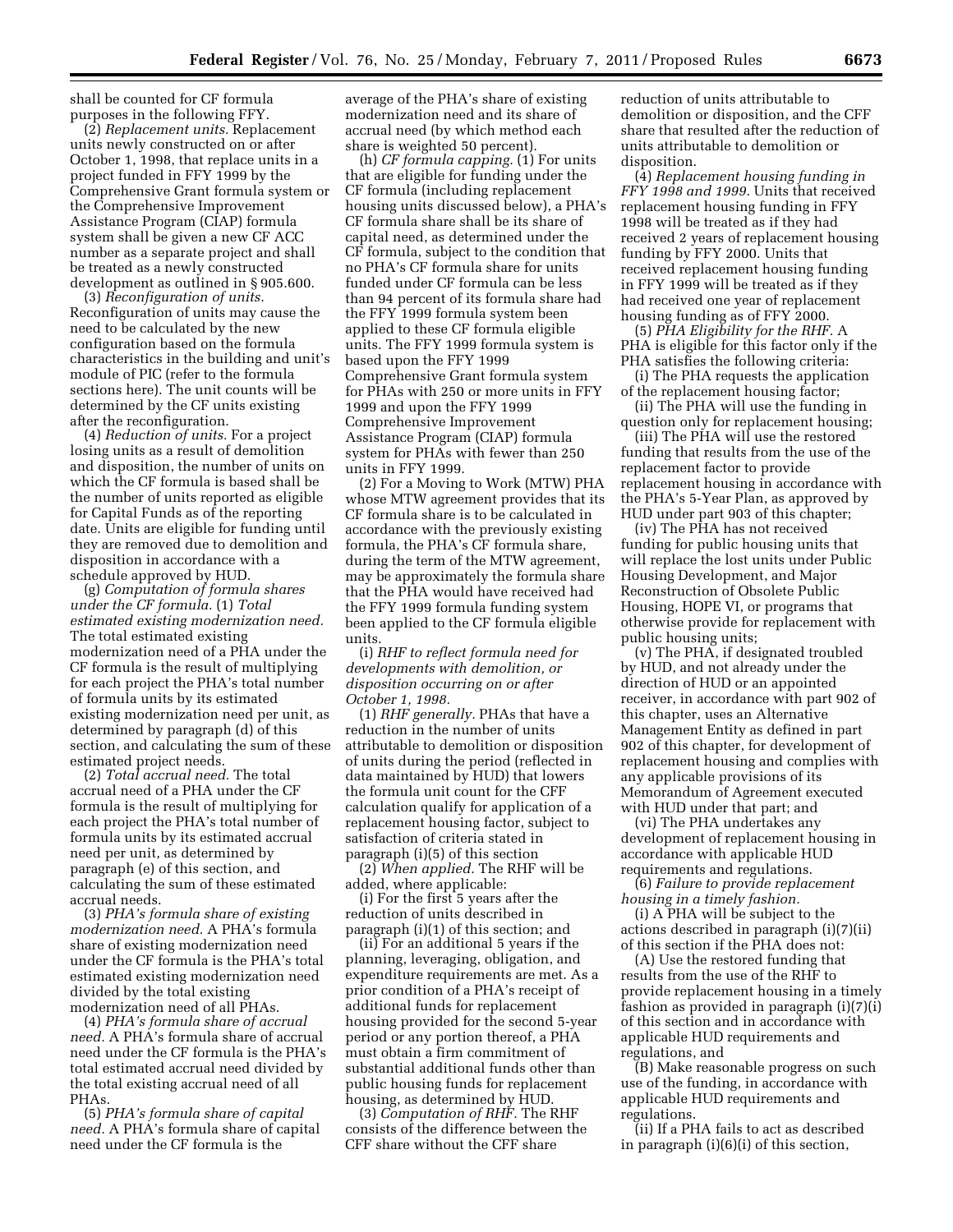HUD will require appropriate corrective action under these regulations, may recapture and reallocate the funds, or may take other appropriate action.

(7) *Requirement to obligate and expend RHF funds within specified period.* 

(i) In addition to the requirements otherwise applicable to obligation and expenditure of funds, PHAs are required to obligate assistance received as a result of the RHF within:

(A) 24 months from the date that funds become available to the PHA; or

(B) With specific HUD approval, 24 months from the date that the PHA accumulates adequate funds to undertake replacement housing.

(ii) To the extent the PHA has not obligated any funds provided as a result of the RHF within the time frames required by this paragraph, or has not expended such funds within a reasonable time, HUD shall reduce the amount of funds to be provided to the PHA as a result of the application of the second 5 years of the replacement housing factor.

(j) *RHF to reflect formula need for developments with demolition, disposition, or sale for homeownership occurring on or after October 1, 2009.* 

(1) *RHF generally.* In FFY 2011 and thereafter, PHAs that have a reduction in the number of units occurring in FFY 2010 and attributable to demolition, disposition, or sale of homeownership under section 32 of the U.S. Housing Act of 1937, 42 U.S.C. 1437z–4 (section 32), or former section 5(h) of the U.S. Housing Act of 1937 (42 U.S.C. 1437c(h) (1994) (former section 5(h)), HOPE I, or as otherwise approved by HUD, but excluding homeownership under Turnkey III, are automatically eligible to receive RHF grants for a 5-year period, subject to the criteria stated in paragraph (j)(4) of this section. The funding reductions attributable to homeownership apply in instances where the units proposed for homeownership under section 32, former section 5(h), HOPE I, or as otherwise approved by HUD have been in the public housing inventory for a minimum of 5 years.

(2) *When applied.* The RHF will be added, where applicable, for 5 years after the reduction of units described in paragraph (j)(1) of this section.

(3) *Computation of RHF.* The RHF consists of the difference between the CFF share without the CFF share reduction of units attributable to demolition, disposition, or sale for homeownership under section 32, former section 5(h), HOPE I or as otherwise approved by HUD and the CFF share that resulted after the

reduction of units attributable to demolition, disposition, or sale for homeownership under section 32, former section 5(h), HOPE I, or as otherwise approved by HUD.

(4) *PHA eligibility for the RHF.* A PHA is eligible for this factor only if the PHA satisfies the following criteria:

(i) The PHA will automatically receive the RHF for reduction of units in accordance with (j)(1), unless the PHA rejects the RHF funding for that fiscal year in writing;

(ii) The PHA will use the funding in question for replacement housing, *i.e.,*  development of public housing rental and/or homeownership units;

(iii) The PHA will use the restored funding that results from the use of the replacement factor to provide replacement housing in accordance with the PHA's CFP 5-Year Action Plan.

(iv) The PHA has not received funding for public housing units that will replace the lost units under Public Housing Development, and Major Reconstruction of Obsolete Public Housing, HOPE VI, or programs that otherwise provide for replacement with public housing units;

(v) The PHA, if designated troubled by HUD, and not already under the direction of HUD or an appointed receiver, in accordance with part 902 of this chapter, uses an Alternative Management Entity, as defined in part 902 of this chapter, for development of replacement housing and complies with any applicable provisions of its Memorandum of Agreement executed with HUD under that part; and

(vi) The PHA undertakes any development of replacement housing in accordance with applicable HUD requirements and regulations.

(5) *Failure to provide replacement housing in a timely fashion.* 

(i) A PHA will be subject to the actions described in paragraph (j)(6)(ii) of this section if the PHA does not:

(A) Use the restored funding that results from the use of the RHF to provide replacement housing in a timely fashion as provided in paragraph (j)(6)(i) of this section and in accordance with applicable HUD requirements and regulations, and

(B) Make reasonable progress on such use of the funding, in accordance with applicable HUD requirements and regulations.

(ii) If a PHA fails to act as described in paragraph (j)(5)(i) of this section, HUD will require appropriate corrective action under these regulations, may recapture and reallocate the funds, or may take other appropriate action.

(6) *Requirement to obligate and expend RHF funds within specified period.* 

(i) In addition to the requirements otherwise applicable to obligation and expenditure of funds, PHAs are required to obligate funds received as a result of the RHF within:

(A) 24 months from the date that funds become available to the PHA; or

(B) With specific HUD approval, 24 months from the date that the PHA accumulates adequate funds to undertake replacement housing.

(ii) To the extent the PHA has not obligated any funds provided as a result of the RHF within the time frames required by this paragraph, or expended such funds within a reasonable time frame, HUD shall reduce the amount of funds to be provided to the PHA.

(k) *Performance reward factor.* 

(1) *High performer.* A PHA that is designated a high performer under the PHA's most recent final PHAS score may receive a performance bonus that is:

(i) 3 percent above its base formula amount in the first 5 years these awards are given (for any year in this 5-year period in which the performance reward is earned); or

(ii) 5 percent above its base formula amount in future years (for any year in which the performance reward is earned);

(2) *Condition.* The performance bonus is subject only to the condition that no PHA will lose more than 5 percent of its base formula amount as a result of the redistribution of funding from non-high performers to high performers.

(3) *Redistribution.* The total amount of Capital Funds that HUD has recaptured or not allocated to PHAs as a sanction for violation of expenditure and obligation requirements shall be allocated to the PHAs that are designated high performers under PHAS.

# **Subpart E—Use of Capital Funds for Financing [Reserved]**

# **Subpart F—Development Requirements**

#### **§ 905.600 General.**

(a) *Applicability.* This subpart F applies to the development of public housing units to be included under an ACC and receive Capital and/or Operating Funds. PHAs must comply with all of the requirements in this part, as applicable. Pursuant to § 905.106, when a PHA or owner/management entities and its partners submit and execute a development proposal and, if applicable, a site acquisition proposal,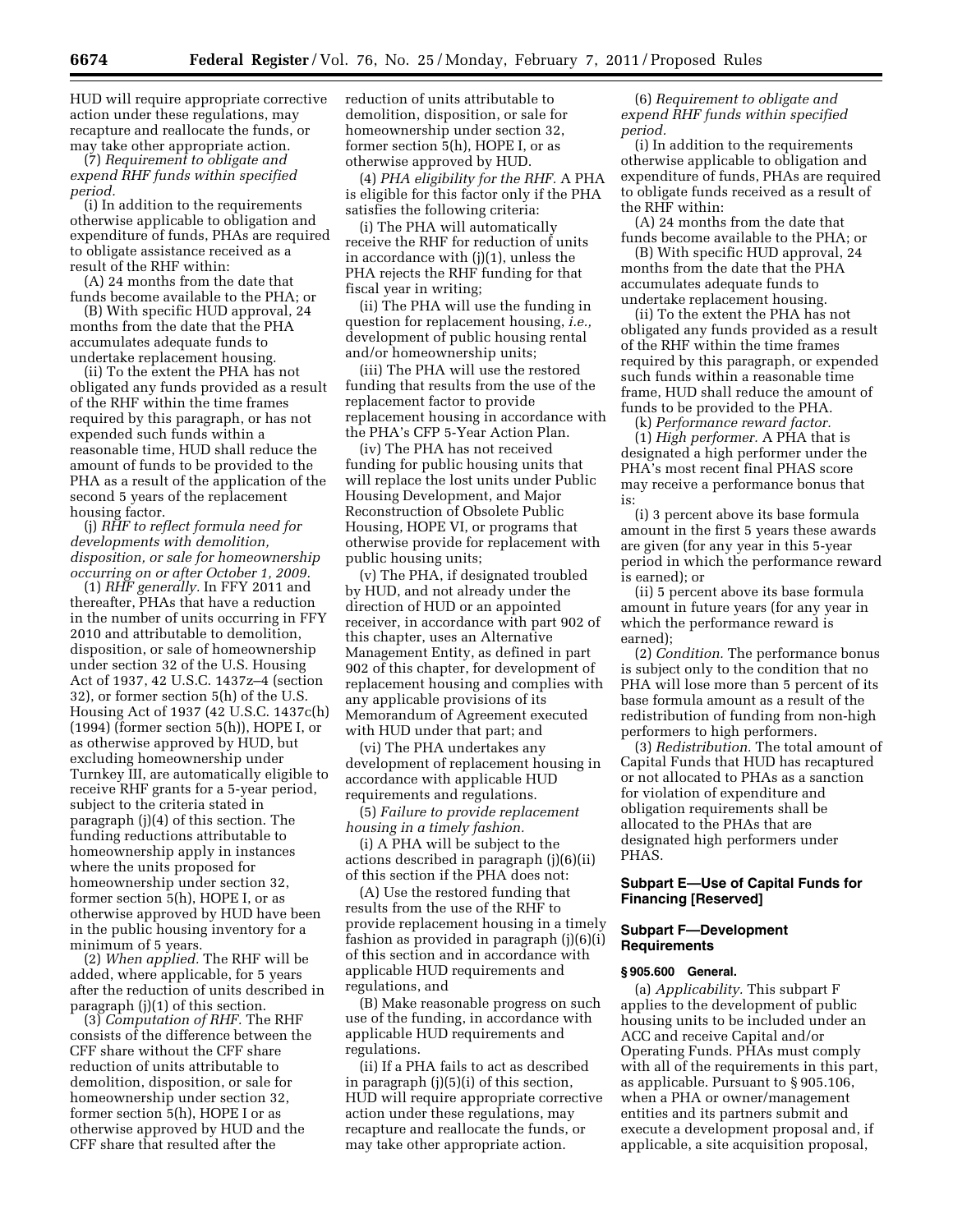and submit an executed ACC Amendment covering those same units, it is deemed to have certified by those executed submissions its past, current, and future compliance with this subpart. Noncompliance with any provision of this part or other applicable statutes or regulations, or the ACC, Amendment, and any Amendment thereto may subject the PHA and/or its partners to sanctions contained in § 905.804.

(b) *Description.* A PHA may develop public housing through the construction of new units or the acquisition of existing units that may or may not require rehabilitation prior to occupancy. As noted in paragraph (c) of this section, a PHA may use a variety of funding sources to develop public housing. When developing new public housing with Capital Funds, pursuant to 24 CFR 905.304, the term of the ACC Amendment will be 40 years. However, a PHA may develop a mixed-financed project with no public housing funds used for construction of the units and receive only Operating Fund assistance for an ACC term, as determined by HUD pursuant to section 9(e) of the 1937 Act (42 U.S.C. 1437(g)(e) and 24 CFR 905.604(k)).

(c) *Capital Fund Financing.* For Capital Fund Financing, only the general development process will be as follows:

(1) The PHA must include any public housing development in its CFP 5-Year Action Plan.

(2) After approval of the CFP 5-Year Action Plan by HUD, the PHA will contract for services necessary to develop the project.

(d) *All financing.* For all financing, the general development process will be as follows:

(1) The PHA or partner will locate properties and/or sites, prepare plans and specifications, and obtain HUD approval of the site acquisition and development proposals.

(2) Upon HUD approval of the development proposal, HUD and the PHA must execute the ACC Amendment and the PHA will enter the applicable project information into HUD's data systems. The PHA may request predevelopment funding necessary for preparation of the development proposal, as described in § 905.612(a).

(3) After HUD approval of the development and/or site acquisition proposals, the PHA and/or its partner will acquire sites and/or properties, and record the Declaration of Trust/ Declaration of Restrictive Covenants for all properties acquired. After HUD approval of the development proposal, the PHA and/or its partner will solicit

construction bids, and award contracts and construct the units.

(4) Upon completion of the project, the PHA will establish the DOFA. After the DOFA, the PHA will submit a cost certificate to HUD attesting to the actual cost of the project that will be subject to audit.

(e) *Funding sources.* A PHA may engage in development activities using any one or a combination of the following sources of funding:

(1) Capital Funds;

(2) HOPE VI funds;

(3) Proceeds from the sale of units under a homeownership program in accordance with 24 CFR part 906;

(4) Proceeds resulting from the disposition of PHA-owned land or improvements;

(5) Private financing used in accordance with § 905.604, Mixed Financed Development;

(6) Capital Fund Financing Program (CFFP) proceeds under § 905.500;

(7) Operating Funds pursuant to an Operating Fund Financing Program (OFFP) approved by HUD pursuant to 24 CFR part 990; and

(8) Funds available from any other source.

#### **§ 905.602 Program requirements.**

(a) *Local cooperation.* Except as provided under § 905.604(d) for mixedfinance projects, the PHA must enter into a Cooperation Agreement with the applicable local governing body that includes sufficient authority to cover the public housing being developed under this subpart, or provide an opinion of counsel that the existing, amended, or supplementary cooperation agreement between the jurisdiction and the PHA includes the project or development.

(b) *New construction limitation.* These requirements apply to the construction of public housing and are not applicable to development of public housing through the acquisition of existing housing. All proposed new construction projects must meet both of the following requirements:

(1) *Limitation on the number of units.*  A PHA may not use Capital Funds to pay for the construction cost of public housing units if such construction would result in a net increase in the number of public housing units that the PHA owned, assisted, or operated on October 1, 1999. A PHA may develop public housing units in excess of the limitation if:

(i) The units are available and affordable to eligible low-income families and the CF formula does not provide additional funding for the specific purpose of allowing

construction and operation of such excess units; or

(ii) The units are part of a mixedfinance project or otherwise leverage significant additional investment, and the cost of the useful life of the projects is less than the estimated cost of providing tenant-based assistance under section 8(o) of the 1937 Act.

(2) *Limitations on cost.* A PHA may not construct public housing unless the cost of construction is less than the cost of acquisition or acquisition and rehabilitation of existing units, including the amount required to establish, as necessary, an upfront reserve for replacement accounts for major repairs. A PHA shall provide evidence of compliance with this subpart either by:

(i) Demonstrating through a cost comparison that the cost of new construction in the neighborhood where the PHA proposes to construct the housing is less than the cost of acquisition of existing housing with or without rehabilitation in the same neighborhood; or

(ii) Documenting that there is insufficient existing housing in the neighborhood to acquire.

(c) *Federalization.* Existing PHAowned nonpublic housing properties financed with or without city or state funds may not be federalized, as described in section 9(n) of the 1937 Act (*see* 42 U.S.C. 1437g(n)), under a public housing CF ACC under this part, or by any other means.

(d) *Site and neighborhood standards.*  Each proposed site to be newly acquired for a public housing project or for construction or rehabilitation of public housing must be reviewed and approved by the Field Office as meeting the following standards, as applicable:

(1) The site must be adequate in size, exposure, and contour to accommodate the number and type of units proposed. Adequate utilities (*e.g.,* water, sewer, gas, and electricity) and streets shall be available to service the site.

(2) The site and neighborhood shall be suitable to facilitating and furthering full compliance with the applicable provisions of Title VI of the Civil Rights Act of 1964, Title VIII of the Civil Rights Act of 1968, Executive Order 11063, and HUD regulations issued under these statutes.

(3) The site for new construction shall not be located in an area of minority concentration unless:

(i) There are sufficient, comparable opportunities outside the areas of minority concentration for housing minority families in the income range that are to be served by the proposed project; or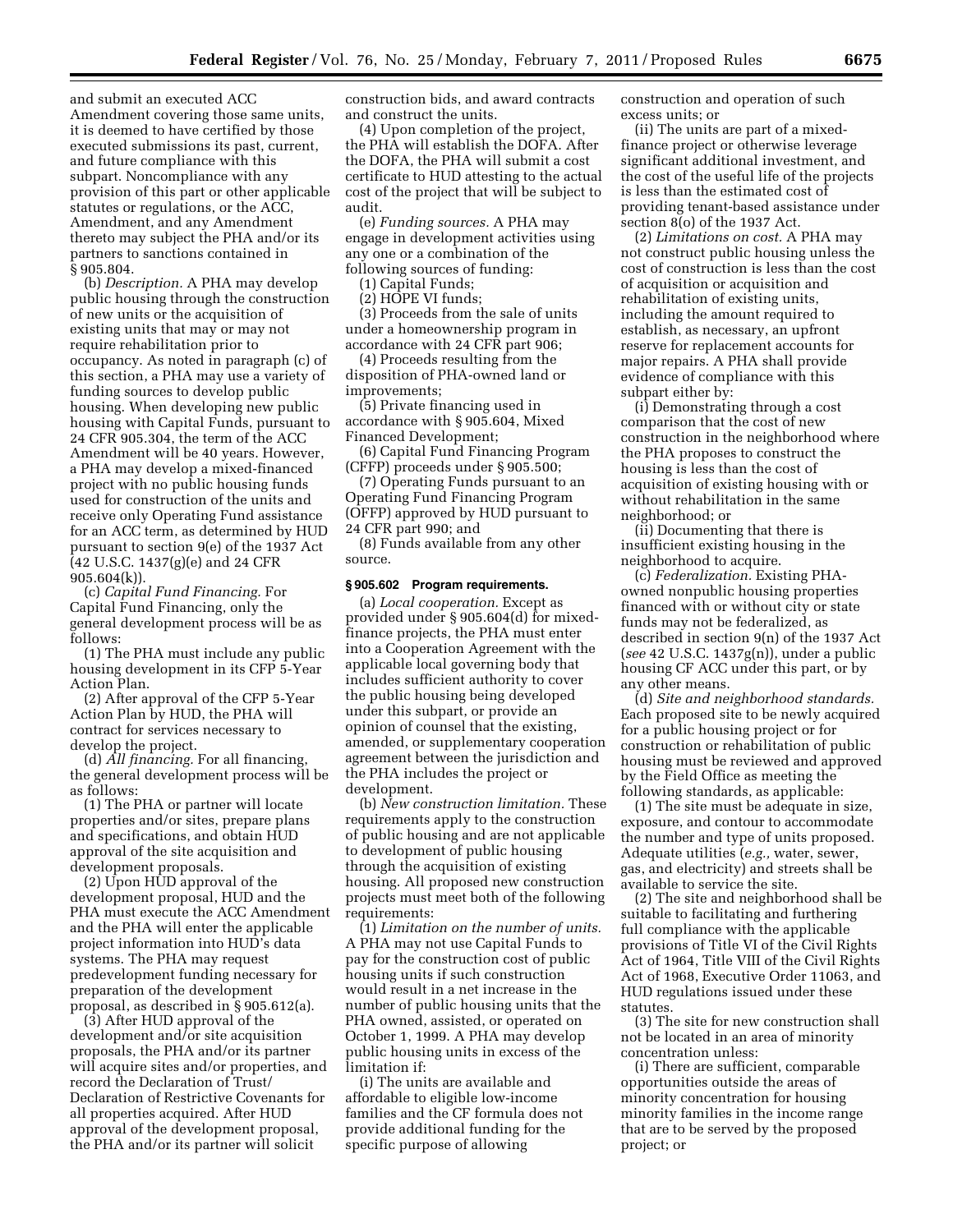(ii) The project is necessary to meet overriding housing needs that cannot otherwise feasibly be met in that housing market area. "Overriding housing needs'' shall not serve as the basis for determining that a site is acceptable if the only reason that these needs cannot otherwise feasibly be met is that, due to discrimination because of race, color, religion, creed, sex, disability, familial status, or national origin, sites outside areas of minority concentration are unavailable.

(4) The site for new construction shall not be located in a racially mixed area if the project will cause a significant increase in the proportion of minority to nonminority residents in the area.

(5) Notwithstanding the foregoing, after demolition of public housing units a PHA may construct public housing units on the original public housing site or in the same neighborhood if the number of replacement public housing units is significantly fewer than the number of units demolished. One of the following criteria must be satisfied:

(i) The number of public housing units being constructed is not more than 50 percent of the number of units in the original development; or

(ii) In the case of replacing an occupied development, the number of public housing units being constructed is the minimum number needed to house current residents that want to remain at the site, so long as the number of units is significantly fewer than the number being demolished; or

(iii) The public housing units being constructed constitute no more than 25 units.

(6) The site shall promote greater choice of housing opportunities and avoid undue concentration of assisted persons in areas containing a high proportion of low-income persons.

(7) The site shall be free from adverse environmental conditions, natural or manmade, such as: Toxic or contaminated soils and substances; mudslide or other unstable soil conditions; flooding; septic tank backups or other sewage hazards; harmful air pollution or excessive smoke or dust; excessive noise or vibration from vehicular traffic; insect, rodent or vermin infestation; or fire hazards. The neighborhood shall not be seriously detrimental to family life. It shall not be filled with substandard dwellings nor shall other undesirable elements predominate, unless there is a concerted program in progress to remedy the undesirable conditions.

(8) Through the use of public transportation, the site shall be accessible to social, recreational, educational, commercial, health

facilities, health services, and other municipal facilities and services that are at least equivalent to those typically found in neighborhoods consisting largely of similar unassisted standard housing.

(9) Through the use of public transportation, the site shall be accessible to a range of jobs for lowincome workers and for other needs.

(10) The project may not be built on a site that has occupants unless the relocation requirements at § 905.308(b)(9) are met.

(11) The site shall not be in an area that HUD has identified as having special flood hazards and in which the sale of flood insurance has been made available under the National Flood Insurance Act of 1968, unless the development is covered by flood insurance required by the Flood Disaster Protection Act of 1973 and meets all applicable HUD standards and local requirements.

# **§ 905.604 Mixed-finance development.**

(a) *General.* A PHA may use a combination of private financing and/or other public funds and Capital Funds to develop public housing units. There are many potential scenarios for ownership and transaction structures, ranging from the PHA or its partner(s) holding no ownership interest, a partial ownership interest, or 100 percent of the ownership of public housing units that are to be developed.

(1) PHAs and/or their partner(s) may choose to enter into a partnership or other contractual arrangement with a third entity for the mixed-financed development and/or ownership of public housing units. If this entity has primary responsibility along with the PHA for the development of these units, it is referred to for purposes of this subpart as the PHA's "partner." The entity, other than the PHA itself that ultimately owns the public housing units, whether or not the PHA retains an ownership interest, is referred to as the ''owner entity.''

(2) The resulting ''mixed-financed'' developments may consist of 100 percent public housing units or may consist of public and nonpublic housing units. The term "mixed-finance development'' applies to all projects developed by an owner entity regardless of whether there is a combination of private or other public sources. The term ''mixed-finance modernization'' applies to public housing projects modernized using the mixed-finance method. Projects developed by ownership entities that are modernized using the mixed-finance method shall maintain the DOFA that existed prior to

mixed-finance modernization. Projects modernizing using the mixed-finance method shall have a covenant to maintain and operate the project as public housing pursuant to 24 CFR 905.304(a)(2). In addition, if a PHA decides to limit the term of the ACC by receiving Operating Fund or Capital Fund Only assistance, as described in § 905.600(b) and (c), it must follow the general development procedures discussed in this subpart.

(b) *Definitions applicable to this section*—(1) *Development.* A housing facility consisting of public housing units and that may also consist of nonpublic housing units, that has been developed, or that will be developed, using mixed-finance strategies under this subpart.

(2) *Mixed-finance.* The use of publicly and/or privately financed sources of funds for development under this subpart, owned by an owner entity of public housing units.

(3) *Owner entity.* The owner entity is the entity that will own the public units, if the PHA holds less than 100 percent of the ownership interest. The owner entity may be a partnership in which the PHA owns a partnership interest.

(4) *Participating party.* Any person, firm, corporation, or public or private entity that:

(i) Agrees to provide financial or other resources to carry out the approved proposal or specified activities in the proposal; or

(ii) Otherwise participates in the development and/or operation of the public housing units and will receive funds derived from HUD with respect to such participation. The term ''participating party'' includes an owner entity or partner.

(5) *Partner.* A third-party entity with which the PHA has entered into a partnership or other contractual arrangement to provide for the mixedfinance development of public housing units pursuant to this subpart. The Partner has primary responsibility with the PHA for the development and operation of public housing units under the terms of the approved proposal and in compliance with the applicable Public Housing Requirements.

(6) *PHA instrumentality.* An Instrumentality is an entity related to the PHA whose assets, operations, and management are legally and effectively controlled by the PHA, and through which PHA functions or policies are implemented, and which utilizes public housing funds or public housing assets for the purpose of carrying out public housing development functions of the PHA. For the Department's purposes, an Instrumentality assumes the role of the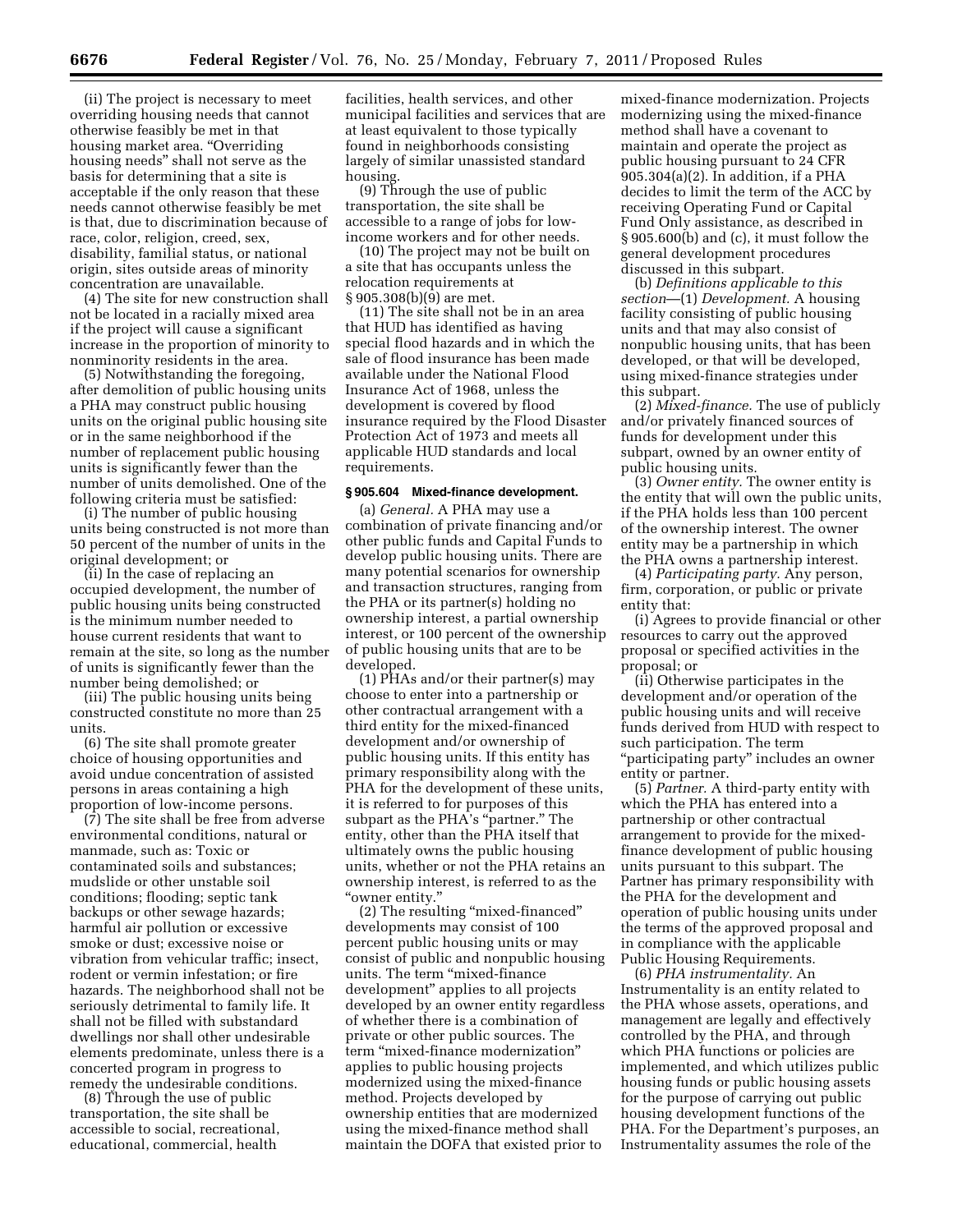PHA and is the PHA under the Public Housing Requirements for purposes of implementing public housing development activities and programs. Instrumentalities must be authorized to act for and to assume such responsibilities. In addition, an Instrumentality must abide by the Public Housing Requirements that would be applicable to the PHA.

(c) *Structure of projects.* Each mixedfinance project shall be developed in a manner that:

(1) Ensures the continued operation of public housing in accordance with all Public Housing Requirements; and

(2) Will bear the approximate same proportion to the total number of units in the mixed-financed project as the value of the total financial commitment provided by the PHA bears to the total financial commitment of the project, or shall not be less than the number of units that could have been developed under the conventional public housing program with the assistance, or as otherwise approved by the Secretary.

(d) *Process.* Development of a mixedfinance project under this subpart is similar to the development of public housing financed entirely with Capital Funds. PHAs will be expected to submit development and site acquisition proposals as identified in §§ 905.606 and 905.608. There are unique provisions applicable to mixed-finance projects that are further explained in this section.

(e) *Local cooperation.* A PHA may elect to exempt all public housing units in a mixed-finance project from provisions under section 6(d) of the Act and from the finding of need and cooperative agreement provisions under sections 5(e)(1)(ii) and (e)(2) of the Act, 42 U.S.C. 1437c(e)(1)(ii) and (e)(2), and instead subject units to local real estate taxes, but only if the development of the units is not inconsistent with the jurisdiction's comprehensive housing affordability strategy. If no election is made, the Cooperation Agreement as provided in 905.602(a) is required.

(f) *Conflicts.* In the event of a conflict between the requirements for a mixedfinance project and other requirements of this subpart, the mixed-finance public housing requirements shall apply, unless HUD determines otherwise in writing.

(g) *HUD approval.* For purposes of this section only, any action or approval that is required by HUD pursuant to the requirements set forth in this section shall be construed to mean HUD Headquarters, unless the Field Office is authorized in writing by Headquarters to carry out a specific function in this section.

(h) *Irrevocable financial commitment.*  Irrevocability of funds means that binding legal documents, such as loan agreements, mortgages/deeds of trust, partnership agreements or operating agreements or similar documents committing funds have been executed by the applicable parties, though disbursement of such funds may be subject to meeting progress milestones, the absence of default, and other commercially reasonable conditions precedent under such documents. For projects involving revolving loan funds, the irrevocability of funds means that funds in an amount identified to HUD as the maximum revolving loan have been committed pursuant to legally binding documents, though disbursement of such funds may be subject to meeting progress milestones, the absence of default, and other commercially reasonable conditions precedent under such documents. The PHA must ensure the availability of the participating party or parties' financing, the amount and source of financing committed to the proposal by the participating party or parties, and the irrevocability of those funds.

(1) To ensure the irrevocable nature of the committed funds, the PHA shall: Review the legal documents committing such funds to ensure that the progress milestones and conditions precedent contained in such contracts are commercially reasonable, as commonly accepted by the industry; that the PHA and/or its ownership entity are ready, willing, and able to attain such milestones and comply with such preconditions; and confirm, after conducting sufficient due diligence, that such documents are properly executed by persons or entities legally authorized to bind the entity committing such funds.

(2) The PHA is not required to ensure the availability of funds by enforcing documents to which it is not a party.

(3) The PHA may certify as to the irrevocability of funds through the submission of an opinion of the PHA's counsel attesting that counsel has examined the availability of the participating party or parties' financing, and the amount and source of financing committed to the proposal by the participating party or parties, and has determined that such financing has been irrevocably committed by the participating party or parties for use in carrying out the proposal, and that such commitment is in the amount required under the terms of the proposal.

(i) *Comparability.* Public housing units built in a mixed-financed development must be comparable in size, location, external appearance, and distribution to nonpublic housing units within the development.

(j) *Mixed-finance procurement.* The requirements of 24 CFR part 85 and 24 CFR 905.316 are applicable to this subpart with the following exceptions:

(1) PHA may select a development partner using competitive proposals procedures for qualifications-based procurement, subject to negotiation of fair and reasonable compensation, and compliance with TDC and other applicable cost limitations;

(2) An owner entity (which, as a private entity, would normally not be subject to 24 CFR part 85) shall be required to comply with 24 CFR part 85 if HUD determines that the PHA or PHA Instrumentality or either of their members or employees exercises significant decision-making functions within the owner entity with respect to managing the development of the proposed units. HUD may, on a case-bycase basis, exempt such an owner entity from the need to comply with 24 CFR part 85 if it determines that the owner entity has developed an acceptable alternative procurement plan.

(k) *Operating Fund and Capital Fund only assistance.* (1) General. PHAs and their partners may develop public housing without the use of Capital Funds but for which the PHA agrees to provide only Operating Fund assistance. These Operating Fund-only newly developed units will be included in the calculation of the Capital Fund formula in § 905.400. Where the PHA elects in the future to use Capital Funds for modernization of Operating Fund only units, the PHA must sign an ACC Amendment with a 20-year use restriction and record a Declaration of Trust in accordance with § 905.304. In addition, PHAs and their partners may develop public housing without the use of Operating Funds but for which the HUD and the PHA agree to provide only Capital Fund assistance for the development of new units, or, annually, in the future, for modernization and capital improvements, and the PHA must sign an ACC Amendment with a 40-year use restriction for development of new units and a 20-year use restriction for modernization and capital improvements and record a Declaration of Trust in accordance with § 905.304.

(2) ACC Term and Formula. (i) The term of the mixed-finance ACC amendment will be determined based on the assistance as provided in § 905.304. For units constructed with the benefit of public housing capital assistance, there shall be no disposition of the public housing units without the prior written approval of HUD during a 40-year period and the public housing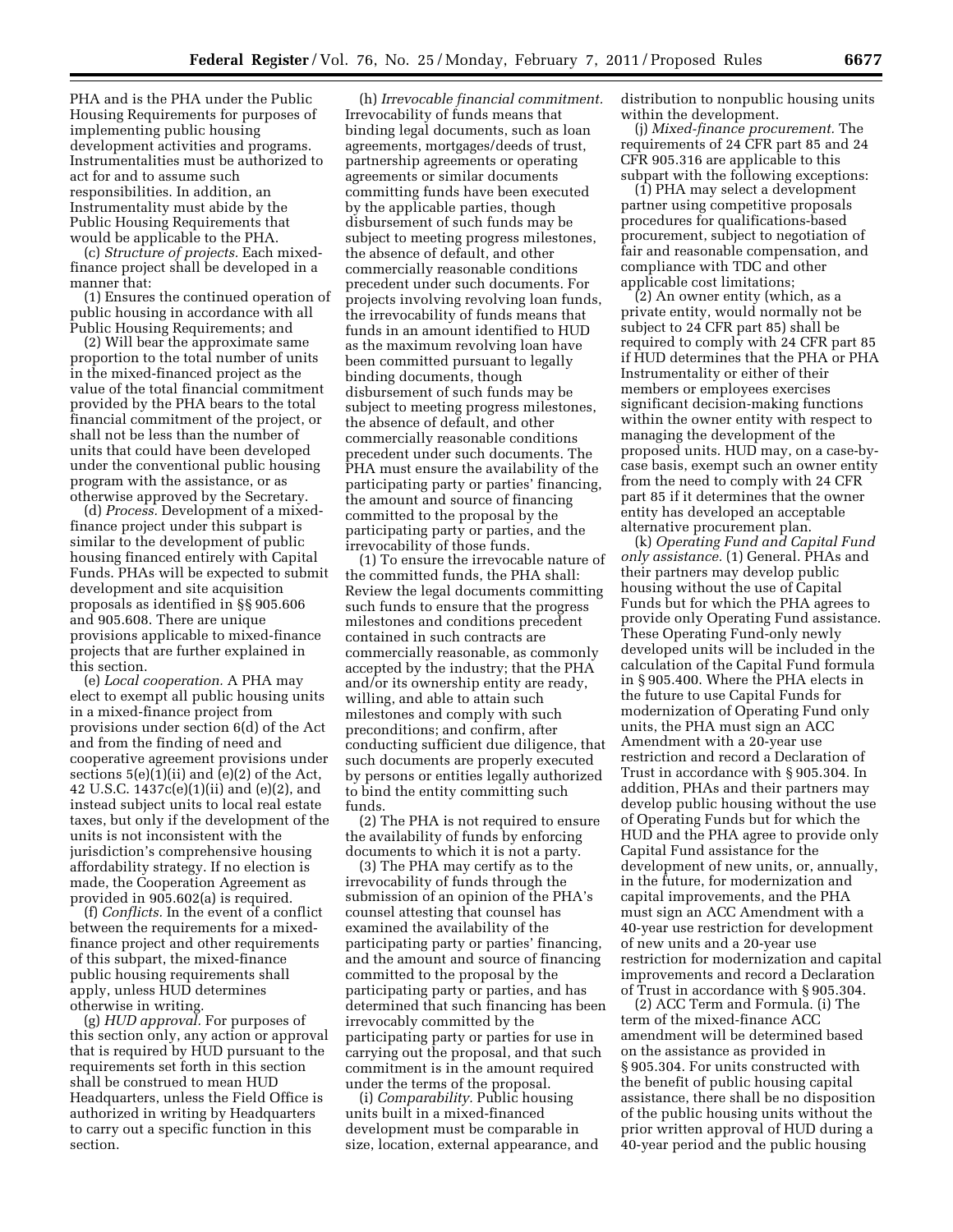units shall be maintained and operated in accordance with all applicable Public Housing Requirements (including the ACC), as required by section 9(d)(3) of the Act, 42 U.S.C. 1437g(d)(3), as those requirements may be amended from time to time. For Operating Fund only units, there shall be no disposition of the public housing units without the prior written approval of HUD during, and for 10 years after the end of, the period in which the public housing units receive operating subsidy from the PHA, as required by 42 U.S.C. 1437g(e)(3), as those requirements may be amended from time to time. For units modernized with Capital Funds, the PHA would have to execute an ACC Amendment providing for no disposition of the public housing units without the prior written approval of HUD during a 20-year period, and the public housing units shall be maintained and operated in accordance with all applicable Public Housing Requirements (including the ACC), as required by 42 U.S.C.  $1437g(d)(3)$ , as those requirements may be amended from time to time.

(ii) If the PHA is no longer able to provide Operating Fund assistance, the PHA (on behalf of the owner entity) may request to terminate the CF ACC early. Where the ACC is terminated early, the PHA must provide the resident with a decent, safe, sanitary, and affordable unit to which he or she can relocate, which may include a public housing unit in another development or a Housing Choice Voucher, and pay for the tenant's reasonable moving costs. The URA is not applicable in this situation.

(3) Procedures. PHAs and their partners will develop Operating Fund only or Capital Fund only projects in accordance with this part by submitting development proposals, site acquisition proposals, and closing documents, except that the development proposals submitted, pursuant to § 905.606, need only address § 905.606(a), (b) (c), (j), (k), and (l). Upon HUD approval of the development proposal and closing documents, the PHA and HUD will execute a Mixed-Finance Amendment to the ACC for Operating Fund only or Capital Fund only assistance projects.

(l) [Reserved]

(m) [Reserved]

(n) *Mixed-finance operations*— *Deviation from HUD requirements pursuant to section 35 (h) of the 1937 Act.* 

(1) An entity that develops, owns, and operates a mixed-finance development in which 20 percent or more of the units are for the rental of nonpublic housing may include a provision in the

agreement that it may deviate from the requirements of the Mixed-Finance ACC and applicable public housing regulations regarding rents and income eligibility, as provided in paragraph (n)(2) of this section, only when there is a reduction in appropriations under section 9(e) of the 1937 Act (see 42 U.S.C. 1437g(e)), or any other change in law preventing the PHA from providing Operating Funds as provided in its contractual agreement with the entity.

(2) *Allowable deviations.* The agreement may provide for deviations from Public Housing Requirements as follows:

(i) Increased public housing tenant rents, to the extent necessary to preserve the viability of units.

(ii) The owner entity rents vacant public housing units to persons who earn more than 80 percent of the adjusted median income (AMI) or to persons who are paying more than 30 percent adjusted income for rent.

(iii) If an owner determines that the amount of income being generated after renting the vacant public housing units is still insufficient to cover the projected shortfall in operating subsidies and if the owner has expended all operating subsidy reserve funds put aside for such eventuality, the owner may give written notice to the public housing residents that the owner intends to increase the rent being charged for the unit. In this case, the owner may increase the amount of the public housing rent above the amount established under section 3 of the Act, 42 U.S.C. 1437a, but any increased rental charges must be strictly limited to the amount needed to meet the projected shortfall in operating subsidies.

(iv) If, after notifying public housing residents of a proposed rent increase under  $\S 905.604(n)(2)(iii)$  of this section, the resident is unable to remain in the unit because the new rent is more than 40 percent of the tenant's income, the PHA must provide the resident with a decent, safe, sanitary, and affordable unit to which he or she can relocate, which may include a public housing unit in another development or a Housing Choice Voucher, and pay for the tenant's reasonable moving costs. The URA is not applicable in this situation. Pending the tenant's relocation to another unit, the owner may not evict the tenant for nonpayment of rent if the reason for the eviction is the resident's inability to pay the incremental increase in rent under  $§ 905.604(n)(2)(iii)$  of this section.

(v) The owner must have included in each of its leases with public housing residents in the mixed-finance development a disclosure that the

residents may be required to pay a higher rent for the unit, or to relocate to another unit, and specific conditions under which a higher rent might be charged; that is, a change in subsidy under section 9 of the Act, 42 U.S.C. 1437g, or other applicable law.

(3) *Alternative management plan.* If the agreement between the PHA and the entity contains a provision permitting a deviation from the Public Housing Requirements pursuant to section 35(h) of the 1937 Act and this part, the alternative management plan between the PHA and the entity must be approved by HUD before the implementation of such plan. The plan must contain the following:

(i) A statement describing the owner's reasons for invoking the alternative management plan (and, if the plan is being invoked because of changes in applicable law(s), a statement as to how the statutory changes will materially affect the viability of the public housing units);

(ii) An explanation of the owner's proposed remedies including, but not limited to:

(A) How the owner will select the residents (including a statement of their income levels) and units to be affected by the proposed remedies;

(B) The number and income levels of the families proposed to be admitted to those public housing units;

(C) The owner's timetable for implementing the proposed remedies in the alternative management plan;

(iii) An amended agreement between the Owner and PHA that includes provisions ensuring that:

(A) The alternative management plan is reevaluated and approved annually by HUD to ensure that implementation of the remedies continues to be appropriate;

(B) The owner complies with the requirements of this part in its management and operation of the public housing units following the invocation of remedies;

(C) The owner returns to the PHA any income that is generated by the public housing units in excess of the owner's expenses on behalf of those units, as a result of its invocation of remedies;

(D) The owner reinstates all Public Housing Requirements (including rent and income eligibility requirements) with respect to the original number of public housing units and number of bedrooms, in the mixed-finance development following the PHA's reinstatement of operating subsidies at the level originally agreed to in the regulatory and operating agreement; and

(E) The owner provides written notice to each of the public housing residents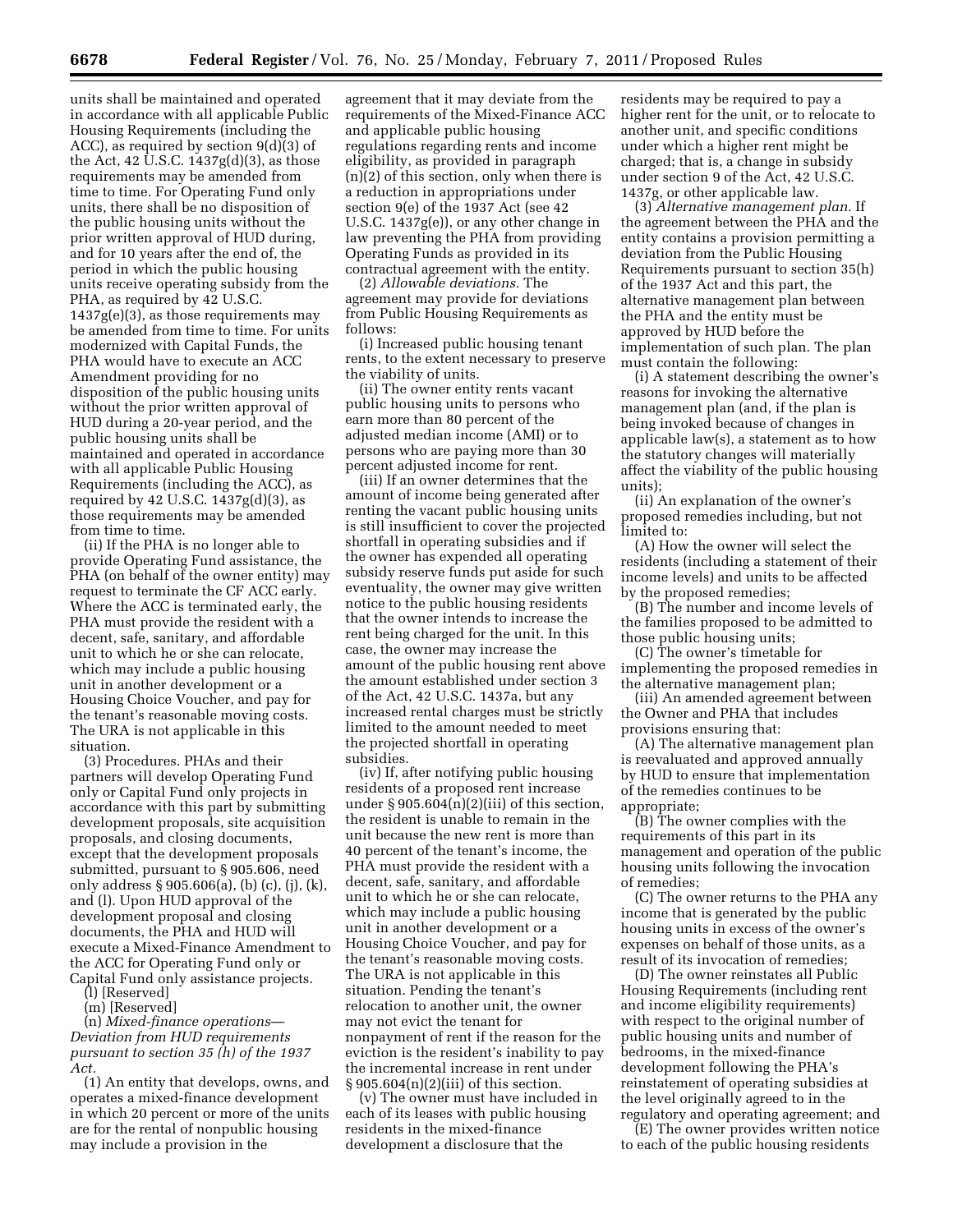in the mixed-finance development of its intention to invoke remedies under a submitted alternative management plan. Such notice must comply with all relevant federal, state, and local substantive and procedural requirements and, at a minimum, must provide public housing residents with 90 days advance notice of any proposal to increase rents or to relocate public housing residents to alternative housing.

(iv) Additional evidence. The PHA must provide documentation that:

(A) The revenues being generated by the public housing units (in combination with the reduced allocation of operating subsidy) are inadequate to cover the reasonable and necessary operating expenses of the public housing units;

(B) The deficit in operating revenues is attributable solely to the reduction in operating subsidy for the public housing units;

(C) A demonstration that the PHA cannot meet its contractual obligation;

(D) The reduction in appropriations under section 9 of the 1937 Act or other changes in applicable law materially affects the viability of the public housing units; and

(E) The owner has attempted to offset the impact of reduced operating subsidies, or changes in applicable law, by expending more than 50 percent of the funds from any operating reserve that may have been established on behalf of the public housing units.

(4) *HUD review.* HUD will review the alternative management plan to ensure that the plan meets the requirements of this subpart, and that any proposed deviation from standard Public Housing Requirements will be implemented only to the extent necessary to preserve the viability of the public housing units, while maintaining the low-income character of the units to the maximum extent practicable. HUD will complete its review of the alternative management plan and provide a decision within 30 days of its receipt. HUD may disapprove a PHA's request, made on behalf of the owner, to invoke or continue remedies under the alternative management plan for any of the following reasons:

(i) That the circumstances upon which the owner's request to invoke remedies under the plan are premised do not qualify in accordance with section 35(h) of the Act (42 U.S.C. 1437z–7(h)), as determined by HUD, or that the original circumstances that triggered the remedies no longer continue to apply;

(ii) In HUD's sole discretion, the owner's proposed deviation(s) from standard Public Housing Requirements are not limited to the maximum extent

practicable to preserving the viability of the public housing units and maintaining the low-income character of those units;

(iii) HUD has factual information available to it that contradicts the PHA's and/or the owner's assertions that each of the required preconditions for invoking remedies has been satisfied; or

(iv) HUD has evidence that the proposed alternative management plan is not in compliance with the civil rights laws, including the requirement to affirmatively further fair housing.

(5) *HUD reevaluation and reapproval.*  HUD reevaluation and reapproval of the alternative management plan is required annually once an owner has invoked remedies under an alternative management plan, in order to ensure that the circumstances originally triggering the need for such remedies, as well as the scope of the remedies, remain valid and appropriate.

#### **§ 905.606 Development proposal.**

(a) In order to develop any public housing, including mixed-finance public housing for rental occupancy, the PHA shall submit a development proposal, in the form prescribed by HUD. The development proposal shall include some or all of the following documentation, as deemed necessary by HUD. Failure to submit and obtain HUD approval may result in the Capital Funds used in conjunction with the project being deemed to be ineligible expenses. In determining the amount of information to be submitted by the PHA, HUD shall consider whether the documentation is required for HUD to carry out mandatory statutory, regulatory, or Executive Order reviews; the quality of the PHA's past performance in implementing development projects under this part; and the PHA's demonstrated administrative capability.

(b) *Project description.* A description of the proposed project, including the proposed development method (*e.g.,*  mixed-finance, new construction, acquisition); the household type (*e.g.,*  family, elderly); number and type of units (with bedroom breakout and count) of public and nonpublic housing units, if applicable; the method of completing construction, including the extent to which the PHA shall use force account labor and use of procured contractors; schematic drawings of the proposed building and unit plans; and the types and size of nondwelling space to be provided. For new construction projects, the PHA must include determinations required under § 905.602. If the project involves the acquisition of existing properties less

than 2 years old, the PHA must include an attestation from the PHA and owner that the property was not constructed with the intent that it would be sold to the PHA or that the property was constructed in compliance with all applicable requirements (*e.g.,* Davis-Bacon wage rates, accessibility, etc.).

(c) *Site information.* An identification and description of the proposed site, site plan, and neighborhood, and a neighborhood map shall be contained in the development proposal and must meet the site and neighborhood standards required under § 905.602(d).

(d) *Participant description.*  Identification of participating parties and a description of the activities to be undertaken by each of the participating parties and the PHA; and legal and business relationships between the PHA and each of the participating parties, as applicable.

(e) *Development project schedule.* A schedule for the development project that includes each major stage of development through and including the submission of an Actual Development Cost Certificate to HUD.

(f) *Accessibility.* A PHA must provide sufficient information for HUD to determine that dwelling units and other public housing facilities meet accessibility requirements specified at § 905.312, including, but not limited to, the number, location, and bedroom size distribution of UFAS-accessible dwelling units.

(g) *Project costs.* 

(1) *Budgets.* The PHA shall submit a budget in the form prescribed by HUD reflecting the total cost from all sources based on the schematic drawings, outline specifications, and construction cost estimate. For mixed-financed projects, the PHA shall submit a budget for the construction period, a draw schedule identifying the timing of construction financing contributions from all sources, and a separate budget showing the permanent financing in the project

(2) *TDC comparison.* A calculation of the TDC subject to § 905.314.

(3) *Financing.* A PHA must submit a detailed description of all financing necessary for the implementation of the project, specifying the sources. In addition, HUD may require all documents relating to the financing (*e.g.,* loan agreements, notes, etc.) and establishment of project reserves.

(4) *Safe harbor standards.* HUD will review the project terms when receiving development proposals, budgets, and/or other documents that contain negotiated terms. In order to expedite the mixedfinance review process and control costs, HUD may make available safe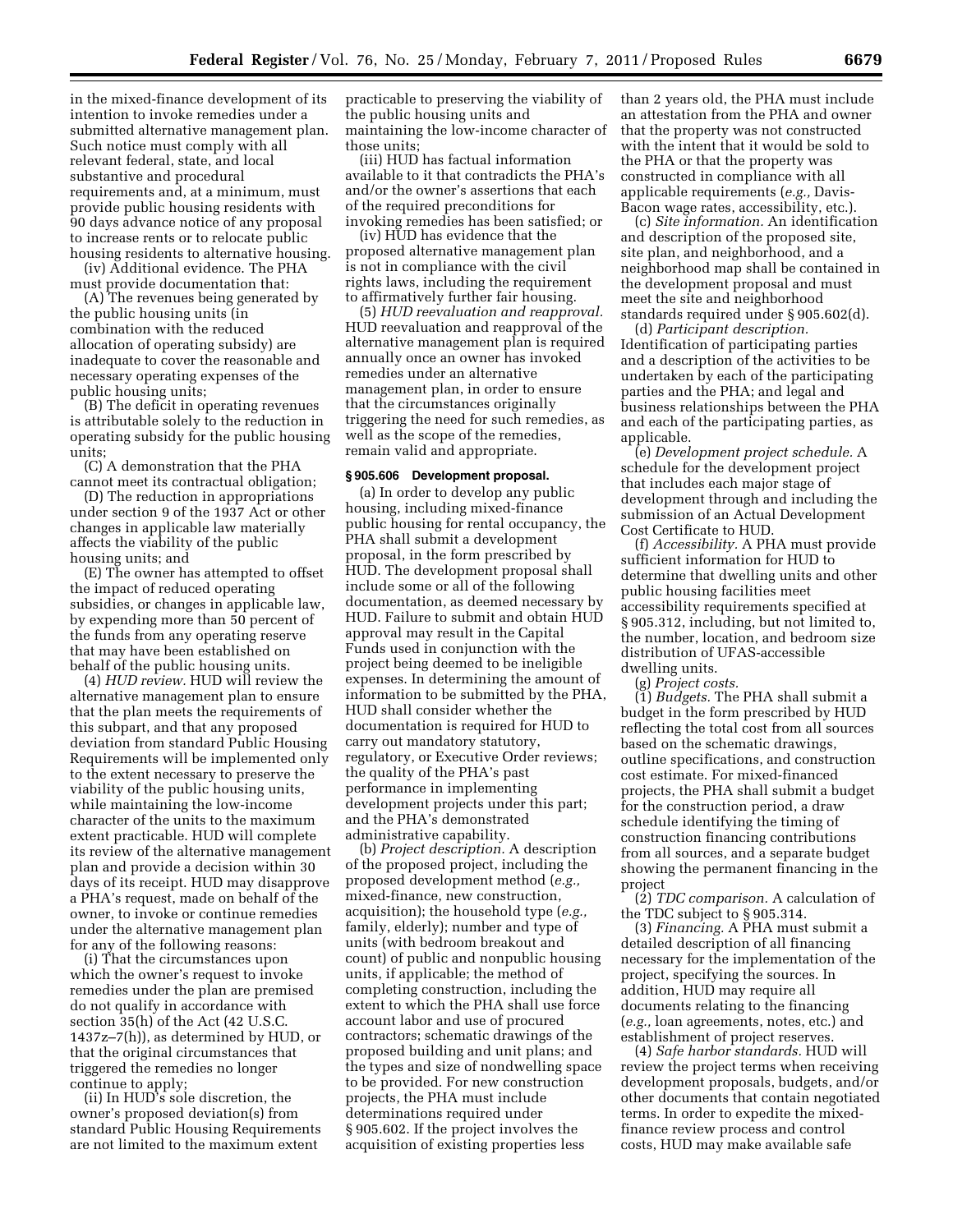harbor and maximum fee ranges for a number of costs. If a project is at or below a safe harbor standard, no further review will be required by HUD. If a project is above a safe harbor standard, additional review by HUD will be necessary. In order to approve terms above the safe harbor, the PHA must demonstrate to HUD in writing that the negotiated terms are appropriate for the level of risk involved in the project, the scope of work, any specific circumstances of the development, and the local or national market for the services provided.

(h) *Operating pro-forma/Operating Fund methodology.* Projects shall submit a 10-year operating pro-forma including all assumptions to assure that operating expenses do not exceed operating income. For mixed-finance development, the PHA must describe its methodology for providing and distributing operating subsidy to the owner entity for the public housing units.

(i) *Local cooperation agreement.*  Documentation regarding local cooperation agreement in accordance with 905.602(a) or 905.604(e) for mixedfinance transactions.

(j) *Environmental requirements.* All activities under this part are subject to an environmental review by a responsible entity under HUD's environmental regulations at 24 CFR part 58 and must comply with the requirements of the National Environmental Policy Act of 1969 (NEPA) (42 U.S.C. 4321 *et seq.*) and the related laws and authorities listed at 24 CFR 58.5. HUD may make a finding in accordance with § 58.11 of this title and may perform the environmental review itself under the provisions of 24 CFR part 50. In those cases where HUD performs the environmental review under 24 CFR part 50, it will do so before approving a proposed project, and will comply with the requirements of NEPA and the related requirements at 24 CFR 50.4.

(k) *Relocation.* Information concerning any displacement of the site occupants, including identification of each person displaced, the distribution plan for notices, and anticipated cost and source of funding for relocation assistance in accordance with § 905.308 (b)(9). If displacement is due to a HUDapproved demolition or disposition of existing public housing, no submission will be required, since relocation was required to be addressed prior to demolition/disposition HUD approval.

(l) *Market analysis.* For a mixedfinance development that includes nonpublic housing units, the PHA must include an analysis of the projected market for the proposed project.

(m) *Program income and fees.* HUD will require the PHA to disclose information on program income and fees the PHA or its affiliate or instrumentality receives.

(n) *Additional HUD-requested information.* PHAs are required to provide any additional information that HUD may need to determine whether it can approve the proposal.

#### **§ 905.608 Site or property acquisition proposal.**

(a) When a PHA determines that it is necessary to acquire land or property using the Capital Fund for the development of public housing prior to approval of the Development Proposal, the PHA shall submit a site/property acquisition proposal to HUD for review and approval in accordance with 24 CFR 905.610. If site or property will be purchased at closing, then the items stated in paragraphs (e) and (f) of this section need to be included in the development proposal. The acquisition of a site or property for additional public housing is subject to requirements contained in § 905.308(b)(9). The site acquisition proposal shall include the following:

(b) *Justification.* A justification for acquiring property prior to Development Proposal submission.

(c) *Description.* A description of the property (*i.e.,* proposed site or project) to be acquired.

(d) *Project description; site and neighborhood standards.* An identification and description of the proposed project, site plan, and neighborhood, together with information sufficient to enable HUD to determine that the proposed site meets the site and neighborhood standards at § 905.602(d).

(e) *Zoning.* Documentation that the proposed project is permitted by current zoning ordinances or regulations or evidence to indicate that needed rezoning is likely and will not delay the project.

(f) *Appraisal.* Documentation attesting that an appraisal of the proposed property by an independent, statecertified appraiser has been conducted and that the acquisition is in compliance with § 905.308(b)(9). The purchase price of the site/property may not exceed the appraised value without HUD approval.

(g) *Schedule.* A schedule of the activities to be carried out by the PHA.

(h) *Environmental assessment.* An environmental review or request for HUD to perform the environmental review pursuant to  $\S 905.308(b)(2)$ .

(i) *Relocation.* Information concerning any displacement of the site occupants, including identification of each person displaced, the distribution plan for notices, and anticipated cost and source of funding for relocation assistance in accordance with § 905.308(b)(9). If displacement is due to a HUD-approved demolition or disposition of existing public housing, no submission will be required since relocation was required to be addressed prior to HUD approval of the demolition or disposition.

#### **§ 905.610 Technical processing.**

(a) *Review.* HUD shall review all development proposals and site/ property acquisition proposals for compliance with the statutory, Executive Order, and regulatory requirements applicable to the development of public housing. In addition, HUD shall conduct any necessary statutory and Executive Order reviews with respect to each proposal. For mixed-finance proposals, HUD's review will evaluate whether the proposed sources and uses of funds are eligible and reasonable, and whether the financing and other documentation establish to HUD's satisfaction that the development is viable and structured so as to adequately protect the federal investment of funds in the development. For this purpose, HUD will consider the PHA's proposed methodology for allocating operating subsidies on behalf of the public housing units, the projected revenue to be generated by any nonpublic housing units in a mixed-finance development, and the 10-year operating pro-forma and other information contained in the proposal. If public housing development funds are to be used to pay for more than the pro rata cost of common area improvements, HUD will evaluate the proposal to ensure that:

(1) On a per-unit basis (taking into consideration the number of public housing units for which funds have been reserved) the PHA will not exceed TDC limits; and

(2) Common area improvements will benefit the residents of the development in a mixed-finance project.

(b) *Approval.* If HUD determines that a proposal is approvable, upon approval of the Request for Release of Funds and the environmental certification submitted in accordance with 24 CFR part 58, HUD shall notify the PHA in writing of its approval. The HUD approval will include the CF ACC for signature and return by the PHA for execution by HUD. Until HUD approves a proposal, a PHA may only draw down funds for costs for materials and services related to proposal preparation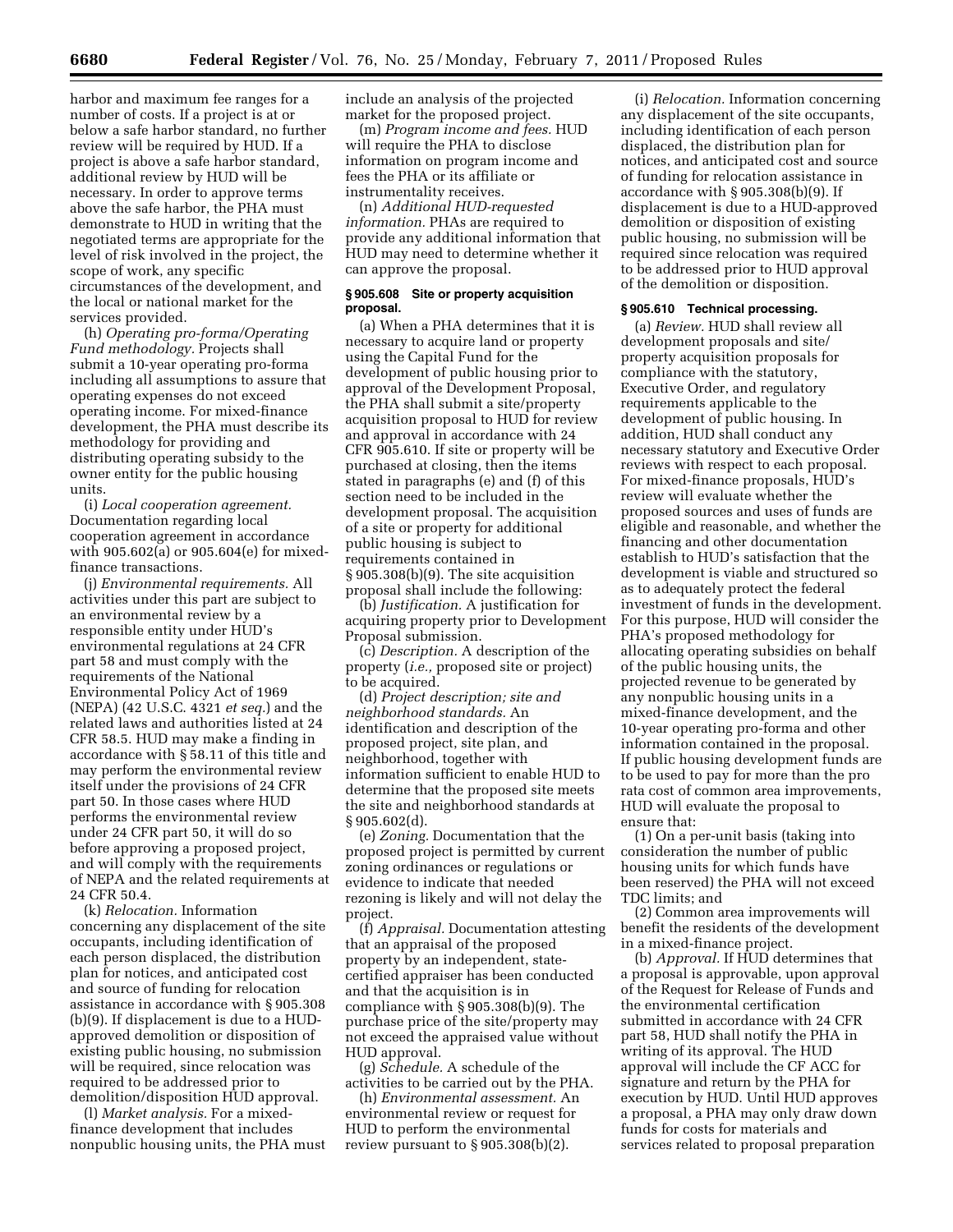and predevelopment costs approved by HUD.

(c) *Amendments to approved development proposals.* The PHA shall amend any approved development proposal to which a material change is made. HUD's review and approval is required for all amendments to approved development proposals. HUD defines a material change as:

(1) A change in the number of units;

(2) A change in the number of bedrooms by an increase/decrease of more than 10 percent;

(3) A change in cost or financing by an increase/decrease of more than 10 percent;

(4) A change in the site; or

(5) A schedule change that results in a PHA's failure to meet obligation and expenditure deadlines.

# **§ 905.612 Disbursement of capital funds predevelopment costs.**

(a) *Predevelopment Costs.* After inclusion of a new development project in the HUD-approved CFP 5-Year Action Plan and the development has been entered into applicable HUD data systems, the PHA may request funding for predevelopment expenses. Failure to request and obtain HUD approval for predevelopment assistance may result in the costs associated with the new project being deemed ineligible costs. Predevelopment funds may be approved by HUD in accordance with the following requirements:

(1) Predevelopment assistance may be used to pay for materials and services related to proposal development and may also be used to pay for costs related to the demolition of units on a proposed site or for preliminary development work.

(2) For non-mixed-finance projects, predevelopment funding up to 5 percent does not require HUD approval. HUD shall determine on a case-by-case basis that a higher amount that may be drawn down by a PHA to pay for necessary and reasonable preliminary development costs, based upon a consideration of the nature and scope of activities proposed to be carried out by the PHA. For mixedfinance projects, all funding for predevelopment must be reviewed and approved by HUD.

(3) Before a request for predevelopment assistance may be approved, the PHA must provide to HUD information and documentation specified in §§ 905.606 and 905.608 as HUD deems appropriate.

(4) The requirements in § 905.612(b) to disburse funds for mixed-finance projects in an approved ratio to other public and private housing do not apply to disbursement of predevelopment funds.

(b) *Standard drawdown requirements.* 

(1) *General.* If HUD determines that the proposed development is approvable, it may execute with the PHA a CF ACC Amendment, or mixedfinance amendment to the CF ACC, as applicable, to provide funds for the purposes, and in the amounts approved by HUD. Upon approval of the development proposal and all necessary documentation evidencing and implementing the development plan, the PHA may disburse amounts as are necessary and consistent with the approved development and site acquisition proposal without further HUD approval, unless HUD determines that such approval is necessary. Once HUD approves the acquisition plan, the PHA may request funds for acquisition activities. Each Capital Fund disbursement from HUD is deemed to be an attestation of compliance by the PHA with the requirements of this part, as prescribed in § 905.106. If HUD determines that the PHA is in noncompliance with any provision of this part, the PHA may be subject to the sanctions in subpart H, § 905.800 of this part.

(2) *Mixed-finance projects.* Upon HUD approval of final, fully executed and, where appropriate, recorded closing documents submitted pursuant to § 905.604(l), the PHA may disburse funds from HUD only in an approved ratio to other public and private funds, in accordance with a disbursement schedule prepared by the PHA and approved by HUD. The ratio applies to the overall project and not to each drawdown. The PHA will release funds to its partner consistent with § 905.316.

# **Subpart G—Other Security Interests**

# **§ 905.700 Other security interests.**

(a) The PHA may not pledge, mortgage, enter into a transaction that provides recourse to public housing assets, or otherwise grant a security interest in any public housing project, portion thereof, or other property of the PHA without written approval of HUD.

(b) The PHA shall submit the request in the form and manner prescribed by HUD.

(c) HUD shall consider:

(1) The ability of the PHA to complete the financing, the improvements, and repay the financing;

(2) The reasonableness of the provisions in the proposal; or

(3) Any other factors HUD deems appropriate.

# **Subpart H—Compliance, HUD Review, Penalties, and Sanctions**

#### **§ 905.800 Compliance.**

As provided in § 905.106, PHAs or other owner/management entities and their partners are required to comply with all applicable provisions of this part. Execution of the CF ACC Amendment received from the PHA, submissions required by this part, and disbursement of Capital Fund grants from HUD are individually and collectively deemed to be the PHA's certification that it is in compliance with the provisions of this part and all other Public Housing Program Requirements. Noncompliance with any provision of this part or other applicable requirements may subject the PHA and/ or its partners to sanctions contained in § 905.804.

# **§ 905.802 HUD review of PHA performance.**

(a) *HUD Determination.* HUD shall review the PHA's performance in completing work in accordance with this part at least annually. HUD may make such other reviews when and as it determines necessary. When conducting such a review, HUD shall, at minimum, make the following determinations:

(1) HUD shall determine whether the PHA has carried out its activities under this part in a timely manner and in accordance with its CFP 5-Year Action Plan and other applicable requirements.

(2) HUD shall determine whether the PHA has a continuing capacity to carry out its Capital Fund activities in a timely manner.

(3) HUD shall determine whether the PHA has accurately reported its obligation and expenditures in a timely manner.

(4) HUD shall determine whether the PHA has accurately reported required building and unit data for the calculation of the formula.

(5) HUD shall determine whether the PHA has obtained approval for any CFFP or OFFP proposal and any PHA development proposal.

(b) [Reserved]

#### **§ 905.804 Sanctions.**

(a) If at any time, HUD finds that a PHA has failed to comply substantially with any provision of this part, HUD may impose one or a combination of sanctions, as it determines is necessary. Sanctions associated with failure to obligate or expend in a timely manner are specified at § 905.306. Other possible sanctions for noncompliance by the PHA that HUD may impose include, but are not limited to the following: